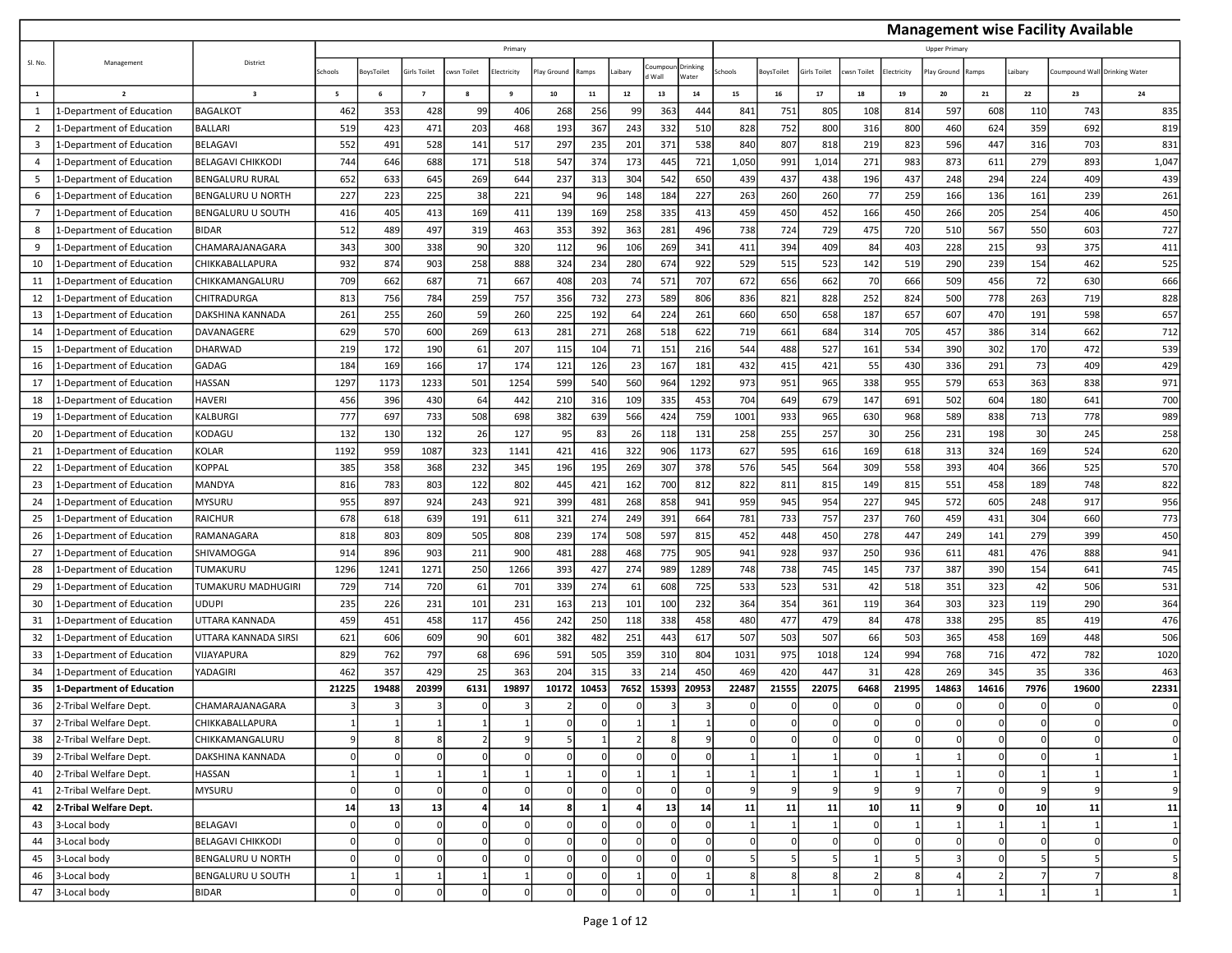|              |                |                          |                 |             |                         |             |                          |            |                |                |                |                          |              |            |             |             |             |                |       |         | <b>Management wise Facility Available</b> |        |
|--------------|----------------|--------------------------|-----------------|-------------|-------------------------|-------------|--------------------------|------------|----------------|----------------|----------------|--------------------------|--------------|------------|-------------|-------------|-------------|----------------|-------|---------|-------------------------------------------|--------|
|              |                |                          |                 |             |                         |             | Primary                  |            |                |                |                |                          |              |            |             |             |             | Upper Primary  |       |         |                                           |        |
| SI. No.      | Management     | District                 | Schools         | oysToilet   | irls Toilet             | cwsn Toilet | lectricity               | lay Ground | Ramps          | aibary         | oumpou<br>Wall | <b>Drinking</b><br>Vater | chools       | BoysToilet | irls Toilet | cwsn Toilet | Electricity | lay Ground     | Ramps | Laibary | Coumpound Wall Drinking Water             |        |
| $\mathbf{1}$ | $\overline{2}$ | $\overline{\mathbf{3}}$  | $5\overline{5}$ | 6           | $\overline{\mathbf{z}}$ | 8           | 9                        | 10         | 11             | 12             | 13             | ${\bf 14}$               | 15           | 16         | 17          | 18          | ${\bf 19}$  | 20             | 21    | 22      | 23                                        | 24     |
| 48           | 3-Local body   | GADAG                    |                 |             |                         |             | $\Omega$                 |            | $\Omega$       |                |                |                          |              |            |             |             |             |                |       |         |                                           |        |
| 49           | 3-Local body   | <b>HAVERI</b>            |                 | $\Omega$    | $\Omega$                |             | $\Omega$                 | $\Omega$   | $\Omega$       | C              |                | $\Omega$                 |              |            |             |             |             | -1             |       |         |                                           |        |
| 50           | 3-Local body   | KODAGU                   |                 | 0           | $\Omega$                |             | $\Omega$                 |            | 0              | n              |                |                          | 3            | -3         | -3 I        |             | 3           | $\overline{2}$ |       |         |                                           |        |
| 51           | 3-Local body   |                          |                 |             | 1                       |             |                          | $\Omega$   | 0              | 1              |                |                          | 20           | 20         | 20          |             | 20          | 13             |       | 17      | 19                                        | 20     |
| 52           | 4-Pvt. Aided   | <b>BAGALKOT</b>          |                 |             | 8                       |             | $\mathbf{R}$             |            | $\mathbf{a}$   | $\Omega$       |                | q                        | 104          | 102        | 104         | 19          | 97          | 97             | 37    | 19      | 76                                        | 104    |
| 53           | 4-Pvt. Aided   | <b>BALLARI</b>           |                 |             | 3                       |             | $\overline{\mathbf{3}}$  |            |                | n              |                |                          | 75           | 74         | 75          | 25          | 75          | 64             | 14    | 35      | 56                                        | 75     |
| 54           | 4-Pvt. Aided   | <b>BELAGAVI</b>          |                 |             | 5                       |             | 5                        |            |                |                |                | 5                        | 72           | 72         | 72          | 27          | 72          | 71             | 31    | 41      | 64                                        | 72     |
| 55           | 4-Pvt. Aided   | <b>BELAGAVI CHIKKODI</b> | 14              | 14          | 14                      |             | 10                       | 14         | $\overline{2}$ | 6              | 10             | 14                       | 149          | 148        | 148         | 38          | 137         | 146            | 41    | 41      | 114                                       | 149    |
| 56           | 4-Pvt. Aided   | <b>BENGALURU RURAL</b>   | $\Omega$        | $\mathbf 0$ | $\Omega$                |             | $\Omega$                 | $\Omega$   | $\mathbf 0$    | $\Omega$       | ſ              | $\Omega$                 | 14           | 14         | 14          | 10          | 13          | 14             |       | 11      | 13                                        | 14     |
| 57           | 4-Pvt. Aided   | <b>BENGALURU U NORTH</b> | 12              | 12          | 12                      |             | 12                       |            |                | 10             | 11             | 12                       | 149          | 148        | 148         | 48          | 148         | 111            | 25    | 116     | 112                                       | 148    |
| 58           | 4-Pvt. Aided   | <b>BENGALURU U SOUTH</b> | 16              | 16          | 16                      |             | 16                       |            | $\Omega$       | 13             | 12             | 16                       | 176          | 176        | 176         | 65          | 176         | 136            | 18    | 128     | 142                                       | 176    |
| 59           | 4-Pvt. Aided   | <b>BIDAR</b>             |                 | 8           | 8                       |             | -6                       |            | $\overline{2}$ |                |                | 8                        | 198          | 198        | 198         | 101         | 164         | 178            | 60    | 151     | 138                                       | 198    |
| 60           | 4-Pvt. Aided   | CHAMARAJANAGARA          |                 |             | $\overline{7}$          |             |                          |            | 3              |                |                |                          | 37           | 36         | 37          |             | 36          | 35             |       | -8      | 30                                        | 37     |
| 61           | 4-Pvt. Aided   | CHIKKABALLAPURA          |                 |             | 1                       |             | 1                        |            | $\mathbf 0$    | $\Omega$       |                |                          | 50           | 49         | 49          | 19          | 45          | 47             |       | 24      | 42                                        | 50     |
| 62           | 4-Pvt. Aided   | CHIKKAMANGALURU          |                 |             | $\overline{2}$          |             | $\overline{2}$           |            | $\Omega$       |                |                |                          | 29           | 29         | 29          |             | 29          | 28             |       |         | 25                                        | 28     |
| 63           | 4-Pvt. Aided   | CHITRADURGA              |                 |             | $\overline{a}$          |             | $\overline{4}$           |            | $\overline{2}$ | $\Omega$       |                |                          | 71           | 71         | 71          | 22          | 68          | 57             | 28    | 23      | 55                                        | 71     |
| 64           | 4-Pvt. Aided   | DAKSHINA KANNADA         | 10              | 10          | 10 <sup>1</sup>         |             | 10                       | q          | 4              | $\overline{2}$ | 10             | 10                       | 205          | 205        | 205         | 31          | 205         | 202            | 81    | 45      | 175                                       | 205    |
| 65           | 4-Pvt. Aided   | DAVANAGERE               | 14              | 14          | 14                      |             | 13                       | 10         | $\mathbf 0$    | 8              |                | 13                       | 152          | 150        | 149         | 61          | 142         | 132            |       | 61      | 107                                       | 149    |
| 66           | 4-Pvt. Aided   | <b>DHARWAD</b>           |                 |             | 6                       |             | $\overline{7}$           |            |                | В              |                | 8                        | 98           | 97         | 98          | 44          | 94          | 94             | 18    | 47      | 90                                        | 97     |
| 67           | 4-Pvt. Aided   | GADAG                    |                 | 8           | 8                       |             | -8                       |            | 3              |                |                |                          | 44           | 43         | 44          |             | 44          | 43             | 14    | - 6     | 33                                        | 44     |
| 68           | 4-Pvt. Aided   | HASSAN                   |                 |             | $\overline{3}$          |             | 3                        |            | $\Omega$       | $\Omega$       |                |                          | 51           | 51         | 51          | 17          | 51          | 46             | 13    | 21      | 42                                        | 51     |
| 69           | 4-Pvt. Aided   | <b>HAVERI</b>            |                 |             | $\overline{5}$          |             | $\overline{4}$           |            | $\overline{3}$ | $\mathcal{P}$  |                | 5                        | 60           | 59         | 60          | 12          | 58          | 56             | 13    | 19      | 46                                        | 60     |
| 70           | 4-Pvt. Aided   | KALBURGI                 | 14              | 14          | 13                      |             | 10                       |            | $\overline{a}$ |                | 8              | 14                       | 201          | 198        | 198         | 121         | 188         | 176            | 79    | 150     | 158                                       | 199    |
| 71           | 4-Pvt. Aided   | KODAGU                   |                 |             | 1                       |             |                          |            | $\Omega$       |                |                |                          | 10           | 10         | 10          |             | 10          | 10             |       |         |                                           | 10     |
| 72           | 4-Pvt. Aided   | KOLAR                    |                 |             | 1                       |             |                          |            | $\mathbf 0$    | $\Omega$       |                |                          | 43           | 43         | 43          | 16          | 43          | 40             | 10    | 16      | 39                                        | 43     |
| 73           | 4-Pvt. Aided   | KOPPAL                   |                 |             |                         |             |                          |            |                |                |                |                          | 27           | 27         | 27          | 15          | 27          | 27             |       | 19      | 24                                        | $27\,$ |
| 74           | 4-Pvt. Aided   | MANDYA                   |                 |             | $\overline{2}$          |             | $\overline{\phantom{a}}$ |            | $\Omega$       |                |                |                          | 56           | 56         | 56          | 20          | 54          | 54             |       | 28      | 49                                        | 56     |
| 75           | 4-Pvt. Aided   | <b>MYSURU</b>            |                 | 8           | $\mathbf{8}$            |             | -8                       |            | 1              | 5              |                | 8                        | 132          | 132        | 132         | 59          | 131         | 118            | 25    | 69      | 117                                       | 132    |
| 76           | 4-Pvt. Aided   | <b>RAICHUR</b>           |                 |             | 8                       |             | -8                       |            | $\Omega$       |                |                |                          | 49           | 48         | 49          | 21          | 49          | 48             | 10    | 28      | 43                                        | 49     |
| 77           | 4-Pvt. Aided   | RAMANAGARA               |                 |             | $\mathbf{1}$            |             |                          |            | $\Omega$       |                |                |                          | 25           | 25         | 25          | 19          | 25          | 25             |       | 19      | 23                                        | 25     |
| 78           | 4-Pvt. Aided   | SHIVAMOGGA               |                 |             | 3                       |             | -3                       |            | 0              | n              |                |                          | 99           | 99         | 99          | 63          | 98          | 90             |       | 63      | 77                                        | 99     |
| 79           | 4-Pvt. Aided   | TUMAKURU                 |                 |             | $\overline{a}$          |             | $\overline{3}$           |            | $\Omega$       | $\Omega$       |                |                          | 55           | 53         | 53          | 17          | 51          | 50             |       | 17      | 45                                        | 55     |
| 80           | 4-Pvt. Aided   | TUMAKURU MADHUGIRI       | $\Omega$        | $\Omega$    | $\Omega$                |             | $\Omega$                 |            | $\mathbf{0}$   | $\Omega$       | $\Omega$       | $\Omega$                 | $\mathsf{q}$ | -9         | q           |             | 8           | 8              |       |         |                                           |        |
| 81           | 4-Pvt. Aided   | <b>UDUPI</b>             | 11              | 11          | 11                      |             | 11                       | 10         | 5              |                | 6              | 11                       | 184          | 174        | 184         | 51          | 182         | 176            | 85    | 51      | 147                                       | 184    |
| 82           | 4-Pvt. Aided   | UTTARA KANNADA           |                 |             |                         |             |                          |            |                |                |                |                          | 23           | 23         | 23          |             | 23          | 22             | 12    |         | 22                                        | 23     |
| 83           | 4-Pvt. Aided   | UTTARA KANNADA SIRSI     |                 |             | $\mathbf{1}$            |             |                          |            |                |                |                |                          | 14           | 14         | 14          |             | 14          | 14             | 3     |         | 13                                        | 14     |
| 84           | 4-Pvt. Aided   | VIJAYAPURA               | 36              | 33          | 33                      |             | 12                       | 30         |                | $\mathbf{1}$   |                | 36                       | 103          | 99         | 103         | 11          | 91          | 98             | 1b    | 55      | bb                                        | 103    |
| 85           | 4-Pvt. Aided   | YADAGIRI                 |                 |             | $\Omega$                | $\Omega$    | $\Omega$                 | $\Omega$   | $\mathbf{0}$   | $\Omega$       |                |                          | 35           | 34         | 34          |             | 35          | 33             | 10    | -6      | 25                                        | 35     |
| 86           | 4-Pvt. Aided   |                          | 228             | 219         | 219                     | 79          | 186                      | 183        | 46             | 106            | 145            | 227                      | 2799         | 2766       | 2787        | 976         | 2683        | 2546           | 695   | 1331    | 2226                                      | 2791   |
| 87           | 5-Pvt. Unaided | <b>BAGALKOT</b>          | 213             | 194         | 193                     | 33          | 174                      | 157        | 60             | 27             | 165            | 187                      | 251          | 250        | 250         | 55          | 245         | 232            | 91    | 56      | 211                                       | 247    |
| 88           | 5-Pvt. Unaided | <b>BALLARI</b>           | 252             | 203         | 203                     | 107         | 195                      | 154        | 54             | 86             | 165            | 204                      | 388          | 376        | 375         | 174         | 364         | 329            | 103   | 201     | 336                                       | 375    |
| 89           | 5-Pvt. Unaided | BELAGAVI                 | 136             | 110         | 111                     | 48          | 108                      | 90         | 37             | 51             | 81             | 111                      | 219          | 213        | 213         | 83          | 214         | 197            | 89    | 124     | 168                                       | 214    |
| 90           | 5-Pvt. Unaided | <b>BELAGAVI CHIKKODI</b> | 201             | 167         | 168                     | 63          | 146                      | 147        | 38             | 55             | 135            | 165                      | 350          | 347        | 348         | 151         | 333         | 333            | 63    | 150     | 274                                       | 348    |
| 91           | 5-Pvt. Unaided | BENGALURU RURAL          | 40              | 24          | 24                      | 19          | 24                       | 21         | 11             | 17             | 24             | 25                       | 181          | 176        | 176         | 113         | 176         | 158            | 46    | 135     | 167                                       | 176    |
| 92           | 5-Pvt. Unaided | BENGALURU U NORTH        | 162             | 107         | 107                     | 52          | 106                      | 60         | 52             | 67             | 102            | 107                      | 1076         | 1051       | 1050        | 385         | 1049        | 819            | 300   | 758     | 1000                                      | 1049   |
| 93           | 5-Pvt. Unaided | BENGALURU U SOUTH        | 249             | 171         | 171                     | 99          | 169                      | 122        | 53             | 114            | 145            | 169                      | 1560         | 1545       | 1545        | 740         | 1546        | 1319           | 324   | 1133    | 1455                                      | 1545   |
| 94           | 5-Pvt. Unaided | <b>BIDAR</b>             | 275             | 238         | 238                     | 191         | 188                      | 119        | 135            | 107            | 139            | 238                      | 352          | 342        | 342         | 217         | 277         | 257            | 94    | 239     | 255                                       | 342    |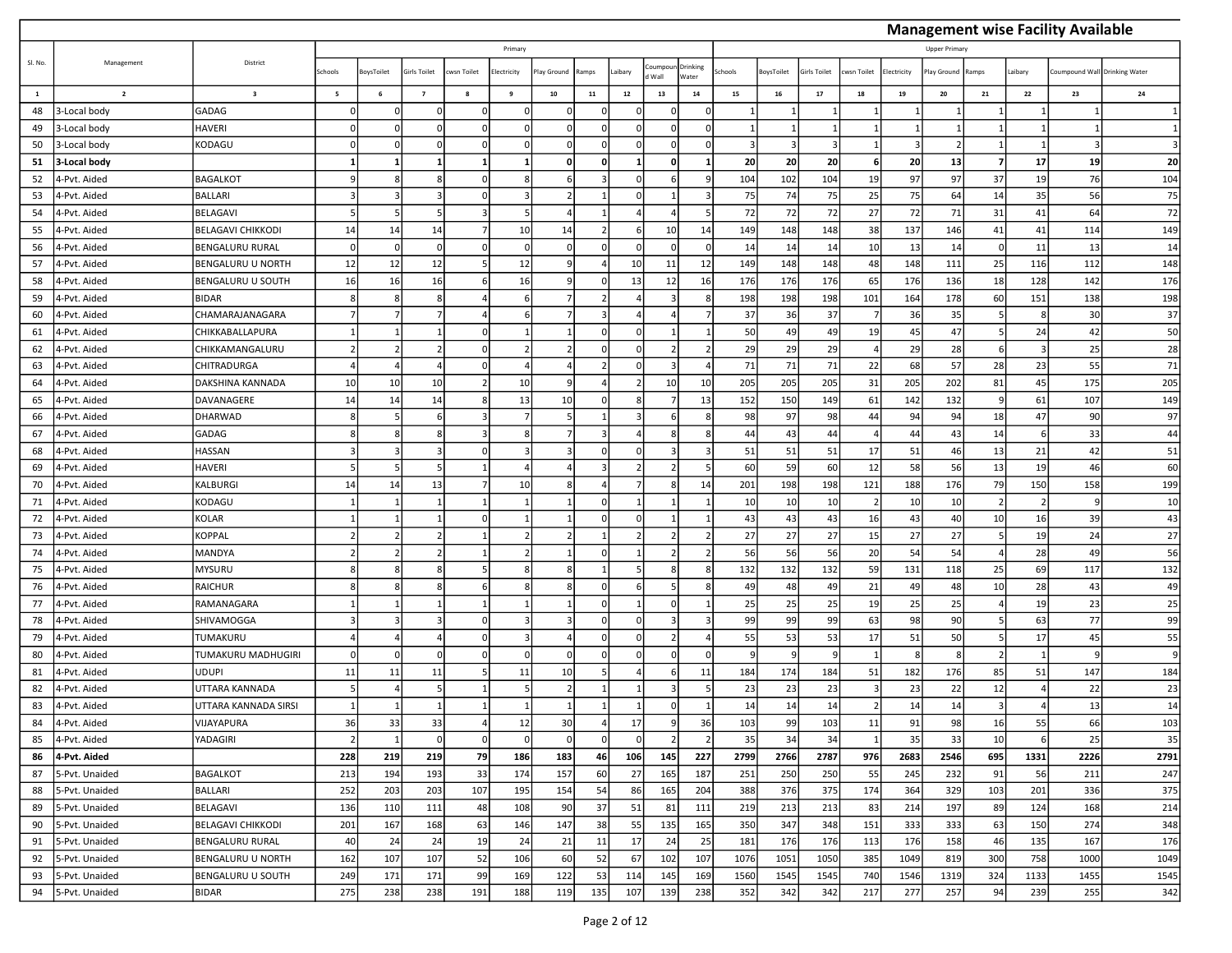|              |                                                |                         |         |                |                |            |             |             |                |              |                |                   |                |                |                |            |                |               |          |          | <b>Management wise Facility Available</b> |                |
|--------------|------------------------------------------------|-------------------------|---------|----------------|----------------|------------|-------------|-------------|----------------|--------------|----------------|-------------------|----------------|----------------|----------------|------------|----------------|---------------|----------|----------|-------------------------------------------|----------------|
|              |                                                |                         |         |                |                |            | Primary     |             |                |              |                |                   |                |                |                |            |                | Upper Primary |          |          |                                           |                |
| SI. No.      | Management                                     | District                | Schools | oysToilet      | Girls Toilet   | wsn Toilet | lectricity  | lay Ground  | Ramps          | aibary       | pumpoi<br>Wall | Drinking<br>Water | chools         | BoysToilet     | irls Toilet    | wsn Toilet | Electricity    | lay Ground    | Ramps    | Laibary  | Coumpound Wall Drinking Water             |                |
| $\mathbf{1}$ | $\overline{2}$                                 | $\overline{\mathbf{3}}$ | 5       | 6              | $\overline{7}$ | 8          | 9           | 10          | 11             | $12\,$       | 13             | $14\,$            | 15             | 16             | 17             | 18         | 19             | 20            | 21       | 22       | 23                                        | 24             |
| 95           | 5-Pvt. Unaided                                 | CHAMARAJANAGARA         | 39      | 36             | 36             | 11         | 29          | 28          |                |              | 35             | 35                | 94             | 94             | 94             | 23         | 93             | 90            |          | 24       | 81                                        | 94             |
| 96           | 5-Pvt. Unaided                                 | CHIKKABALLAPURA         | 44      | 36             | 36             | 15         | 35          | 30          | 5              | 16           | 30             | 36                | 206            | 202            | 202            | 65         | 199            | 193           | 32       | 96       | 180                                       | 202            |
| 97           | 5-Pvt. Unaided                                 | CHIKKAMANGALURU         | 51      | 46             | 46             |            | 45          | 43          | $\overline{7}$ |              | 40             | 45                | 157            | 156            | 156            | 28         | 155            | 152           | 19       | 34       | 147                                       | 156            |
| 98           | 5-Pvt. Unaided                                 | CHITRADURGA             | 64      | 60             | 60             | 20         | 59          | 44          | 9              | 19           | 50             | 60                | 194            | 187            | 187            | 48         | 182            | 172           | 37       | 59       | 163                                       | 186            |
| 99           | 5-Pvt. Unaided                                 | <b>DAKSHINA KANNADA</b> | 35      | 29             | 29             |            | 30          | 28          | 13             |              | 27             | 30                | 292            | 288            | 288            | 84         | 289            | 286           | 87       | 120      | 267                                       | 289            |
| 100          | 5-Pvt. Unaided                                 | DAVANAGERE              | 160     | 136            | 136            | 81         | 125         | 93          | 9              | 70           | 111            | 134               | 296            | 283            | 283            | 161        | 281            | 259           | 32       | 155      | 240                                       | 287            |
| 101          | 5-Pvt. Unaided                                 | DHARWAD                 | 116     | 107            | 108            | 51         | 100         | 86          | 21             | 44           | 88             | 107               | 242            | 236            | 238            | 118        | 237            | 212           | 31       | 120      | 208                                       | 237            |
| 102          | 5-Pvt. Unaided                                 | GADAG                   | 102     | 89             | 90             | 13         | 85          | 73          | 26             | 11           | 78             | 88                | 112            | 108            | 109            | 21         | 109            | 104           | 42       | 25       | 93                                        | 108            |
| 103          | 5-Pvt. Unaided                                 | HASSAN                  | 52      | 51             | 51             | 22         | 48          | 47          | 6              | 28           | 44             | 51                | 244            | 241            | 240            | 104        | 240            | 225           | 52       | 145      | 217                                       | 242            |
| 104          | 5-Pvt. Unaided                                 | <b>HAVERI</b>           | 121     | 96             | 97             | 31         | 93          | 79          | 19             | 28           | 81             | 97                | 170            | 166            | 166            | 56         | 166            | 151           | 32       | 63       | 128                                       | 166            |
| 105          | 5-Pvt. Unaided                                 | <b>KALBURGI</b>         | 364     | 303            | 301            | 219        | 273         | 188         | 125            | 170          | 225            | 304               | 475            | 461            | 461            | 309        | 455            | 388           | 147      | 357      | 363                                       | 462            |
| 106          | 5-Pvt. Unaided                                 | KODAGU                  | 20      | 18             | 18             |            | 17          | 15          | 9              |              | 18             | 18                | 93             | 93             | 93             | 16         | 93             | 92            | 21       | 17       | 91                                        | 93             |
| 107          | 5-Pvt. Unaided                                 | <b>KOLAR</b>            | 72      | 56             | 56             | 23         | 56          | 47          | 20             | 22           | 55             | 57                | 251            | 250            | 251            | 82         | 248            | 235           | 46       | 110      | 231                                       | 251            |
| 108          | 5-Pvt. Unaided                                 | <b>KOPPAL</b>           | 159     | 132            | 133            | 81         | 111         | 99          | 32             | 74           | 101            | 132               | 161            | 159            | 159            | 78         | 151            | 151           | 34       | 108      | 130                                       | 159            |
| 109          | 5-Pvt. Unaided                                 | MANDYA                  | 60      | 54             | 54             | 19         | 54          | 42          | 14             | 21           | 42             | 55                | 249            | 248            | 248            | 62         | 246            | 229           | 30       | 103      | 197                                       | 245            |
| 110          | 5-Pvt. Unaided                                 | <b>MYSURU</b>           | 132     | 110            | 110            | 58         | 107         | 87          | 14             | 69           | 87             | 109               | 425            | 420            | 420            | 191        | 418            | 394           | 74       | 238      | 391                                       | 418            |
| 111          | 5-Pvt. Unaided                                 | <b>RAICHUR</b>          | 245     | 196            | 196            | 88         | 192         | 138         | 60             | 76           | 146            | 196               | 268            | 260            | 260            | 106        | 260            | 229           | 72       | 136      | 231                                       | 262            |
| 112          | 5-Pvt. Unaided                                 | RAMANAGARA              | 31      | 27             | 27             | 14         | 27          | 27          | 9              | 15           | 25             | 26                | 165            | 165            | 165            | 116        | 165            | 158           | 15       | 116      | 147                                       | 164            |
| 113          | 5-Pvt. Unaided                                 | SHIVAMOGGA              | 63      | 56             | 56             | 32         | 51          | 41          | 19             | 25           | 45             | 56                | 271            | 268            | 268            | 184        | 266            | 237           | 36       | 177      | 230                                       | 268            |
| 114          | 5-Pvt. Unaided                                 | TUMAKURU                | 65      | 53             | 53             | 19         | 49          | 41          | 6              | 19           | 40             | 51                | 219            | 217            | 217            | 73         | 217            | 209           | 37       | 78       | 207                                       | 218            |
| 115          | 5-Pvt. Unaided                                 | TUMAKURU MADHUGIRI      | 40      | 38             | 38             |            | 35          | 34          | $\overline{7}$ |              | 28             | 38                | 89             | 89             | 88             | 18         | 88             | 80            | 14       | 18       | 78                                        | 88             |
| 116          | 5-Pvt. Unaided                                 | <b>UDUPI</b>            | 25      | 17             | 17             |            | 18          | 14          | $\overline{3}$ |              | 18             | 15                | 137            | 135            | 135            | 53         | 135            | 133           | 26       | 50       | 126                                       | 135            |
| 117          | 5-Pvt. Unaided                                 | UTTARA KANNADA          | 22      | 17             | 17             |            | 17          | 11          | 4              |              | 17             | 17                | 65             | 65             | 65             | 22         | 65             | 63            | 20       | 23       | 62                                        | 65             |
| 118          | 5-Pvt. Unaided                                 | UTTARA KANNADA SIRSI    | 13      | 12             | 12             |            | 12          | 10          |                |              | 12             | 12                | 41             | 41             | 41             | 11         | 41             | 41            | 11       | 28       | 36                                        | 41             |
| 119          | 5-Pvt. Unaided                                 | VIJAYAPURA              | 416     | 323            | 323            | 111        | 284         | 260         | 104            | 150          | 213            | 325               | 403            | 381            | 381            | 77         | 363            | 338           | 95       | 212      | 302                                       | 383            |
| 120          | 5-Pvt. Unaided                                 | YADAGIRI                | 167     | 153            | 154            | 23         | 143         | 119         | 73             | 26           | 116            | 153               | 146            | 146            | 146            | 20         | 141            | 130           | 52       | 45       | 110                                       | 145            |
| 121          | 5-Pvt. Unaided                                 |                         | 4206    | 3465           | 3469           | 1579       | 3205        | 2594        | 1060           | 1447         | 2728           | 3453              | 9842           | 9659           | 9660           | 4044       | 9507           | 8595          | 2210     | 5453     | 8522                                      | 9660           |
| 122          | 6-School Managed by Other Go BAGALKOT          |                         |         | $\Omega$       |                |            | $\Omega$    |             | n              |              |                |                   |                |                |                |            |                |               |          |          |                                           |                |
| 123          | 6-School Managed by Other Go BELAGAVI          |                         |         | $\Omega$       |                |            | $\Omega$    |             | $\Omega$       | C            |                |                   | 8              |                |                |            |                |               |          |          |                                           |                |
| 124          | 6-School Managed by Other Go BELAGAVI CHIKKODI |                         |         | $\Omega$       |                |            | $\Omega$    | $\Omega$    | $\Omega$       | $\Omega$     |                | $\Omega$          | 1              |                |                |            |                |               |          |          |                                           |                |
| 125          | 6-School Managed by Other Go BENGALURU U SOUTH |                         |         |                |                |            |             |             | 1              |              |                |                   | $\Omega$       |                | $\Omega$       |            |                |               |          |          |                                           |                |
| 126          | 6-School Managed by Other Go BIDAR             |                         |         | $\Omega$       |                |            | $\Omega$    | $\Omega$    | $\Omega$       | $\mathsf{C}$ |                | $\Omega$          | 1              |                | $\Omega$       |            |                |               |          |          |                                           |                |
| 127          | 6-School Managed by Other Go CHIKKAMANGALURU   |                         |         | $\Omega$       |                |            | $\Omega$    | $\Omega$    | $\Omega$       | $\mathsf{C}$ | n              | $\Omega$          | 1              |                |                |            |                |               |          |          |                                           |                |
| 128          | 6-School Managed by Other Gol CHITRADURGA      |                         |         | $\Omega$       |                |            | 0           | n           | $\Omega$       | $\Omega$     |                | $\Omega$          | 2 <sup>1</sup> | -2             | $\overline{2}$ |            | 2              |               |          | -2       |                                           |                |
| 129          | 6-School Managed by Other Gol DAKSHINA KANNADA |                         |         | 0              |                |            | $\Omega$    |             | $\Omega$       |              |                |                   | 1              |                |                |            |                |               |          |          |                                           |                |
| 130          | 6-School Managed by Other Go DHARWAD           |                         |         |                |                |            |             |             | $\Omega$       | C            |                |                   | 4              |                |                |            |                |               |          | 3        |                                           |                |
|              | 131 6-School Managed by Other Go GADAG         |                         |         |                |                |            |             |             | 0              |              |                |                   |                |                |                |            |                |               |          |          |                                           |                |
| 132          | 6-School Managed by Other Go HASSAN            |                         |         | $\Omega$       |                |            | $\mathbf 0$ | $\Omega$    | $\Omega$       |              |                | $\Omega$          | $\overline{2}$ |                |                |            |                |               |          |          |                                           |                |
| 133          | 6-School Managed by Other Go HAVERI            |                         |         | $\overline{0}$ |                |            | 0           | $\Omega$    | $\circ$        | $\Omega$     | U              | 0                 | 13             |                | 3              |            |                |               | $\Omega$ | $\Omega$ |                                           |                |
| 134          | 6-School Managed by Other Go KALBURGI          |                         |         | $\Omega$       |                |            | $\mathbf 0$ | $\Omega$    | $\Omega$       |              |                | $\Omega$          | $\overline{2}$ |                |                |            |                |               |          |          |                                           |                |
| 135          | 6-School Managed by Other Go KODAGU            |                         |         | $\Omega$       |                |            | 0           | $\Omega$    | 0              | $\mathsf{C}$ |                | $\Omega$          | 1              |                |                |            |                |               |          |          |                                           |                |
| 136          | 6-School Managed by Other Go KOLAR             |                         |         | $\Omega$       |                |            | 0           | $\Omega$    | 0              | $\Omega$     |                |                   | 1              |                |                |            |                |               |          |          |                                           |                |
| 137          | 6-School Managed by Other Go KOPPAL            |                         |         | $\Omega$       |                |            | $\Omega$    | $\Omega$    | $\Omega$       |              |                |                   | $6 \mid$       |                |                |            |                |               |          |          |                                           | 3              |
| 138          | 6-School Managed by Other Go MANDYA            |                         |         | $\Omega$       |                |            | 0           | $\Omega$    | $\Omega$       | $\Omega$     |                | $\Omega$          | $\overline{2}$ | $\overline{z}$ | $\overline{2}$ |            | $\overline{2}$ |               |          |          |                                           | $\overline{2}$ |
| 139          | 6-School Managed by Other Go MYSURU            |                         | n       | $\Omega$       |                |            | 0           | $\mathbf 0$ | $\mathbf{0}$   | $\Omega$     |                | $\Omega$          | $\overline{2}$ | $\overline{2}$ | $\overline{2}$ |            | $\overline{2}$ | $\Omega$      |          | -2       |                                           | $\overline{2}$ |
| 140          | 6-School Managed by Other Go RAICHUR           |                         |         | $\mathbf 0$    |                |            | $\mathbf 0$ | $\Omega$    | $\circ$        | C            |                | $\Omega$          | 2              | -2             | 2              |            | $\overline{2}$ |               |          | $\Omega$ |                                           | $\overline{2}$ |
| 141          | 6-School Managed by Other Go RAMANAGARA        |                         | n       | $\Omega$       |                |            | 0           | $\Omega$    | $\Omega$       |              |                |                   | $\overline{3}$ | 3              |                |            |                |               |          | 3        |                                           | $\overline{3}$ |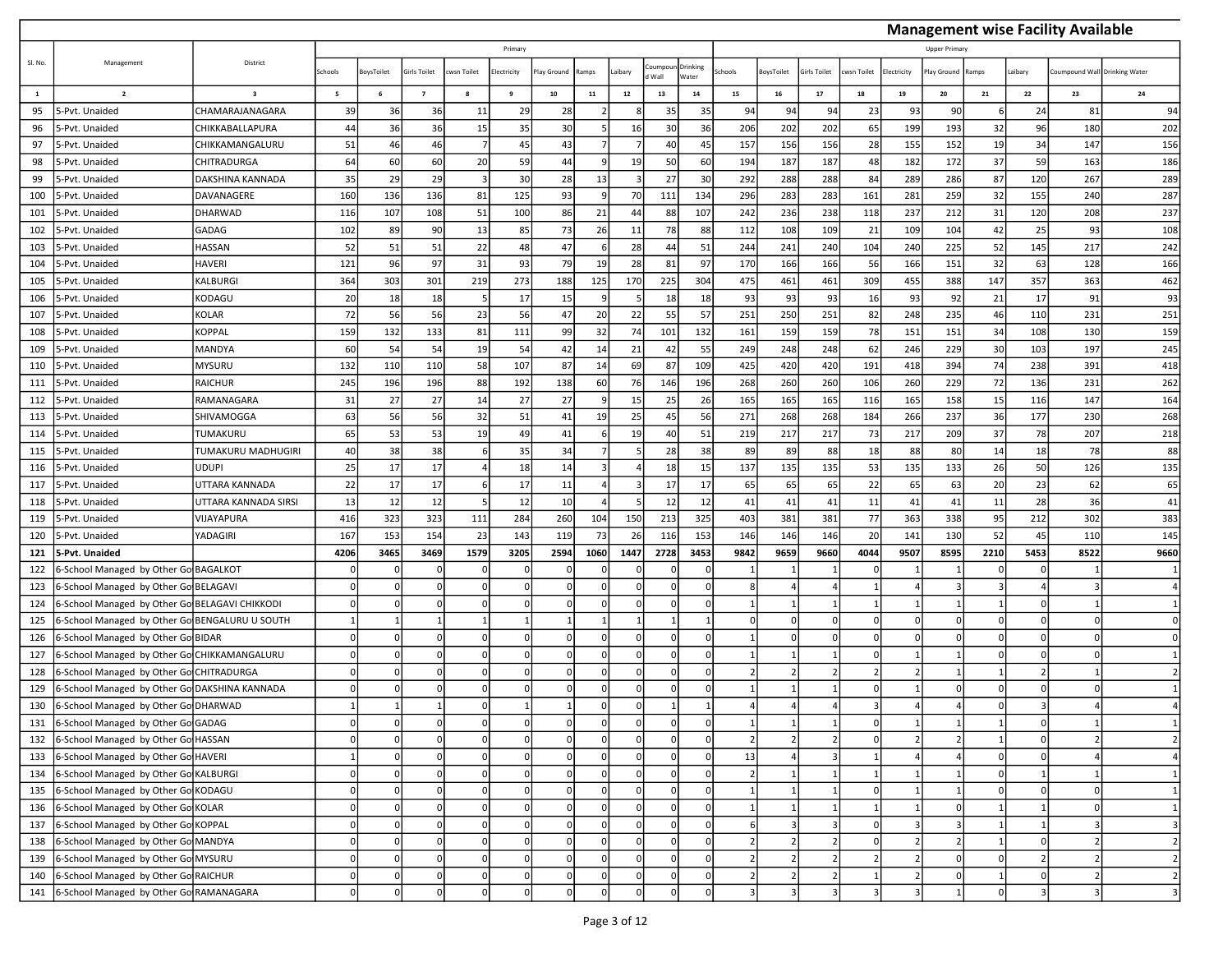|              |                                                    |                          |                          |                |                |            |                         |                |                |              |                |                   |                          |            |                |            |                |                    |       |                | <b>Management wise Facility Available</b> |                |
|--------------|----------------------------------------------------|--------------------------|--------------------------|----------------|----------------|------------|-------------------------|----------------|----------------|--------------|----------------|-------------------|--------------------------|------------|----------------|------------|----------------|--------------------|-------|----------------|-------------------------------------------|----------------|
|              |                                                    |                          |                          |                |                |            | Primary                 |                |                |              |                |                   |                          |            |                |            |                | <b>Upper Prima</b> |       |                |                                           |                |
| SI. No.      | Management                                         | District                 | Schools                  | oysToilet      | Girls Toilet   | wsn Toilet | lectricity              | lay Ground     | Ramps          | aibary       | pumpoi<br>Wall | Drinking<br>Water | chools                   | BoysToilet | irls Toilet    | wsn Toilet | Electricity    | lay Ground         | Ramps | Laibary        | Coumpound Wall Drinking Water             |                |
| $\mathbf{1}$ | $\overline{2}$                                     | $\overline{\mathbf{3}}$  | $\overline{\phantom{a}}$ | 6              | $\overline{7}$ | 8          | 9                       | 10             | 11             | $12\,$       | 13             | $14\,$            | 15                       | 16         | $\bf 17$       | 18         | 19             | 20                 | 21    | 22             | 23                                        | 24             |
| 142          | 6-School Managed by Other Go SHIVAMOGGA            |                          |                          |                |                |            | $\Omega$                |                | $\sqrt{2}$     |              |                |                   |                          |            |                |            |                |                    |       |                |                                           |                |
| 143          | 6-School Managed by Other Go TUMAKURU              |                          |                          | $\Omega$       |                |            | $\mathbf 0$             | $\Omega$       | $\Omega$       |              |                | $\Omega$          | 1                        |            |                |            |                | $\Omega$           |       |                |                                           |                |
| 144          | 6-School Managed by Other Go TUMAKURU MADHUGIRI    |                          |                          |                |                |            |                         |                | $\Omega$       | C            |                |                   |                          |            |                |            |                |                    |       |                |                                           |                |
| 145          | 6-School Managed by Other Go UTTARA KANNADA SIRSI  |                          |                          |                |                |            |                         |                |                |              |                |                   |                          |            | $\Omega$       |            |                |                    |       |                |                                           |                |
| 146          | 6-School Managed by Other Go YADAGIRI              |                          |                          | $\Omega$       |                |            | $\Omega$                |                | $\Omega$       | $\mathsf{C}$ |                | $\Omega$          | $\overline{\mathcal{L}}$ |            | $\Omega$       |            |                |                    |       |                |                                           |                |
| 147          | 6-School Managed by Other Govt. Department         |                          |                          |                |                |            | 2                       | .,             | 1              |              |                |                   | 61                       | 40         | 38             | <b>16</b>  | 40             | 28                 | 11    | 17             | 32                                        | 40             |
| 148          | 8-Un-Recognised                                    | <b>BENGALURU U SOUTH</b> |                          |                |                |            |                         |                | $\mathbf{1}$   |              |                |                   |                          |            |                |            |                |                    |       | 3              |                                           |                |
| 149          | 8-Un-Recognised                                    | <b>KOLAR</b>             |                          |                |                |            |                         | $\Omega$       | $\Omega$       |              |                |                   | $\Omega$                 |            | $\Omega$       |            |                |                    |       |                |                                           |                |
| 150          | 8-Un-Recognised                                    | <b>MYSURU</b>            |                          | $\Omega$       |                |            |                         | n              | $\Omega$       | C            |                |                   | $\Omega$                 |            | $\Omega$       |            |                | $\Omega$           |       |                |                                           |                |
| 151          | 8-Un-Recognised                                    | RAMANAGARA               |                          |                |                |            |                         |                | $\Omega$       |              |                |                   | $\Omega$                 |            | $\Omega$       |            |                |                    |       |                |                                           |                |
| 152          | 8-Un-Recognised                                    |                          |                          |                |                |            | $\overline{\mathbf{3}}$ | $\overline{2}$ | $\mathbf{1}$   |              | 3              |                   | 4                        |            |                |            |                |                    |       |                |                                           |                |
| 153          | 90-Social Welfare Department S BAGALKOT            |                          |                          |                |                |            | 3                       |                | $\mathbf{1}$   |              |                | з                 | 35                       | 28         | 27             |            | 27             | 19                 |       | -5             | 27                                        | 29             |
| 154          | 90-Social Welfare Department SBALLARI              |                          |                          |                |                |            |                         |                | $\mathbf{1}$   |              |                |                   | 44                       | 35         | 34             | 19         | 34             | 18                 | 11    | 19             | 28                                        | 34             |
| 155          | 90-Social Welfare Department SBELAGAVI             |                          |                          |                |                |            |                         | 2              | $\overline{2}$ |              |                |                   | 16                       | 11         | 11             |            | 10             | -6                 |       |                |                                           | 10             |
| 156          | 90-Social Welfare Department SBELAGAVI CHIKKODI    |                          |                          |                |                |            |                         |                | $\mathbf{1}$   |              |                |                   | 38                       | 30         | 26             | 13         | 28             | 25                 |       | 16             | 24                                        | 27             |
| 157          | 90-Social Welfare Department S BENGALURU RURAL     |                          |                          | $\Omega$       |                |            |                         |                | $\Omega$       | $\mathsf{C}$ |                | $\Omega$          | 12                       |            | $\overline{5}$ |            |                |                    |       |                |                                           |                |
| 158          | 90-Social Welfare Department SBENGALURU U NORTH    |                          |                          | $\Omega$       |                |            | $\Omega$                | n              | $\Omega$       | $\Omega$     |                |                   | 1                        | -1         | -1             |            |                |                    |       |                |                                           |                |
| 159          | 90-Social Welfare Department SBENGALURU U SOUTH    |                          |                          |                |                |            |                         |                |                |              |                |                   | $\overline{3}$           | 3          | 3              |            | 3              |                    |       |                |                                           |                |
| 160          | 90-Social Welfare Department SBIDAR                |                          |                          | $\Omega$       |                |            | $\Omega$                |                | $\Omega$       | C            |                | $\Omega$          | 33                       | 24         | 19             | 11         | 19             | 14                 |       | 13             | 14                                        | 19             |
| 161          | 90-Social Welfare Department SCHAMARAJANAGARA      |                          | 16                       | 16             | 16             |            | 14                      |                | 5              |              | 15             | 16                | 23                       | 21         | 20             |            | 19             | 14                 |       |                | 19                                        | 19             |
| 162          | 90-Social Welfare Department SCHIKKABALLAPURA      |                          |                          |                |                |            |                         |                | $\Omega$       |              |                |                   | 25                       | 18         | 15             |            | 15             | 14                 |       |                | 17                                        | 15             |
| 163          | 90-Social Welfare Department SCHIKKAMANGALURU      |                          |                          |                |                |            |                         |                | $\Omega$       | $\mathsf{C}$ |                |                   | 37                       | 34         | 34             |            | 32             | 22                 |       |                | 29                                        | 32             |
| 164          | 90-Social Welfare Department SCHITRADURGA          |                          |                          |                |                |            |                         | в              | $\overline{2}$ |              |                |                   | 36                       | 23         | 23             | 10         | 24             | 18                 |       | 10             | 21                                        | 24             |
| 165          | 90-Social Welfare Department S DAKSHINA KANNADA    |                          |                          |                |                |            |                         |                | $\overline{2}$ |              |                |                   | 19                       | 14         | 14             |            | 14             | 10                 |       |                | 13                                        | 14             |
| 166          | 90-Social Welfare Department S DAVANAGERE          |                          |                          |                |                |            |                         | $\overline{2}$ | 0              | $\Omega$     |                |                   | 35                       | 23         | 20             | 11         | 21             | 18                 |       | 10             | 19                                        | 21             |
| 167          | 90-Social Welfare Department S DHARWAD             |                          |                          |                |                |            |                         |                | $\sqrt{2}$     |              |                |                   | 14                       | 12         | 12             |            | 12             | ۶                  |       |                | 11                                        | 13             |
| 168          | 90-Social Welfare Department SGADAG                |                          |                          |                |                |            |                         |                | $\Omega$       |              |                |                   | 19                       | 15         | 15             |            | 15             | 10                 |       |                | 15                                        | 15             |
| 169          | 90-Social Welfare Department S HASSAN              |                          |                          |                |                |            |                         | 3              | $\Omega$       |              |                |                   | 39                       | 31         | 29             | 17         | 30             | 22                 |       | 20             | 22                                        | 29             |
| 170          | 90-Social Welfare Department SHAVERI               |                          |                          |                |                |            |                         |                |                |              |                |                   | 27                       | 25         | 22             |            | 22             | 16                 |       |                | 18                                        | 22             |
| 171          | 90-Social Welfare Department S                     | KALBURGI                 |                          |                |                |            |                         |                | $\overline{2}$ |              |                |                   | 58                       | 35         | 32             | 22         | 32             | 24                 | 13    | 17             | 25                                        | 31             |
| 172          | 90-Social Welfare Department SKODAGU               |                          |                          |                |                |            |                         |                | $\overline{2}$ |              |                |                   | 19                       | 18         | 18             |            | 18             | 10                 |       |                | 15                                        | 18             |
| 173          | 90-Social Welfare Department SKOLAR                |                          |                          |                |                |            |                         |                | $\Omega$       |              |                |                   | 23                       | 17         | 16             |            | 15             | 11                 |       |                | 16                                        | 15             |
| 174          | 90-Social Welfare Department SKOPPAL               |                          |                          |                |                |            |                         | $\mathcal{L}$  | $\mathbf{1}$   |              |                |                   | 31                       | 20         | 18             |            | 18             | 14                 |       | -8             | 14                                        | 17             |
| 175          | 90-Social Welfare Department S MANDYA              |                          |                          |                |                |            | $\overline{2}$          |                | $\Omega$       | $\Omega$     |                |                   | 38                       | 30         | 30             |            | 30             | 25                 |       | 11             | 22                                        | 30             |
| 176          | 90-Social Welfare Department S                     | <b>MYSURU</b>            |                          |                |                |            |                         |                | $\Omega$       |              |                |                   | 52                       | 42         | 40             | 19         | 40             | 34                 |       | 23             | 37                                        | 40             |
| 177          | 90-Social Welfare Department SRAICHUR              |                          | 10                       | 10             |                |            | 10                      | 8              | 3              | 3            |                | 10                | 38                       | 24         | 23             | 14         | 23             | 16                 |       | 13             | 13                                        | 24             |
| 178          | 90-Social Welfare Department SRAMANAGARA           |                          |                          |                |                |            |                         |                | U              |              |                |                   | 22                       | $^{22}$    | 21             | 13         | 20             | 15                 |       | 15             | 19                                        | 21             |
| 179          | 90-Social Welfare Department SSHIVAMOGGA           |                          |                          |                |                |            |                         | 3              | $\Omega$       |              |                |                   | 33                       | 22         | 19             | 14         | 19             | 16                 |       | 14             | 16                                        | 19             |
| 180          | 90-Social Welfare Department STUMAKURU             |                          |                          |                |                |            | 2                       | $\overline{2}$ | $\circ$        |              |                | 3                 | 28                       | 20         | 20             |            | 20             | 15                 |       | 10             | 18                                        | 21             |
| 181          | 90-Social Welfare Department STUMAKURU MADHUGIRI   |                          |                          |                |                |            | $\overline{2}$          | $\mathbf{1}$   | $\Omega$       |              |                |                   | 30                       | 25         | 24             |            | 23             | 20                 |       |                | 21                                        | 23             |
| 182          | 90-Social Welfare Department SUDUPI                |                          |                          |                |                |            |                         | $\mathbf{1}$   | $\Omega$       |              |                |                   | 8 <sup>1</sup>           | - 5        | 5              |            | 5              |                    |       | $\overline{z}$ |                                           | 5              |
| 183          | 90-Social Welfare Department SUTTARA KANNADA       |                          |                          | $\Omega$       |                |            |                         | $\Omega$       | 0              |              |                |                   | 10                       | -7         | 7              |            | $\overline{7}$ |                    |       |                |                                           | $\overline{7}$ |
| 184          | 90-Social Welfare Department SUTTARA KANNADA SIRSI |                          |                          |                |                |            |                         |                | $\Omega$       |              |                |                   | 14                       | q          | $\mathbf{q}$   |            | 10             |                    |       |                |                                           | 9              |
| 185          | 90-Social Welfare Department S VIJAYAPURA          |                          |                          |                |                |            | $\overline{2}$          | $\mathbf{1}$   | $1\vert$       | $\Omega$     |                |                   | 26                       | 19         | 19             |            | 19             | 15                 |       | 11             | 14                                        | 19             |
| 186          | 90-Social Welfare Department SYADAGIRI             |                          |                          | $\overline{1}$ |                | $\Omega$   | $\vert$ 1               | $\mathbf{1}$   | $\circ$        | $\Omega$     |                |                   | 24                       | 17         | 18             |            | 16             | 11                 |       | 8              | 11                                        | 17             |
| 187          | 90-Social Welfare Department Schools               |                          | 116                      | 113            | 112            | 49         | 107                     | 77             | 26             | 44           | 101            | 113               | 910                      | 687        | 649            | 259        | 646            | 482                | 127   | 296            | 551                                       | 648            |
| 188          | 91-Ministry of Labor                               | KOLAR                    |                          | $\Omega$       |                |            |                         | $\Omega$       | $\Omega$       |              |                | $\Omega$          | $\Omega$                 |            | $\overline{0}$ |            |                | $\Omega$           |       | $\Omega$       |                                           | $\pmb{0}$      |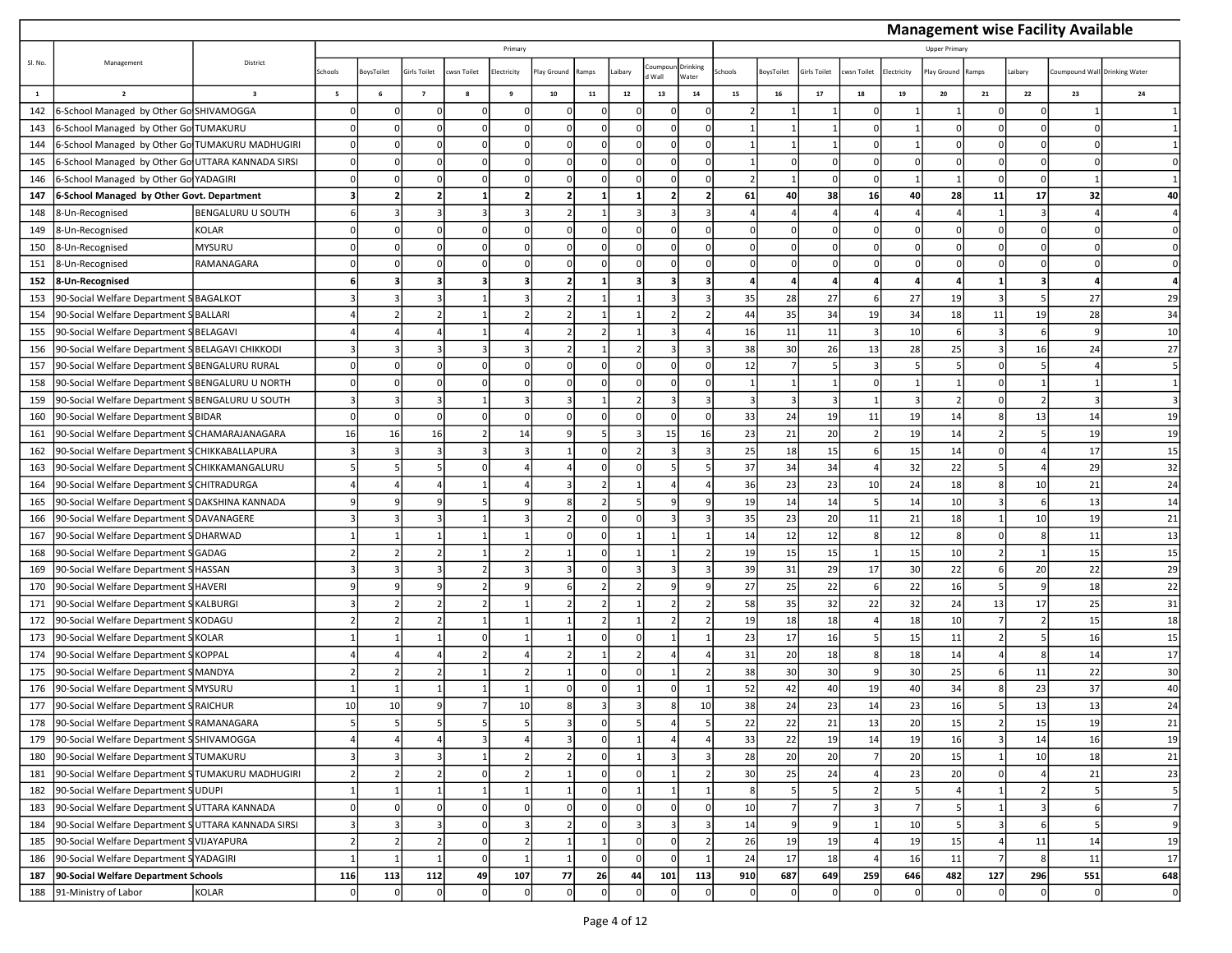|              |                                                   |                         |                          |                   |                |            |                 |              |            |              |                |                   |        |            |                |             |                |                     |       |          | <b>Management wise Facility Available</b> |    |
|--------------|---------------------------------------------------|-------------------------|--------------------------|-------------------|----------------|------------|-----------------|--------------|------------|--------------|----------------|-------------------|--------|------------|----------------|-------------|----------------|---------------------|-------|----------|-------------------------------------------|----|
|              |                                                   |                         |                          |                   |                |            | Primary         |              |            |              |                |                   |        |            |                |             |                | <b>Upper Primar</b> |       |          |                                           |    |
| Sl. No.      | Management                                        | District                | Schools                  | <b>BoysToilet</b> | Girls Toilet   | wsn Toilet | lectricity      | lay Ground   | Ramps      | Laibary      | oumpou<br>Wall | Drinking<br>Water | chools | BoysToilet | Sirls Toilet   | cwsn Toilet | Electricity    | lay Ground          | Ramps | Laibary  | Coumpound Wall Drinking Water             |    |
| $\mathbf{1}$ | $\overline{2}$                                    | $\overline{\mathbf{3}}$ | $\overline{\phantom{a}}$ | $\,$ 6            | $\overline{7}$ | 8          | 9               | ${\bf 10}$   | ${\bf 11}$ | $12\,$       | $13\,$         | ${\bf 14}$        | $15\,$ | ${\bf 16}$ | 17             | 18          | $\bf 19$       | 20                  | 21    | 22       | 23                                        | 24 |
| 189          | 91-Ministry of Labor                              |                         |                          |                   |                |            | $\mathbf{0}$    | C            | O          |              |                | 0                 |        | $\Omega$   | 0              |             | 0              |                     |       | $\Omega$ |                                           |    |
| 190          | 92-Kendriya Vidyalaya / Central BAGALKOT          |                         |                          |                   |                |            | 0               | ſ            |            |              |                | 0                 |        |            | $\mathbf{1}$   |             |                |                     |       |          |                                           |    |
| 191          | 92-Kendriya Vidyalaya / Central BALLARI           |                         |                          |                   |                |            | 0               | $\Omega$     | ŋ          | $\Omega$     |                | 0                 |        |            | 3              | 2           | 3              |                     |       |          |                                           |    |
| 192          | 92-Kendriya Vidyalaya / Central BELAGAVI          |                         |                          |                   |                |            | $\Omega$        | C            |            |              |                | $\Omega$          |        |            |                |             |                |                     |       |          |                                           |    |
| 193          | 92-Kendriya Vidyalaya / Central BELAGAVI CHIKKODI |                         |                          |                   |                |            | 0               | $\mathsf{C}$ | O          | $\sqrt{ }$   |                | 0                 |        |            |                | U           | $\overline{1}$ |                     |       |          |                                           |    |
| 194          | 92-Kendriya Vidyalaya / Central BENGALURU U NORTH |                         |                          |                   |                | n          | 0               | $\Omega$     | n          | <sup>n</sup> |                | 0                 |        |            | 5              |             | .5             |                     |       |          |                                           |    |
| 195          | 92-Kendriya Vidyalaya / Central                   | BENGALURU U SOUTH       |                          |                   |                |            | 0               | ſ            |            |              |                | 0                 |        |            |                |             | 3              |                     |       |          |                                           |    |
| 196          | 92-Kendriya Vidyalaya / Central BIDAR             |                         |                          |                   |                |            | $\Omega$        | $\Omega$     |            |              |                | 0                 |        |            |                |             |                |                     |       |          |                                           |    |
| 197          | 92-Kendriya Vidyalaya / Central CHAMARAJANAGARA   |                         |                          |                   |                |            | 0               | $\Omega$     | O          |              |                | $\Omega$          |        |            |                |             |                |                     |       |          |                                           |    |
| 198          | 92-Kendriya Vidyalaya / Central CHIKKAMANGALURU   |                         |                          |                   |                |            | 0               |              |            |              |                | $\Omega$          |        |            | O              |             | $\Omega$       |                     |       |          |                                           |    |
| 199          | 92-Kendriya Vidyalaya / Central DAKSHINA KANNADA  |                         |                          |                   | n              | C          | 0               | $\Omega$     | $\Omega$   | $\Omega$     |                | $\Omega$          |        |            | $\overline{2}$ |             | $\overline{2}$ |                     |       |          |                                           |    |
| 200          | 92-Kendriya Vidyalaya / Central DAVANAGERE        |                         |                          |                   |                |            | 0               | $\Omega$     | n          | $\Omega$     |                | 0                 |        |            | $\mathbf{1}$   |             | $\mathbf{1}$   |                     |       |          |                                           |    |
| 201          | 92-Kendriya Vidyalaya / Central                   | <b>DHARWAD</b>          |                          |                   |                |            | 0               | ŋ            |            |              |                | 0                 |        |            |                |             | 3              |                     |       |          |                                           |    |
| 202          | 92-Kendriya Vidyalaya / Central                   | <b>HASSAN</b>           |                          |                   |                |            | 0               | $\Omega$     |            | $\Omega$     |                | 0                 |        |            | $\overline{2}$ |             | 2              |                     |       |          |                                           |    |
| 203          | 92-Kendriya Vidyalaya / Central HAVERI            |                         |                          |                   |                |            | $\Omega$        | C            |            |              |                | $\Omega$          |        |            |                |             |                |                     |       |          |                                           |    |
| 204          | 92-Kendriya Vidyalaya / Central KALBURGI          |                         |                          |                   |                | $\sqrt{2}$ | 0               | $\Omega$     | O          | $\sqrt{ }$   |                | 0                 |        | $\Omega$   | $\Omega$       | $\Omega$    | $\Omega$       |                     |       |          |                                           |    |
| 205          | 92-Kendriya Vidyalaya / Central KODAGU            |                         |                          |                   |                |            | $\Omega$        | C            |            | n            |                | $\Omega$          |        |            | -1             |             |                |                     |       |          |                                           |    |
| 206          | 92-Kendriya Vidyalaya / Central                   | KOLAR                   |                          |                   |                |            | $\Omega$        | C            |            | $\Omega$     |                | $\Omega$          |        |            | 1              |             |                |                     |       |          |                                           |    |
| 207          | 92-Kendriya Vidyalaya / Central                   | <b>KOPPAL</b>           |                          |                   |                |            | $\Omega$        | $\Omega$     |            | $\Omega$     |                | 0                 |        | $\Omega$   | $\Omega$       | $\Omega$    | $\Omega$       | $\Omega$            |       |          | $\Omega$                                  |    |
| 208          | 92-Kendriya Vidyalaya / Central MANDYA            |                         |                          |                   |                |            | $1\vert$        |              |            |              |                | $\vert$ 1         |        | - 0        | $\Omega$       | O           | <sup>0</sup>   |                     |       |          |                                           |    |
| 209          | 92-Kendriya Vidyalaya / Central                   | <b>MYSURU</b>           |                          |                   |                |            | 0               | ſ            |            | $\sqrt{ }$   |                | 0                 |        |            |                |             | $\overline{2}$ |                     |       |          |                                           |    |
| 210          | 92-Kendriya Vidyalaya / Central RAICHUR           |                         |                          |                   |                |            | 0               | $\Omega$     | O          | $\Omega$     |                | 0                 |        |            | $\Omega$       | $\Omega$    | $\Omega$       |                     | n     |          | $\Omega$                                  |    |
| 211          | 92-Kendriya Vidyalaya / Central SHIVAMOGGA        |                         |                          |                   |                | C          | 0               | $\Omega$     | O          | $\Omega$     |                | 0                 |        |            | $\mathbf{1}$   | 1           | -1             |                     |       |          | $\Omega$                                  |    |
| 212          | 92-Kendriya Vidyalaya / Central                   | TUMAKURU                |                          |                   |                |            | $\Omega$        |              |            |              |                | $\mathbf 0$       |        |            |                | n           |                |                     |       |          |                                           |    |
| 213          | 92-Kendriya Vidyalaya / Central UDUPI             |                         |                          |                   |                | n          | 0               | $\Omega$     | 0          | $\Omega$     |                | 0                 |        |            | $\mathbf{1}$   | 1           | 1              |                     | ŋ     |          |                                           |    |
| 214          | 92-Kendriya Vidyalaya / Central UTTARA KANNADA    |                         |                          |                   |                |            | $\Omega$        | $\Omega$     |            |              |                | $\Omega$          |        |            | $\mathbf{1}$   |             |                |                     |       |          |                                           |    |
| 215          | 92-Kendriya Vidyalaya / Central Schools           |                         |                          |                   |                |            | $1\overline{ }$ |              |            |              |                | $\mathbf{1}$      | 34     | 33         | 33             | 22          | 33             | 32                  | 19    | 28       | 30                                        | 33 |
| 216          | 93-Jawahar Navodaya Vidyala                       | <b>BAGALKOT</b>         |                          |                   |                |            | $\Omega$        | $\Omega$     | O          | <sup>n</sup> |                | $\Omega$          |        |            | $\mathbf{1}$   | $\Omega$    |                |                     |       |          |                                           |    |
| 217          | 93-Jawahar Navodaya Vidyala                       | BALLARI                 |                          |                   |                |            | $\Omega$        |              |            |              |                | $\Omega$          |        |            |                |             |                |                     |       |          |                                           |    |
| 218          | 93-Jawahar Navodaya Vidyala                       | BELAGAVI CHIKKODI       |                          |                   |                |            | $\Omega$        | $\Omega$     | O          | $\Omega$     |                | $\Omega$          |        |            |                | $\Omega$    |                |                     |       |          |                                           |    |
| 219          | 93-Jawahar Navodaya Vidyala                       | BENGALURU RURAL         |                          |                   |                |            | $\Omega$        | ſ            |            |              |                | $\Omega$          |        |            |                |             |                |                     |       |          |                                           |    |
| 220          | 93-Jawahar Navodaya Vidyala                       | BENGALURU U NORTH       |                          |                   |                |            | $\Omega$        | $\mathsf{C}$ | n          |              |                | 0                 |        |            |                | n           |                |                     |       |          |                                           |    |
| 221          | 93-Jawahar Navodaya Vidyala                       | CHAMARAJANAGARA         |                          | $\Omega$          | $\Omega$       | $\Omega$   | 0l              | $\Omega$     | O          | $\Omega$     |                | 0l                |        |            | $\mathbf{1}$   | 1           |                |                     | n     |          |                                           |    |
| 222          | 93-Jawahar Navodaya Vidyala                       | CHIKKABALLAPURA         |                          |                   |                |            | $\Omega$        | $\Omega$     | n          |              |                | $\Omega$          |        |            | $\mathbf{1}$   | U           |                |                     |       |          |                                           |    |
| 223          | 93-Jawahar Navodaya Vidyala                       | CHIKKAMANGALURU         |                          |                   |                |            | $\Omega$        |              |            |              |                | $\Omega$          |        |            |                |             |                |                     |       |          |                                           |    |
| 224          | 93-Jawahar Navodaya Vidyala                       | CHITRADURGA             |                          |                   |                |            | $\Omega$        |              | O          |              |                | $\Omega$          |        |            |                |             |                |                     |       |          |                                           |    |
| 225          | 93-Jawahar Navodaya Vidyala                       | DAKSHINA KANNADA        |                          |                   |                |            |                 |              |            |              |                |                   |        |            |                |             |                |                     |       |          |                                           |    |
| 226          | 93-Jawahar Navodaya Vidyala                       | DAVANAGERE              |                          |                   | n              |            | $\Omega$        | $\Omega$     | n          |              |                | $\mathbf 0$       |        |            |                | $\Omega$    |                |                     | n     | $\Omega$ |                                           |    |
| 227          | 93-Jawahar Navodaya Vidyala                       | DHARWAD                 | 0                        | O                 | $\Omega$       | $\Omega$   | $\Omega$        | $\Omega$     | $\Omega$   | $\Omega$     | n              | 0                 |        |            | 1              | $\Omega$    | 1              |                     | 1     | $\Omega$ |                                           |    |
| 228          | 93-Jawahar Navodaya Vidyala                       | GADAG                   |                          |                   |                |            | $\mathbf 0$     | 0            | O          |              |                | 0                 |        |            |                |             |                |                     |       |          |                                           |    |
| 229          | 93-Jawahar Navodaya Vidyala                       | HAVERI                  |                          |                   |                | n          | $\mathbf{0}$    | $\Omega$     | U          |              |                | $\mathbf 0$       |        |            |                |             |                |                     |       |          |                                           |    |
| 230          | 93-Jawahar Navodaya Vidyala                       | KALBURGI                |                          |                   |                |            | $\overline{0}$  | $\Omega$     | ŋ          |              |                | 0                 |        |            |                |             |                |                     |       |          |                                           |    |
| 231          | 93-Jawahar Navodaya Vidyala                       | KODAGU                  |                          |                   |                |            | $\Omega$        |              |            |              |                | $\Omega$          |        |            |                |             |                |                     |       |          |                                           |    |
| 232          | 93-Jawahar Navodaya Vidyala                       | KOPPAL                  |                          |                   |                | $\Omega$   | $\mathbf{0}$    | $\Omega$     | O          | $\Omega$     |                | $\mathbf 0$       |        |            | $\Omega$       | $\Omega$    | $\mathbf 0$    |                     |       |          |                                           | 0  |
| 233          | 93-Jawahar Navodaya Vidyala                       | MANDYA                  | 0                        |                   |                |            | $\mathbf{0}$    | 0            | $\Omega$   | <sup>n</sup> |                | $\mathbf 0$       |        |            | 1              | $\Omega$    | 1              |                     |       | $\Omega$ |                                           |    |
| 234          | 93-Jawahar Navodaya Vidyala                       | MYSURU                  |                          |                   |                |            | $\mathbf 0$     |              |            |              |                | $\mathbf 0$       |        |            |                |             |                |                     |       |          |                                           |    |
| 235          | 93-Jawahar Navodaya Vidyala                       | RAICHUR                 |                          |                   |                |            | $\Omega$        |              |            |              |                |                   |        |            |                |             |                |                     |       |          |                                           |    |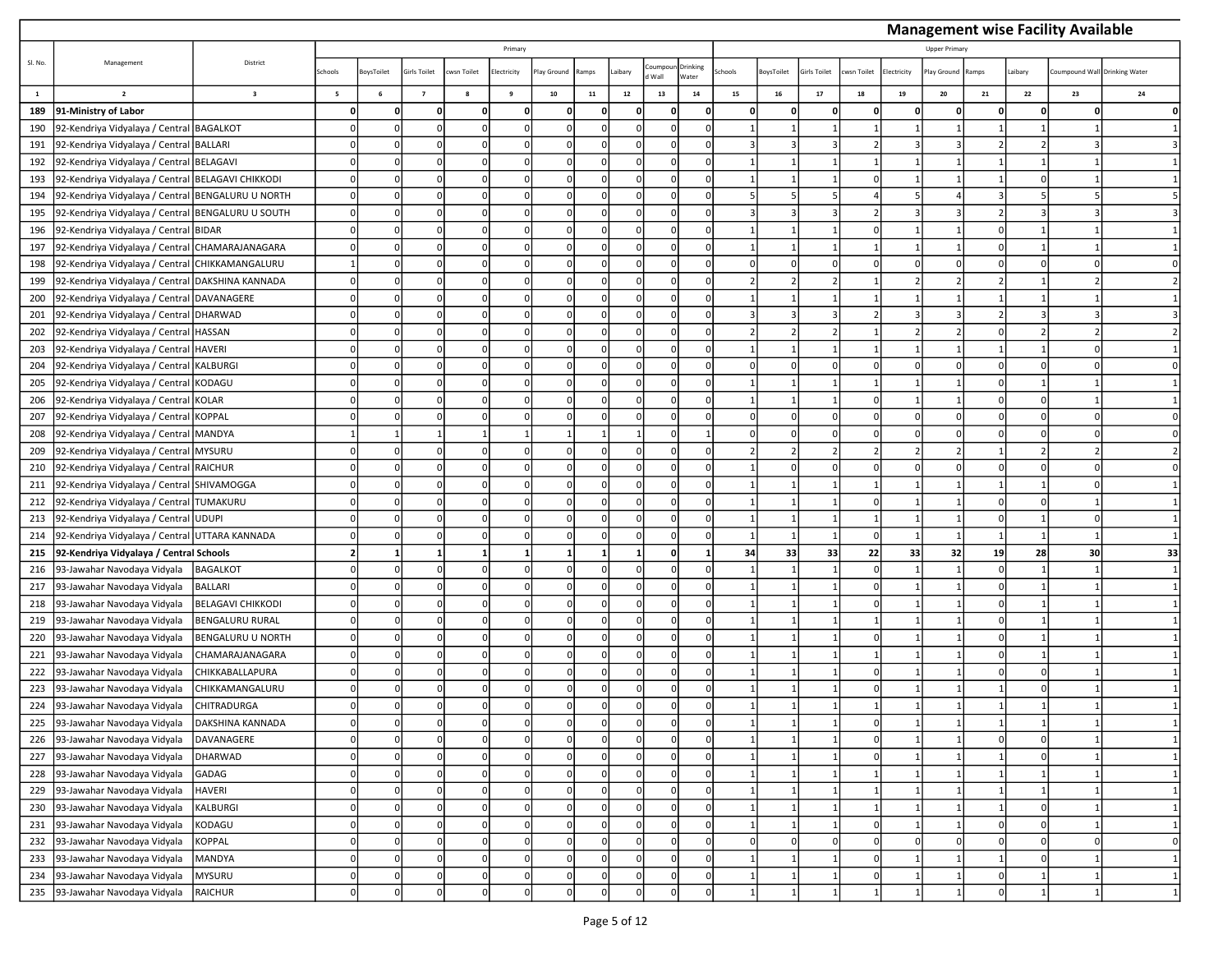|         |                             |                          |         |            |                     |             |            |            |          |         |                    |                   |                          |                          |              |             |             |                      |       |         | <b>Management wise Facility Available</b> |       |
|---------|-----------------------------|--------------------------|---------|------------|---------------------|-------------|------------|------------|----------|---------|--------------------|-------------------|--------------------------|--------------------------|--------------|-------------|-------------|----------------------|-------|---------|-------------------------------------------|-------|
|         |                             |                          |         |            |                     |             | Primary    |            |          |         |                    |                   |                          |                          |              |             |             | <b>Upper Primary</b> |       |         |                                           |       |
| SI. No. | Management                  | District                 | Schools | BoysToilet | <b>Girls Toilet</b> | cwsn Toilet | lectricity | lay Ground | Ramps    | Laibary | Coumpoun<br>d Wall | Drinking<br>Water | Schools                  | BoysToilet               | Girls Toilet | cwsn Toilet | Electricity | lay Ground           | Ramps | Laibary | Coumpound Wall Drinking Water             |       |
| 1       | $\overline{2}$              | $\overline{\mathbf{3}}$  | 5       | 6          | $\overline{z}$      | 8           | 9          | 10         | 11       | 12      | 13                 | 14                | 15                       | 16                       | 17           | 18          | 19          | 20                   | 21    | 22      | 23                                        | 24    |
| 236     | 93-Jawahar Navodaya Vidyala | SHIVAMOGGA               |         |            |                     |             |            |            | $\Omega$ |         |                    |                   |                          |                          |              |             |             |                      |       |         |                                           |       |
| 237     | 93-Jawahar Navodaya Vidyala | <b>TUMAKURU</b>          |         |            |                     |             |            |            | $\Omega$ |         |                    |                   |                          |                          |              |             |             |                      |       |         |                                           |       |
| 238     | 93-Jawahar Navodaya Vidyala | <b>UDUPI</b>             |         |            |                     |             |            |            | $\Omega$ |         |                    |                   |                          |                          |              |             |             |                      |       |         |                                           |       |
| 239     | 93-Jawahar Navodaya Vidyala | UTTARA KANNADA SIRSI     |         |            |                     |             |            |            |          |         |                    |                   |                          |                          |              |             |             |                      |       |         |                                           |       |
| 240     | 93-Jawahar Navodaya Vidyala | VIJAYAPURA               |         |            |                     |             |            |            |          |         |                    |                   |                          |                          |              |             |             |                      |       |         |                                           |       |
| 241     | 93-Jawahar Navodaya Vidyala | YADAGIRI                 |         |            |                     |             |            |            |          |         |                    |                   |                          |                          |              |             |             |                      |       |         |                                           |       |
| 242     | 93-Jawahar Navodaya Vidyala |                          |         | $\Omega$   |                     |             |            | $\Omega$   | O        |         |                    |                   | 24                       | 24                       | 24           | 10          | 24          | 24                   | 11    | 17      | 24                                        | 24    |
| 243     | 94-Sainik Schools           | <b>BELAGAVI</b>          |         |            |                     |             |            | $\Omega$   | $\Omega$ |         |                    | $\Omega$          |                          | 3                        |              |             |             |                      |       |         |                                           |       |
| 244     | 94-Sainik Schools           | <b>BENGALURU U SOUTH</b> |         |            |                     |             |            |            | $\Omega$ |         |                    |                   |                          |                          |              |             |             |                      |       |         |                                           |       |
| 245     | 94-Sainik Schools           | KODAGU                   |         |            |                     |             |            |            |          |         |                    |                   |                          |                          |              |             |             |                      |       |         |                                           |       |
| 246     | 94-Sainik Schools           | UTTARA KANNADA           |         |            |                     |             |            |            |          |         |                    |                   |                          |                          |              |             |             |                      |       |         |                                           |       |
| 247     | 94-Sainik Schools           | <b>VIJAYAPURA</b>        |         |            |                     |             |            |            | $\Omega$ |         |                    |                   |                          | $\Omega$                 |              |             |             |                      |       |         |                                           |       |
| 248     | 94-Sainik Schools           |                          |         |            |                     |             |            |            | 0        |         |                    |                   |                          |                          |              |             |             |                      |       |         |                                           |       |
| 249     | 95-Railway Schools          | <b>DHARWAD</b>           |         |            |                     |             |            |            |          |         |                    |                   |                          |                          |              |             |             |                      |       |         |                                           |       |
| 250     | 95-Railway Schools          | <b>GADAG</b>             |         |            |                     |             |            |            |          |         |                    | $\Omega$          |                          |                          |              |             |             |                      |       |         |                                           |       |
| 251     | 95-Railway Schools          |                          |         | $\Omega$   |                     |             |            |            | $\Omega$ |         |                    |                   | $\overline{\phantom{a}}$ | $\overline{\phantom{a}}$ | n,           |             | э           |                      |       |         |                                           |       |
| 252     | 96-Central Tibetan Schools  | CHAMARAJANAGARA          |         |            |                     |             |            | $\Omega$   | $\Omega$ |         |                    | $\Omega$          |                          |                          |              |             |             |                      |       |         |                                           |       |
| 253     | 96-Central Tibetan Schools  | <b>MYSURU</b>            |         |            |                     |             |            |            |          |         |                    |                   |                          |                          |              |             |             |                      |       |         |                                           |       |
| 254     | 96-Central Tibetan Schools  | UTTARA KANNADA SIRSI     |         |            |                     |             |            |            |          |         |                    |                   |                          |                          |              |             |             |                      |       |         |                                           |       |
| 255     | 96-Central Tibetan Schools  |                          |         |            |                     |             | n          |            | O        |         |                    |                   |                          |                          |              |             |             |                      |       |         |                                           |       |
| 256     |                             |                          | 25801   | 23305      | 24219               | 7848        | 23416      | 13039      | 11589    | 9259    | 18385              | 24767             | 36206                    | 34812                    | 35314        | 11826       | 34976       | 26609                | 17704 | 15160   | 31032                                     | 35575 |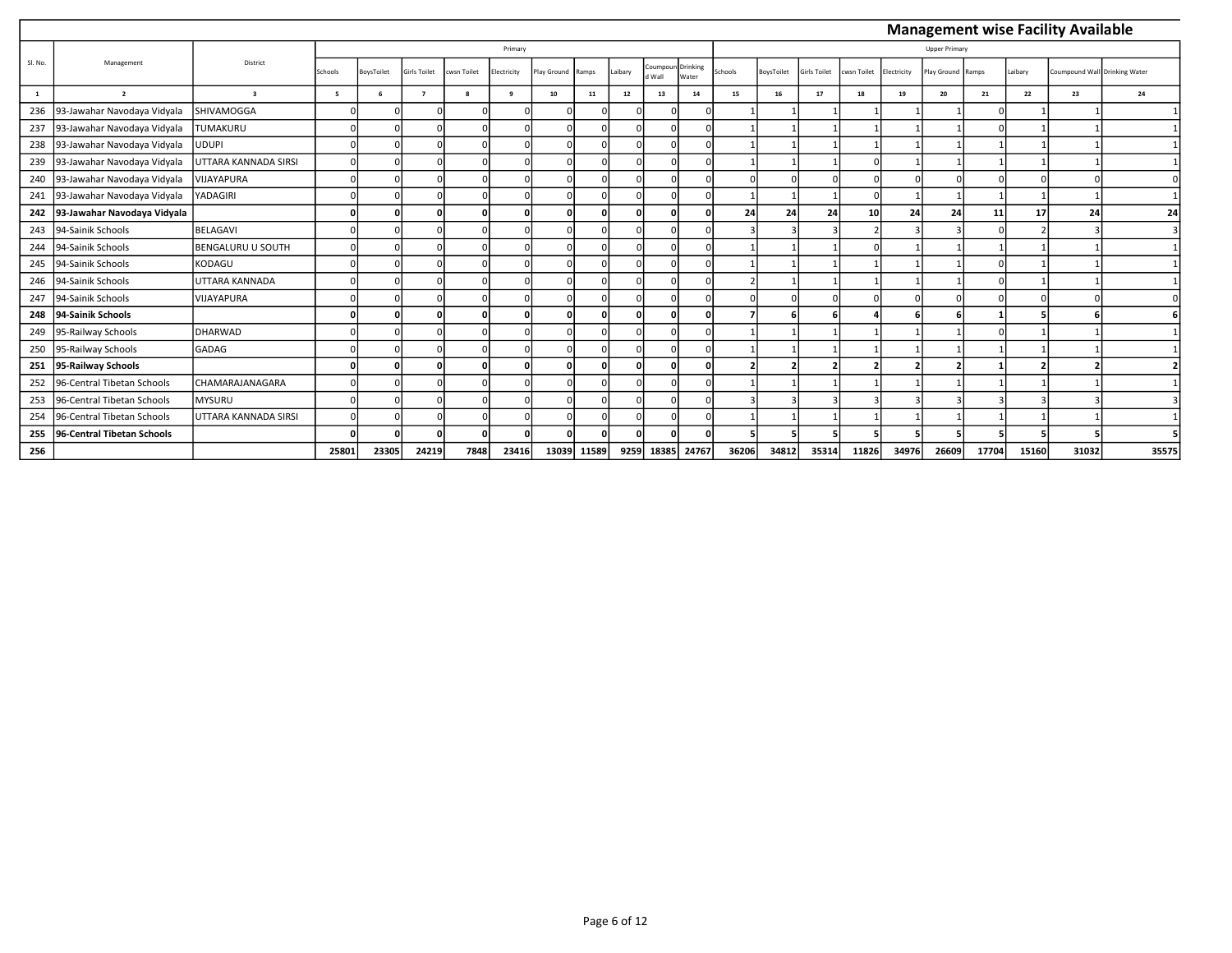|                 |                  |                     |                         | Elementary     |                 |                 |                |                   |                   |                |                |                     |                |                 | Secondary      |                |                |                     |                   |
|-----------------|------------------|---------------------|-------------------------|----------------|-----------------|-----------------|----------------|-------------------|-------------------|----------------|----------------|---------------------|----------------|-----------------|----------------|----------------|----------------|---------------------|-------------------|
| Schools         | BoysToilet       | <b>Girls Toilet</b> | cwsn Toilet             | Electricity    | Play Ground     | Ramps           | Laibary        | Coumpound<br>Wall | Drinking<br>Water | Schools        | BoysToilet     | <b>Girls Toilet</b> | cwsn<br>Toilet | Electricity     | Play Ground    | Ramps          | Laibary        | Coumpour<br>d Wall  | Drinking<br>Water |
| 25              | 26               | 27                  | 28                      | 29             | 30              | 31              | 32             | 33                | 34                | 35             | 36             | 37                  | 38             | 39              | 40             | 41             | 42             | 43                  | 44                |
| 1,303           | 1,104            | 1,233               | 207                     | 1,220          | 865             | 864             | 209            | 1,106             | 1,279             | 183            | 173            | 177                 | 20             | 178             | 153            | 99             | 20             | 156                 | 181               |
| 1,347           | 1,175            | 1,271               | 519                     | 1,268          | 653             | 991             | 602            | 1,024             | 1,329             | 197            | 183            | 192                 | 84             | 194             | 159            | 98             | 94             | 155                 | 196               |
| 1,392           | 1,298            | 1,346               | 360                     | 1,340          | 893             | 682             | 517            | 1,074             | 1,369             | 129            | 129            | 129                 | 53             | 125             | 109            | 62             | 76             | 104                 | 127               |
| 1,794           | 1,637            | 1,702               | 442                     | 1,501          | 1,420           | 985             | 452            | 1,338             | 1,768             | 177            | 171            | 176                 | 38             | 165             | 157            | 88             | 50             | 148                 | 176               |
| 1,091           | 1,070            | 1,083               | 465                     | 1,081          | 485             | 607             | 528            | 951               | 1,089             | 63             | 62             | 63                  | 35             | 63              | 57             | 23             | 39             | 56                  | 63                |
| 490             | 483              | 485                 | 115                     | 480            | 260             | 232             | 309            | 423               | 488               | 58             | 57             | 57                  | 15             | 57              | 45             | 17             | 29             | 51                  | 57                |
| 875             | 855              | 865                 | 335                     | 861            | 405             | 374             | 512            | 741               | 863               | 85             | 85             | 85                  | 38             | 85              | 64             | 21             | 51             | 75                  | 85                |
| 1,250           | 1,213            | 1,226               | 794                     | 1,183          | 863             | 959             | 913            | 884               | 1,223             | 166            | 165            | 166                 | 129            | 165             | 127            | 126            | 142            | 128                 | 165               |
| 754             | 694              | 747                 | 174                     | 723            | 340             | 311             | 199            | 644               | 752               | 86             | 84             | 85                  | 11             | 86              | 78             | 12             | 13             | 70                  | 86                |
| 1461            | 1389             | 1426                | 400                     | 1407           | 614             | 473             | 434            | 1136              | 1447              | 111            | 110            | 111                 | 32             | 109             | 92             | 37             | 37             | 96                  | 111               |
| 1381            | 1318             | 1349                | 141                     | 1333           | 917             | 659             | 146            | 1201              | 1373              | 116            | 115            | 115                 | $\overline{7}$ | 116             | 111            | 44             | 8              | 82                  | 116               |
| 1649            | 1577             | 1612                | 511                     | 1581           | 856             | 1510            | 536            | 1308              | 1634              | 112            | 106            | 108                 | 41             | 107             | 95             | 90             | 44             | 94                  | 111               |
| 921             | 905              | 918                 | 246                     | 917            | 832             | 662             | 255            | 822               | 918               | 169            | 169            | 169                 | 41             | 169             | 140            | 96             | 49             | 94                  | 169               |
| 1348            | 1231             | 1284                | 583                     | 1318           | 738             | 657             | 582            | 1180              | 1334              | 158            | 153            | 154                 | 72             | 156             | 145            | 32             | 72             | 145                 | 157               |
| 763             | 660              | 717                 | 222                     | 741            | 505             | 406             | 241            | 623               | 755               | 108            | 97             | 104                 | 29             | 105             | 94             | 49             | 35             | 75                  | 107               |
| 616             | 584              | 587                 | 72                      | 604            | 457             | 417             | 96             | 576               | 610               | 113            | 109            | 110                 | 9              | 110             | 103            | 50             | 11             | 95                  | 112               |
| 2270            | 2124             | 2198                | 839                     | 2209           | 1178            | 1193            | 923            | 1802              | 2263              | 241            | 238            | 241                 | 109            | 238             | 205            | 63             | 156            | 176                 | 240               |
| 1160            | 1045             | 1109                | 211                     | 1133           | 712             | 920             | 289            | 976               | 1153              | 140            | 137            | 139                 | 47             | 135             | 119            | 77             | 64             | 119                 | 137               |
| 1778            | 1630             | 1698                | 1138                    | 1666           | 971             | 1477            | 1279           | 1202              | 1748              | 294            | 280            | 283                 | 162            | 277             | 233            | 206            | 194            | 195                 | 290               |
| 390             | 385              | 389                 | 56                      | 383            | 326             | 281             | 56             | 363               | 389               | 47             | 46             | 47                  | $\overline{2}$ | 47              | 44             | 23             | 4              | 37                  | 47                |
| 1819            | 1554             | 1703                | 492                     | 1759           | 734             | 740             | 491            | 1430              | 1793              | 125            | 114            | 121                 | 16             | 118             | 97             | 50             | 22             | 98                  | 123               |
| 961             | 903              | 932                 | 541                     | 903            | 589             | 599             | 635            | 832               | 948               | 155            | 154            | 154                 | 79             | 151             | 139            | 73             | 94             | 136                 | 155               |
| 1638            | 1594             | 1618                | 271                     | 1617           | 996             | 879             | 351            | 1448              | 1634              | 215            | 214            | 215                 | 52             | 211             | 197            | 82             | 71             | 176                 | 215               |
| 1914            | 1842             | 1878                | 470                     | 1866           | 971             | 1086            | 516            | 1775              | 1897              | 232            | 227            | 232                 | 51             | 228             | 203            | 116            | 55             | 204                 | 232               |
| 1459            | 1351             | 1396                | 428                     | 1371           | 780             | 705             | 553            | 1051              | 1437              | 199            | 192            | 195                 | 65             | 183             | 155            | 73             | 84             | 142                 | 195               |
| 1270            | 1251             | 1259                | 783                     | 1255           | 488             | 315             | 787            | 996               | 1265              | 107            | 105            | 106                 | 45             | 104             | 90             | 14             | 48             | 97                  | 107               |
| 1855            | 1824             | 1840                | 461                     | 1836           | 1092            | 769             | 944            | 1663              | 1846              | 164            | 163            | 163                 | 87             | 162             | 135            | 46             | 87             | 133                 | 163               |
| 2044            | 1979             | 2016                | 395                     | 2003           | 780             | 817             | 428            | 1630              | 2034              | 133            | 132            | 132                 | 19             | 131             | 118            | 47             | 21             | 111                 | 133               |
| 1262            | 1237             | 1251                | 103                     | 1219           | 690             | 597             | 103            | 1114              | 1256              | 95             | 95             | 95                  | 14             | 92              | 87             | 21             | 14             | 79                  | 95                |
| 599             | 580              | 592                 | 220                     | 595            | 466             | 536             | 220            | 390               | 596               | 106            | 102            | 106                 | 33             | 106             | 92             | 49             | 33             | 74                  | 106               |
| 939             | 928              | 937                 | 201                     | 934            | 580             | 545             | 203            | 757               | 934               | 49<br>74       | 47             | 48                  | 11             | 49              | 36             | 25             | 12             | 37                  | 49                |
| 1128            | 1109             | 1116                | 156                     | 1104           | 747             | 940             | 420            | 891               | 1123              |                | 74             | 74                  | 13             | 74              | 61             | 53             | 27             | 53                  | 74                |
| 1860<br>931     | 1737<br>777      | 1815<br>876         | 192<br>56               | 1690<br>791    | 1359<br>473     | 1221<br>660     | 831<br>68      | 1092<br>550       | 1824<br>913       | 152<br>122     | 145<br>106     | 148<br>120          | 34<br>10       | 146<br>110      | 129<br>104     | 70<br>68       | 81<br>15       | 97<br>100           | 151<br>121        |
| 43712           | 41043            | 42474               | 12599                   | 41892          | 25035           | 25069           | 15628          | 34993             | 43284             | 4681           | 4539           | 4620                | 1503           |                 | 3973           | 2100           | 1852           | 3688                | 4652              |
| 3               | 3                | 3                   | 0                       | 3              | $\overline{2}$  | 0               | $\overline{0}$ | 3                 | 3                 | 0              | 0              | 0                   | 0              | 4552<br>0       | 0              | 0              | 0              | 0                   | $\Omega$          |
| $\mathbf{1}$    | $1\vert$         | 1                   | $1\vert$                | $\mathbf{1}$   | 0               | $\overline{0}$  | $1\vert$       | $\vert$ 1         | 1                 | 0              | $\overline{0}$ | $\overline{0}$      | $\overline{0}$ | $\overline{0}$  | 0              | $\Omega$       | 0              | $\overline{0}$      | 0                 |
| 9               | $\boldsymbol{8}$ | $\boldsymbol{8}$    | 2                       | 9              | 5               | $\mathbf{1}$    | $\overline{2}$ | 8                 | $\mathsf{g}$      | $\overline{0}$ | $\mathbf 0$    | $\mathbf 0$         | $\circ$        | $\mathbf{0}$    | 0              | $\mathbf{0}$   | $\overline{0}$ | $\mathsf{O}\xspace$ | 0                 |
| $1\overline{ }$ | 1                | $\mathbf 1$         | $\mathbf{0}$            | 1              | 1               | $\overline{0}$  | $\mathbf{0}$   | $\mathbf 1$       | $\mathbf 1$       | $\overline{0}$ | $\mathbf{0}$   | $\mathbf 0$         | 0              | $\circ$         | 0              | $\overline{0}$ | $\circ$        | $\mathsf{O}\xspace$ | 0                 |
| $\overline{2}$  | 2                | $\mathbf 2$         | $\overline{2}$          | $\overline{2}$ | $\overline{2}$  | $\mathbf{0}$    | $\overline{2}$ | $\overline{2}$    | $\mathbf 2$       | 1              | $\mathbf 1$    | $\mathbf 1$         | $\mathbf{1}$   | $1\overline{ }$ | $\mathbf{1}$   | $\overline{0}$ | $\mathbf 1$    | $\mathbf 1$         | $1\vert$          |
| 9               | 9                | 9                   | 9                       | $\overline{9}$ | $\overline{7}$  | $\mathbf{0}$    | 9              | 9                 | 9                 | $1\vert$       | $\mathbf 1$    | $\,1\,$             | $\mathbf{1}$   | $\mathbf 1$     | 1              | $\pmb{0}$      | $\mathbf{1}$   | $1\,$               | $1\vert$          |
| 25              | 24               | 24                  | 14                      | 25             | 17              | $1\overline{ }$ | 14             | 24                | 25                | $\mathbf{2}$   | $\mathbf{2}$   | $\mathbf{2}$        | $\mathbf{2}$   | $\overline{2}$  | $\mathbf{2}$   | $\mathbf{0}$   | $\mathbf 2$    | $\overline{2}$      | $\overline{2}$    |
| $\mathbf 1$     | 1                | $\mathbf{1}$        | $\overline{0}$          | 1              | $\mathbf 1$     | $1\overline{ }$ | 1              | $\mathbf{1}$      | 1                 | $\overline{2}$ | $\mathbf 2$    | $\overline{2}$      | 0              | $\overline{2}$  | $\overline{2}$ | $\overline{2}$ | $\mathbf 2$    | $\overline{2}$      | $\overline{2}$    |
| $\mathbf 0$     | $\overline{0}$   | $\mathbf 0$         | $\mathbf{0}$            | $\overline{0}$ | $\Omega$        | $\mathbf{0}$    | $\circ$        | $\mathbf 0$       | 0                 | $\mathbf{1}$   | $\mathbf 1$    | 1                   | $\mathbf 0$    | $\mathbf{1}$    | 1              | $\mathbf 1$    | $\mathbf 0$    | 1                   | 1                 |
| 5               | 5 <sup>1</sup>   | 5                   | $\mathbf 1$             | 5              | $\overline{3}$  | $\mathbf{0}$    | 5              | 5                 | 5                 | 16             | 15             | 15                  | 8              | 15              | 12             | 3              | 13             | 14                  | 15                |
| 9               | $\overline{9}$   | 9                   | $\overline{\mathbf{3}}$ | 9              | $\vert 4 \vert$ | $\overline{2}$  | 8 <sup>1</sup> | $\overline{7}$    | 9                 | 17             | 17             | 17                  | 14             | 17              | 14             | 6              | 17             | 16                  | 17                |
| $\mathbf{1}$    | $1\vert$         | $\mathbf{1}$        | $\Omega$                | $\mathbf 1$    | $\mathbf 1$     | $\mathbf{1}$    | 1              | $\mathbf{1}$      | $\mathbf 1$       | $\overline{0}$ | $\mathbf{0}$   | $\mathbf 0$         | $\pmb{0}$      | $\overline{0}$  | $\pmb{0}$      | $\pmb{0}$      | $\overline{0}$ | $\mathbf 0$         | $\circ$           |
|                 |                  |                     |                         |                |                 |                 |                |                   |                   |                |                |                     |                |                 |                |                |                |                     |                   |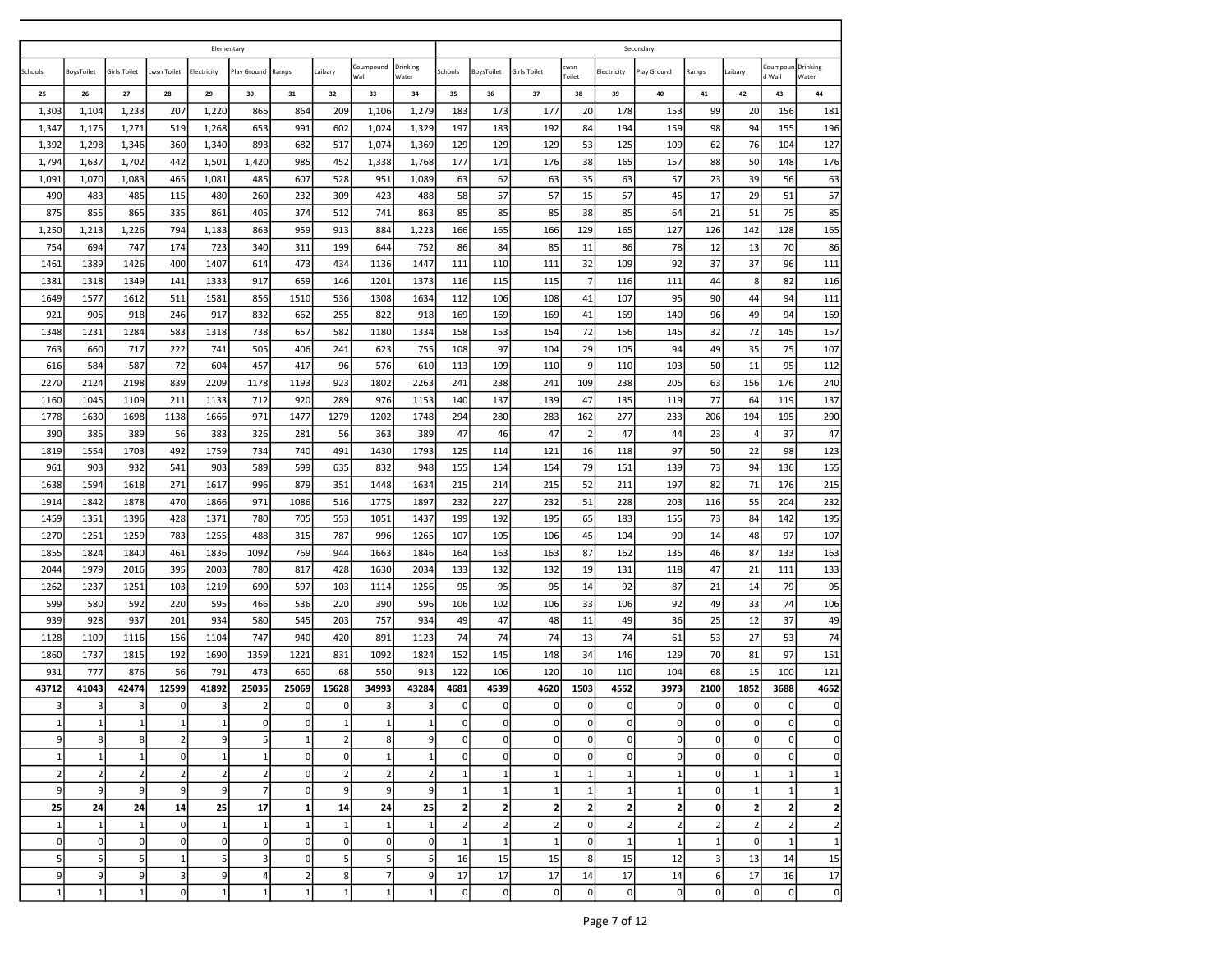|             |              |                     |                | Elementary     |                |                 |              |                   |                   |             |                |                     |                |                | Secondary      |                      |                         |                    |                   |
|-------------|--------------|---------------------|----------------|----------------|----------------|-----------------|--------------|-------------------|-------------------|-------------|----------------|---------------------|----------------|----------------|----------------|----------------------|-------------------------|--------------------|-------------------|
| Schools     | BoysToilet   | <b>Girls Toilet</b> | cwsn Toilet    | Electricity    | Play Ground    | Ramps           | Laibary      | Coumpound<br>Wall | Drinking<br>Water | Schools     | BoysToilet     | <b>Girls Toilet</b> | cwsn<br>Toilet | Electricity    | Play Ground    | Ramps                | Laibary                 | Coumpour<br>d Wall | Drinking<br>Water |
| 25          | 26           | 27                  | 28             | 29             | 30             | 31              | 32           | 33                | 34                | 35          | 36             | 37                  | 38             | 39             | 40             | 41                   | 42                      | 43                 | 44                |
| 1           | 1            | 1                   | 1              | $\mathbf{1}$   | 1              | 1               | 1            | $\mathbf{1}$      | 1                 | 1           | 1              | $\mathbf{1}$        | $\mathbf{1}$   | 1              | $\mathbf{1}$   | 1                    | 1                       | $\mathbf{1}$       | $\mathbf{1}$      |
| $\mathbf 1$ | $\mathbf{1}$ | $\mathbf 1$         | 1              | $\mathbf{1}$   | $\mathbf{1}$   | $\mathbf 1$     | $\mathbf{1}$ | $\mathbf{1}$      | 1                 | $\mathbf 2$ | $\overline{2}$ | $\overline{2}$      | $\mathbf{1}$   | $\overline{2}$ | $\overline{2}$ | $\overline{2}$       | $\mathbf{1}$            | $\overline{2}$     | $\overline{2}$    |
| 3           | 3            | 3                   | $\mathbf{1}$   | $\overline{3}$ | $\overline{2}$ | $\mathbf{1}$    | 1            | 3                 | 3                 | $\pmb{0}$   | $\mathbf 0$    | $\mathbf 0$         | 0              | $\mathbf 0$    | 0              | $\pmb{0}$            | $\mathbf 0$             | 0                  | $\overline{0}$    |
| 21          | 21           | 21                  | $\overline{7}$ | 21             | 13             | $\overline{7}$  | 18           | 19                | 21                | 39          | 38             | 38                  | 24             | 38             | 32             | 15                   | 34                      | 36                 | 38                |
| 113         | 110          | 112                 | 19             | 105            | 103            | 40              | 19           | 82                | 113               | 124         | 121            | 120                 | 23             | 124            | 124            | 35                   | 25                      | 94                 | 123               |
| 78          | 77           | 78                  | 25             | 78             | 66             | 15              | 35           | 57                | 78                | 89          | 89             | 89                  | 32             | 89             | 85             | 24                   | 49                      | 75                 | 89                |
| 77<br>163   | 77<br>162    | 77<br>162           | 30<br>45       | 77<br>147      | 75<br>160      | 32<br>43        | 45<br>47     | 68<br>124         | 77<br>163         | 206<br>154  | 202<br>153     | 206<br>153          | 57             | 205<br>154     | 199<br>153     | 56                   | 93<br>51                | 141<br>121         | 206<br>154        |
| 14          | 14           | 14                  | 10             | 13             | 14             | $\mathbf 0$     | 11           | 13                | 14                | 49          | 48             | 49                  | 38<br>20       | 49             | 48             | 38<br>$\overline{4}$ | 28                      | 43                 | 49                |
| 161         | 160          | 160                 | 53             | 160            | 120            | 29              | 126          | 123               | 160               | 129         | 129            | 129                 | 37             | 129            | 106            | 16                   | 92                      | 108                | 129               |
| 192         | 192          | 192                 | 71             | 192            | 145            | 18              | 141          | 154               | 192               | 149         | 149            | 149                 | 72             | 149            | 129            | 14                   | 112                     | 134                | 147               |
| 206         | 206          | 206                 | 105            | 170            | 185            | 62              | 155          | 141               | 206               | 138         | 138            | 138                 | 79             | 137            | 127            | 48                   | 116                     | 92                 | 138               |
| 44          | 43           | 44                  | 11             | 42             | 42             | 8               | 12           | 34                | 44                | 55          | 55             | 54                  | 15             | 55             | 55             | $\overline{4}$       | 22                      | 50                 | 55                |
| 51          | 50           | 50                  | 19             | 46             | 48             | 5 <sub>5</sub>  | 24           | 43                | 51                | 45          | 44             | 44                  | 13             | 45             | 44             | $\overline{4}$       | 19                      | 40                 | 45                |
| 31          | 31           | 31                  | 4              | 31             | 30             | 6               | 3            | 27                | 30                | 112         | 112            | 112                 | 14             | 110            | 110            | 14                   | 17                      | 103                | 112               |
| 75          | 75           | 75                  | 22             | 72             | 61             | 30              | 23           | 58                | 75                | 202         | 199            | 200                 | 62             | 197            | 194            | 52                   | 70                      | 168                | 202               |
| 215         | 215          | 215                 | 33             | 215            | 211            | 85              | 47           | 185               | 215               | 119         | 119            | 119                 | 12             | 119            | 118            | 46                   | 24                      | 109                | 119               |
| 166         | 164          | 163                 | 69             | 155            | 142            | $\overline{9}$  | 69           | 114               | 162               | 189         | 185            | 185                 | 77             | 186            | 176            | 12                   | 77                      | 157                | 189               |
| 106         | 102          | 104                 | 47             | 101            | 99             | 19              | 50           | 96                | 105               | 145         | 145            | 145                 | 73             | 143            | 139            | 17                   | 79                      | 122                | 145               |
| 52          | 51           | 52                  | $\overline{7}$ | 52             | 50             | 17              | 10           | 41                | 52                | 100         | 98             | 98                  | 9              | 98             | 95             | 27                   | 16                      | 75                 | 98                |
| 54          | 54           | 54                  | 17             | 54             | 49             | 13              | 21           | 45                | 54                | 133         | 132            | 132                 | 45             | 132            | 131            | 16                   | 76                      | 109                | 133               |
| 65          | 64           | 65                  | 13             | 62             | 60             | 16              | 21           | 48                | 65                | 157         | 157            | 157                 | 32             | 151            | 151            | 39                   | 47                      | 122                | 157               |
| 215         | 212          | 211                 | 128            | 198            | 184            | 83              | 157          | 166               | 213               | 119         | 118            | 118                 | 87             | 117            | 107            | 47                   | 100                     | 86                 | 118               |
| 11          | 11           | 11                  | 3              | 11             | 11             | $\overline{2}$  | 3            | 10                | 11                | 48          | 47             | 48                  | 5              | 48             | 48             | 13                   | 8                       | 46                 | 48                |
| 44          | 44           | 44                  | 16             | 44             | 41             | 10              | 16           | 40                | 44                | 59          | 58             | 58                  | 15             | 59             | 59             | 11                   | 19                      | 55                 | 59                |
| 29          | 29           | 29                  | 16             | 29             | 29             | 6               | 21           | 26                | 29                | 33          | 33             | 33                  | 13             | 33             | 33             | 9                    | 19                      | 23                 | 33                |
| 58          | 58           | 58                  | 21             | 56             | 55             | $\overline{4}$  | 29           | 51                | 58                | 98          | 98             | 98                  | 30             | 98             | 97             | 9                    | 47                      | 78                 | 98                |
| 140         | 140          | 140                 | 64             | 139            | 126            | 26              | 74           | 125               | 140               | 136         | 136            | 136                 | 56             | 134            | 132            | 25                   | 65                      | 119                | 136               |
| 57          | 56           | 57                  | 27             | 57             | 56             | 10              | 34           | 48                | 57                | 35          | 35             | 35                  | 16             | 34             | 33             | 12                   | 21                      | 27                 | 35                |
| 26          | 26           | 26                  | 20             | 26             | 26             | $\sqrt{4}$      | 20           | 23                | 26                | 74          | 73             | 74                  | 44             | 74             | 72             | $\overline{7}$       | 51                      | 59                 | 74                |
| 102         | 102          | 102                 | 63             | 101            | 93             | $5\overline{)}$ | 63           | 80                | 102               | 148         | 148            | 148                 | 76             | 148            | 143            | 17                   | 76                      | 112                | 148               |
| 59          | 57           | 57                  | 17             | 54             | 54             | $5\overline{a}$ | 17           | 47                | 59                | 204         | 203            | 203                 | 34             | 200            | 200            | 13                   | 42                      | 167                | 204               |
| 9           | 9            | 9                   | $\mathbf{1}$   | 8              | 8              | $\overline{2}$  | 1            | 9                 | 9                 | 104         | 104            | 104                 | 25             | 103            | 101            | 8                    | 25                      | 80                 | 104               |
| 195         | 185          | 195                 | 56             | 193            | 186            | 90              | 55           | 153               | 195               | 74          | 74             | 74                  | 16             | 74             | 73             | 17                   | 16                      | 64                 | 74                |
| 28          | 27           | 28                  | 4              | 28             | 24             | 13              | 5            | 25                | 28                | 90          | 90             | 90                  | 19             | 90             | 89             | 33                   | 24                      | 78                 | 90                |
| 15          | 15           | 15                  | 3              | 15             | 15             | 4               | 5            | 13                | 15                | 59          | 57             | 59                  | 12             | 59             | 59             | 13                   | 26                      | 44                 | 59                |
| 139         | 132          | 136                 | 15             | 103            | 128            | 20              | 72           | 75                | 139               | 210         | 210            | 210                 | 27             | 208            | 201            | 38                   | 133                     | 129                | 210               |
| 37          | 35           | 34                  | $\mathbf 1$    | 35             | 33             | 10              | 6            | 27                | 37                | 17          | 17             | 17                  | $\mathbf 0$    | 16             | 16             | 8                    | $\overline{\mathbf{3}}$ | 14                 | 17                |
| 3027        | 2985         | 3006                | 1055           | 2869           | 2729           | 741             | 1437         | 2371              | 3018              | 3803        | 3776           | 3784                | 1185           | 3767           | 3647           | 746                  | 1688                    | 3044               | 3797              |
| 464         | 444          | 443                 | 88             | 419            | 389            | 151             | 83           | 376               | 434               | 141         | 140            | 140                 | 27             | 135            | 134            | 52                   | 29                      | 127                | 138               |
| 640         | 579          | 578                 | 281            | 559            | 483            | 157             | 287          | 501               | 579               | 250         | 248            | 248                 | 106            | 245            | 221            | 68                   | 125                     | 227                | 247               |
| 355         | 323          | 324                 | 131            | 322            | 287            | 126             | 175          | 249               | 325               | 142         | 137            | 136                 | 41             | 136            | 129            | 56                   | 70                      | 111                | 137               |
| 551         | 514          | 516                 | 214            | 479            | 480            | 101             | 205          | 409               | 513               | 205         | 195            | 195                 | 60             | 193            | 182            | 40                   | 81                      | 167                | 193               |
| 221         | 200          | 200                 | 132            | 200            | 179            | 57              | 152          | 191               | 201               | 134         | 129            | 129                 | 84             | 129            | 125            | 19                   | 101                     | 119                | 129               |
| 1238        | 1158         | 1157                | 437            | 1155           | 879            | 352             | 825          | 1102              | 1156              | 844         | 833            | 832                 | 282            | 831            | 671            | 223                  | 592                     | 796                | 831               |
| 1809        | 1716         | 1716                | 839            | 1715           | 1441           | 377             | 1247         | 1600              | 1714              | 1165        | 1151           | 1151                | 519            | 1152           | 1017           | 226                  | 820                     | 1096               | 1151              |
| 627         | 580          | 580                 | 408            | 465            | 376            | 229             | 346          | 394               | 580               | 220         | 206            | 206                 | 145            | 205            | 156            | 69                   | 140                     | 166                | 206               |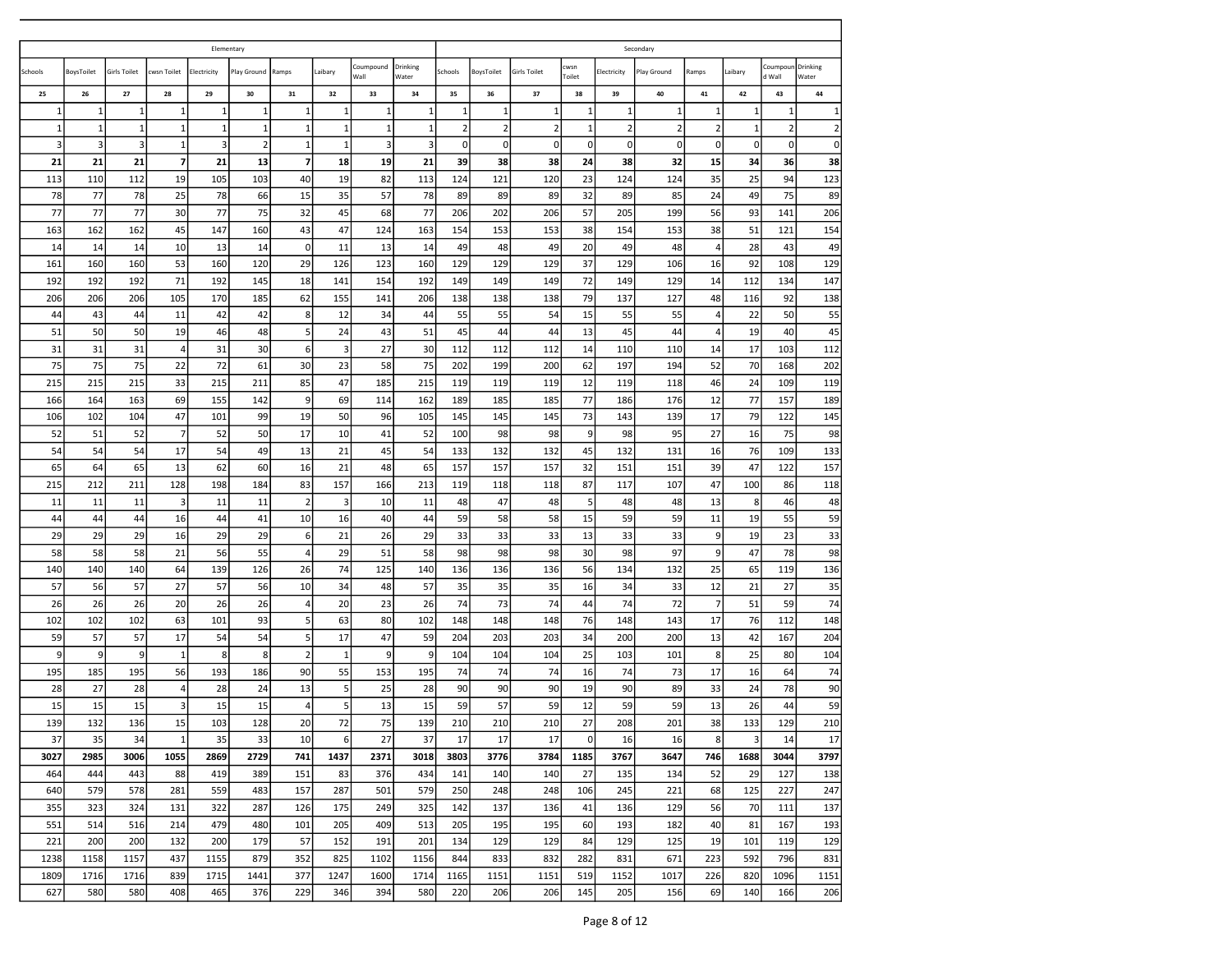| Elementary<br>Secondary<br>Drinking<br>Drinking<br>Coumpound<br>cwsn<br>Coumpour<br>Laibary<br><b>Girls Toilet</b><br>Schools<br>BoysToilet<br><b>Girls Toilet</b><br>:wsn Toilet<br>Electricity<br>Play Ground<br>Ramps<br>Schools<br>BoysToilet<br>Electricity<br>Play Ground<br>Ramps<br>Laibary<br>Wall<br>Water<br>Toilet<br>d Wall<br>Water<br>27<br>28<br>29<br>$31\,$<br>37<br>42<br>44<br>25<br>26<br>30<br>32<br>33<br>34<br>35<br>36<br>38<br>39<br>40<br>41<br>43<br>$\bf 8$<br>133<br>130<br>122<br>118<br>32<br>129<br>57<br>56<br>13<br>55<br>$\overline{2}$<br>20<br>54<br>130<br>34<br>116<br>56<br>55<br>37<br>26<br>129<br>250<br>238<br>80<br>223<br>112<br>210<br>238<br>130<br>130<br>37<br>129<br>122<br>67<br>122<br>238<br>234<br>130<br>89<br>208<br>202<br>202<br>35<br>200<br>195<br>26<br>41<br>187<br>201<br>89<br>89<br>89<br>18<br>89<br>89<br>14<br>20<br>86<br>22<br>111<br>258<br>247<br>68<br>46<br>78<br>213<br>113<br>108<br>104<br>42<br>99<br>247<br>241<br>216<br>246<br>116<br>113<br>36<br>87<br>76<br>257<br>327<br>317<br>123<br>294<br>319<br>256<br>67<br>256<br>254<br>96<br>241<br>317<br>319<br>314<br>100<br>258<br>256<br>142<br>76<br>20<br>456<br>419<br>419<br>242<br>406<br>352<br>41<br>225<br>351<br>421<br>141<br>141<br>129<br>76<br>124<br>150<br>141<br>25<br>159<br>358<br>346<br>52<br>159<br>79<br>159<br>82<br>343<br>169<br>337<br>298<br>164<br>296<br>344<br>164<br>159<br>146<br>148<br>70<br>30<br>214<br>197<br>199<br>34<br>194<br>177<br>68<br>36<br>171<br>196<br>70<br>70<br>70<br>21<br>70<br>65<br>27<br>64<br>28<br>130<br>296<br>292<br>291<br>126<br>288<br>272<br>58<br>173<br>261<br>293<br>132<br>130<br>130<br>57<br>130<br>123<br>115<br>84<br>89<br>291<br>262<br>263<br>87<br>259<br>230<br>51<br>91<br>209<br>263<br>92<br>89<br>89<br>30<br>89<br>87<br>20<br>42<br>75<br>328<br>839<br>764<br>762<br>528<br>728<br>576<br>272<br>527<br>588<br>766<br>345<br>326<br>326<br>214<br>325<br>281<br>103<br>248<br>267<br>71<br>71<br>21<br>107<br>30<br>22<br>109<br>71<br>71<br>71<br>71<br>113<br>111<br>111<br>110<br>111<br>14<br>14<br>19<br>69<br>21<br>156<br>307<br>157<br>152<br>323<br>306<br>105<br>304<br>282<br>66<br>132<br>286<br>308<br>159<br>157<br>49<br>156<br>68<br>148<br>89<br>19<br>320<br>291<br>292<br>159<br>262<br>250<br>66<br>182<br>231<br>291<br>94<br>89<br>89<br>40<br>89<br>84<br>55<br>69<br>19<br>132<br>309<br>302<br>300<br>271<br>124<br>239<br>300<br>132<br>132<br>132<br>29<br>131<br>124<br>117<br>302<br>81<br>44<br>56<br>307<br>249<br>478<br>527<br>54<br>557<br>530<br>530<br>525<br>481<br>88<br>307<br>313<br>308<br>308<br>141<br>307<br>294<br>180<br>289<br>161<br>513<br>456<br>456<br>452<br>132<br>377<br>458<br>81<br>162<br>49<br>137<br>194<br>367<br>212<br>166<br>162<br>162<br>149<br>103<br>71<br>97<br>107<br>196<br>192<br>192<br>130<br>192<br>185<br>24<br>131<br>172<br>190<br>107<br>107<br>107<br>68<br>107<br>105<br>11<br>55<br>19<br>334<br>324<br>278<br>202<br>275<br>324<br>101<br>137<br>100<br>131<br>148<br>324<br>216<br>317<br>149<br>148<br>148<br>148<br>23<br>125<br>270<br>270<br>92<br>266<br>43<br>97<br>247<br>269<br>125<br>124<br>119<br>284<br>250<br>127<br>124<br>44<br>120<br>50<br>55<br>11<br>129<br>127<br>126<br>24<br>123<br>114<br>21<br>23<br>106<br>126<br>56<br>56<br>55<br>55<br>51<br>16<br>48<br>16<br>57<br>19<br>110<br>162<br>152<br>152<br>153<br>147<br>29<br>54<br>144<br>150<br>110<br>110<br>110<br>43<br>110<br>110<br>43<br>103<br>49<br>87<br>82<br>26<br>79<br>17<br>49<br>12<br>82<br>28<br>82<br>74<br>24<br>82<br>50<br>49<br>18<br>49<br>48<br>46<br>33<br>54<br>53<br>16<br>53<br>51<br>15<br>48<br>53<br>$\overline{7}$<br>12<br>53<br>33<br>33<br>33<br>33<br>33<br>32<br>16<br>28<br>167<br>53<br>819<br>704<br>704<br>188<br>647<br>598<br>199<br>362<br>515<br>708<br>188<br>168<br>168<br>38<br>166<br>151<br>89<br>141<br>72<br>299<br>300<br>43<br>284<br>249<br>125<br>71<br>226<br>298<br>72<br>72<br>12<br>58<br>29<br>24<br>54<br>313<br>74<br>73<br>2612<br>3670<br>6374<br>14048<br>13124<br>13129<br>5623<br>12712<br>11189<br>3270<br>6900<br>11250<br>13113<br>6533<br>6385<br>6381<br>6358<br>5776<br>1484<br>5800<br>$\pmb{0}$<br>$\mathbf{1}$<br>$1\,$<br>$\mathbf 0$<br>$\mathbf{1}$<br>$\mathbf 0$<br>$\mathbf 0$<br>$\mathbf{1}$<br>$\mathbf{1}$<br>$\mathbf{1}$<br>0<br>$\,$ 1<br>0<br>$\mathbf 0$<br>$\mathbf{1}$<br>$\mathbf{1}$<br>1<br>1<br>$\mathbf{1}$<br>$\mathbf 1$<br>8<br>3<br>$\overline{\mathbf{3}}$<br>3<br>3<br>4<br>$\mathbf{1}$<br>$\sqrt{4}$<br>$\overline{4}$<br>$\overline{4}$<br>4<br>3<br>$\overline{4}$<br>$\vert$<br>$\overline{4}$<br>$\mathbf{1}$<br>3<br>$\overline{4}$<br>$\overline{4}$<br>4<br>$\mathbf 1$<br>0<br>$\mathbf 0$<br>$\mathbf 0$<br>$\Omega$<br>$\mathbf{1}$<br>$\mathbf 1$<br>$\mathbf{1}$<br>$\mathbf{1}$<br>0<br>$\mathbf{1}$<br>$\mathbf 0$<br>$\mathbf 0$<br>0<br>0<br>0<br>1<br>0<br>1<br>1<br>$\pmb{0}$<br>$\mathbf 0$<br>$\overline{0}$<br>$\mathbf 1$<br>$\mathbf 1$<br>$\mathbf{1}$<br>$\mathbf{1}$<br>1<br>$\Omega$<br>$\mathbf 0$<br>$\pmb{0}$<br>0<br>$\mathbf 0$<br>$\mathbf{1}$<br>$\mathbf{1}$<br>$\mathbf{1}$<br>$\mathbf{1}$<br>$\mathbf 0$<br>0<br>1<br>$\mathbf{1}$<br>$\mathbf{0}$<br>$\mathbf 0$<br>$\overline{0}$<br>0<br>$\mathbf 0$<br>$\mathbf 0$<br>$\mathbf 0$<br>$\overline{0}$<br> 0 <br>$\overline{0}$<br>$\mathbf 0$<br>$\overline{0}$<br>$\mathbf 0$<br>$\mathbf 0$<br>$\Omega$<br>0<br>$\overline{0}$<br>$\mathbf 0$<br>$\pmb{0}$<br>$\mathbf 1$<br>$\mathbf 0$<br>$\mathbf 0$<br>$\mathbf 1$<br>0<br>$\mathbf 0$<br>$\mathbf{0}$<br>$\mathbf 1$<br>$\mathbf{1}$<br>$\mathbf 0$<br>$\mathbf{1}$<br>0<br>0<br>$\mathbf{1}$<br>1<br>1<br>1<br>$\mathbf{1}$<br>1<br>1<br>$\overline{2}$<br>$\overline{2}$<br>$\overline{2}$<br>$\overline{2}$<br>$\overline{2}$<br>2<br>$\overline{2}$<br>$\overline{2}$<br>$\overline{2}$<br>$\overline{2}$<br>2<br>$\mathbf{1}$<br>$\overline{2}$<br>$\mathbf{1}$<br>$\overline{2}$<br>$\mathbf{1}$<br>$\overline{2}$<br>$\mathbf{1}$<br>1<br>$\mathbf{1}$<br>$\mathbf 1$<br>$\mathbf{1}$<br>$1\vert$<br>$\mathbf 1$<br>0<br>$\mathbf 0$<br>0<br>$\mathbf 0$<br>$\mathbf{1}$<br>$1\,$<br>$\mathbf{1}$<br>$\mathbf 0$<br>$\mathbf{1}$<br>$\mathbf 0$<br>0<br>0<br>$\mathbf 0$<br>0<br>1<br>1<br>5<br>5<br>3<br>5<br>$\mathbf 0$<br>5<br>5 <sup>1</sup><br>$\overline{4}$<br>3<br>$\overline{2}$<br>5 <sup>1</sup><br>3<br>4<br>$\overline{4}$<br>5<br>4<br>4<br>$\mathbf{1}$<br>4<br>4<br>1<br>$\overline{0}$<br>$\overline{0}$<br>$1\vert$<br>$\overline{0}$<br> 0 <br>1<br>1<br>1<br>1<br>$\mathbf{1}$<br>1<br>1<br>1<br>$\mathbf{1}$<br>$1\vert$<br> 1 <br>1<br>$\mathbf{1}$<br>1<br>$\overline{2}$<br>$\overline{2}$<br>$\overline{2}$<br>$\mathbf 2$<br>$\mathbf 0$<br>$\overline{2}$<br>$\mathbf 2$<br>$\overline{2}$<br>2<br>$\mathbf 2$<br>$\mathbf 1$<br>$\circ$<br>$\mathbf{0}$<br>$\overline{2}$<br>$\overline{2}$<br>$\mathbf 1$<br>$\overline{0}$<br>$\overline{2}$<br>$\overline{2}$<br>$\overline{2}$<br> 0 <br>$\overline{\mathbf{3}}$<br>$\mathbf 1$<br>4<br>$\mathbf{0}$<br>$\overline{4}$<br>4<br>$1\overline{ }$<br>14<br>$\overline{\mathbf{4}}$<br>$\circ$<br>1<br>$\mathbf{1}$<br>$\mathbf 1$<br>$\mathbf 1$<br>$\,1\,$<br>$\circ$<br>$\mathbf 1$<br>1<br>$\overline{4}$<br>$\mathbf 1$<br>$1\overline{ }$<br>$\mathbf{1}$<br>$\mathbf 1$<br>$\mathbf 1$<br>$\mathbf 0$<br>$\mathbf 1$<br>$\mathbf{1}$<br>$\mathbf{1}$<br>$\mathbf 1$<br>$\mathbf 1$<br>$1\overline{ }$<br>$\mathbf 1$<br> 0 <br>$\mathbf 1$<br>$\mathbf 1$<br>$\overline{2}$<br>1<br>$1\vert$<br>1<br>1<br>$\,1\,$<br>$\overline{0}$<br>$\mathbf{1}$<br>$\mathbf 1$<br>$\mathbf 0$<br>$\mathbf{0}$<br>$\mathbf 0$<br>$1\overline{ }$<br>$\mathbf 1$<br>$\mathbf{1}$<br>$\overline{0}$<br>$1\overline{ }$<br>$\mathbf 1$<br>$\Omega$<br>$\mathbf{0}$<br>$\mathbf{1}$<br>$\mathsf{O}\xspace$<br>$1\vert$<br>$\vert$ 1<br>1<br>$\mathbf 1$<br>$\,1\,$<br>1<br>$1\overline{ }$<br>$\mathbf{1}$<br>$\overline{0}$<br>1<br>1<br>$\mathbf 1$<br>$\,1\,$<br>$\mathbf 1$<br>$1\overline{ }$<br>$1\overline{ }$<br>1<br>$\overline{0}$<br>$\overline{0}$<br>$\mathbf 1$<br>$\mathsf{O}\xspace$<br>6<br>$\overline{\mathbf{3}}$<br>3<br>$\overline{3}$<br>$\overline{\mathbf{3}}$<br>$\mathbf{1}$<br>$\vert$ 3<br>$\mathbf{0}$<br>3<br>$\mathbf{1}$<br>1<br>$\overline{\mathbf{3}}$<br>$\vert$<br>$\overline{\mathbf{3}}$<br>$\mathbf{0}$<br>$\overline{\mathbf{3}}$<br>$\overline{\mathbf{3}}$<br>$\vert$ 1<br>$\overline{\mathbf{3}}$<br>$\overline{3}$<br>$\overline{2}$<br>$\mathbf 2$<br>2<br>$\overline{2}$<br>$\overline{2}$<br>$\overline{2}$<br>$\overline{2}$<br>$\overline{2}$<br>$\overline{2}$<br>$\mathsf{O}$<br>$\overline{2}$<br>$\mathbf{1}$<br>$\circ$<br>$\overline{2}$<br>$\mathbf 0$<br>$\overline{2}$<br>$\mathbf 1$<br> 0 <br>$\overline{2}$<br>$\overline{2}$<br>$\overline{2}$<br>$\overline{2}$<br>$\overline{2}$<br>$\overline{2}$<br>$\overline{2}$<br>$\overline{0}$<br>$\overline{2}$<br>$\overline{2}$<br>$\overline{2}$<br>2<br>$\mathbf{0}$<br>$\mathbf{0}$<br>$\overline{2}$<br>$\overline{2}$<br>$\overline{2}$<br>$\overline{2}$<br>$\overline{2}$<br>$\overline{2}$<br>$\mathbf 0$<br>$\overline{2}$<br>$\overline{2}$<br>$\overline{2}$<br>$\overline{2}$<br>$\mathbf 1$<br>$\overline{2}$<br>$\overline{2}$<br>$\,1\,$<br>$\mathbf 1$<br>$\,1\,$<br>$\mathbf{0}$<br>$\overline{2}$<br>$\,1\,$<br>$\mathbf{0}$<br>$\mathbf{1}$<br>$1\overline{ }$<br>$\circ$<br>$\mathbf 1$<br>$\,1\,$<br>1<br>$\overline{0}$<br>$\overline{\mathbf{3}}$<br>$\overline{\mathbf{3}}$<br>3<br>3<br>$\mathbf{1}$<br>$\overline{3}$<br>$\overline{\mathbf{3}}$<br>$\overline{3}$<br>$\overline{\mathbf{3}}$<br>$\overline{3}$<br>$\overline{0}$<br>3<br>$\overline{\mathbf{3}}$<br>$\overline{\mathbf{3}}$<br>$\mathbf{0}$<br>$\overline{\mathbf{3}}$<br>$\overline{3}$<br>$\mathbf{1}$<br>$\overline{3}$ |  |  |  |  |  |  |  |  |  |                |
|---------------------------------------------------------------------------------------------------------------------------------------------------------------------------------------------------------------------------------------------------------------------------------------------------------------------------------------------------------------------------------------------------------------------------------------------------------------------------------------------------------------------------------------------------------------------------------------------------------------------------------------------------------------------------------------------------------------------------------------------------------------------------------------------------------------------------------------------------------------------------------------------------------------------------------------------------------------------------------------------------------------------------------------------------------------------------------------------------------------------------------------------------------------------------------------------------------------------------------------------------------------------------------------------------------------------------------------------------------------------------------------------------------------------------------------------------------------------------------------------------------------------------------------------------------------------------------------------------------------------------------------------------------------------------------------------------------------------------------------------------------------------------------------------------------------------------------------------------------------------------------------------------------------------------------------------------------------------------------------------------------------------------------------------------------------------------------------------------------------------------------------------------------------------------------------------------------------------------------------------------------------------------------------------------------------------------------------------------------------------------------------------------------------------------------------------------------------------------------------------------------------------------------------------------------------------------------------------------------------------------------------------------------------------------------------------------------------------------------------------------------------------------------------------------------------------------------------------------------------------------------------------------------------------------------------------------------------------------------------------------------------------------------------------------------------------------------------------------------------------------------------------------------------------------------------------------------------------------------------------------------------------------------------------------------------------------------------------------------------------------------------------------------------------------------------------------------------------------------------------------------------------------------------------------------------------------------------------------------------------------------------------------------------------------------------------------------------------------------------------------------------------------------------------------------------------------------------------------------------------------------------------------------------------------------------------------------------------------------------------------------------------------------------------------------------------------------------------------------------------------------------------------------------------------------------------------------------------------------------------------------------------------------------------------------------------------------------------------------------------------------------------------------------------------------------------------------------------------------------------------------------------------------------------------------------------------------------------------------------------------------------------------------------------------------------------------------------------------------------------------------------------------------------------------------------------------------------------------------------------------------------------------------------------------------------------------------------------------------------------------------------------------------------------------------------------------------------------------------------------------------------------------------------------------------------------------------------------------------------------------------------------------------------------------------------------------------------------------------------------------------------------------------------------------------------------------------------------------------------------------------------------------------------------------------------------------------------------------------------------------------------------------------------------------------------------------------------------------------------------------------------------------------------------------------------------------------------------------------------------------------------------------------------------------------------------------------------------------------------------------------------------------------------------------------------------------------------------------------------------------------------------------------------------------------------------------------------------------------------------------------------------------------------------------------------------------------------------------------------------------------------------------------------------------------------------------------------------------------------------------------------------------------------------------------------------------------------------------------------------------------------------------------------------------------------------------------------------------------------------------------------------------------------------------------------------------------------------------------------------------------------------------------------------------------------------------------------------------------------------------------------------------------------------------------------------------------------------------------------------------------------------------------------------------------------------------------------------------------------------------------------------------------------------------------------------------------------------------------------------------------------------------------------------------------------------------------------------------------------------------------------------------------------------------------------------------------------------------------------------------------------------------------------------------------------------------------------------------------------------------------------------------------------------------------------------------------------------------------------------------------------------------------------------------------------------------------------------------------------------------------------------------------------------------------------------------------------------------------------------------------------------------------------------------------------------------------------------------------------------------------------------------------------------------------------------------------------------------------------------------------------------------------------------------------------------------------------------------------------------------------------------------------------------------------------------------------------------------------------------------------------------------------------------------------------------------------------------------------------------------------------------------------------------------------------------------------------------------------------------------------------------------------------------------------------------------------------------------------------------------------------------------------------------------------------------------------------------------------------------------------------------------------------------------------------------------------------------------------------------------------------------------------------------------------------------------------------------------------------------------------------------------------------------------------------------------------------------------------------------------------------------------------------------------------------------------------------------------------------------------------------------------------------------------------------------------------------------------------------------------------------------------------------------------------------------------------------------------------------------------------------------------------------------------------------------------------------|--|--|--|--|--|--|--|--|--|----------------|
|                                                                                                                                                                                                                                                                                                                                                                                                                                                                                                                                                                                                                                                                                                                                                                                                                                                                                                                                                                                                                                                                                                                                                                                                                                                                                                                                                                                                                                                                                                                                                                                                                                                                                                                                                                                                                                                                                                                                                                                                                                                                                                                                                                                                                                                                                                                                                                                                                                                                                                                                                                                                                                                                                                                                                                                                                                                                                                                                                                                                                                                                                                                                                                                                                                                                                                                                                                                                                                                                                                                                                                                                                                                                                                                                                                                                                                                                                                                                                                                                                                                                                                                                                                                                                                                                                                                                                                                                                                                                                                                                                                                                                                                                                                                                                                                                                                                                                                                                                                                                                                                                                                                                                                                                                                                                                                                                                                                                                                                                                                                                                                                                                                                                                                                                                                                                                                                                                                                                                                                                                                                                                                                                                                                                                                                                                                                                                                                                                                                                                                                                                                                                                                                                                                                                                                                                                                                                                                                                                                                                                                                                                                                                                                                                                                                                                                                                                                                                                                                                                                                                                                                                                                                                                                                                                                                                                                                                                                                                                                                                                                                                                                                                                                                                                                                                                                                                                                                                                                                                                                                                                                                                                                                                                                                                                                                                                                                                                                                                                                                                                                                                                                                                                                                                                                                                                                                                                                                                                                                                                                                                                                                                                                                                                                                                                                                                                                                                                                                                                               |  |  |  |  |  |  |  |  |  |                |
|                                                                                                                                                                                                                                                                                                                                                                                                                                                                                                                                                                                                                                                                                                                                                                                                                                                                                                                                                                                                                                                                                                                                                                                                                                                                                                                                                                                                                                                                                                                                                                                                                                                                                                                                                                                                                                                                                                                                                                                                                                                                                                                                                                                                                                                                                                                                                                                                                                                                                                                                                                                                                                                                                                                                                                                                                                                                                                                                                                                                                                                                                                                                                                                                                                                                                                                                                                                                                                                                                                                                                                                                                                                                                                                                                                                                                                                                                                                                                                                                                                                                                                                                                                                                                                                                                                                                                                                                                                                                                                                                                                                                                                                                                                                                                                                                                                                                                                                                                                                                                                                                                                                                                                                                                                                                                                                                                                                                                                                                                                                                                                                                                                                                                                                                                                                                                                                                                                                                                                                                                                                                                                                                                                                                                                                                                                                                                                                                                                                                                                                                                                                                                                                                                                                                                                                                                                                                                                                                                                                                                                                                                                                                                                                                                                                                                                                                                                                                                                                                                                                                                                                                                                                                                                                                                                                                                                                                                                                                                                                                                                                                                                                                                                                                                                                                                                                                                                                                                                                                                                                                                                                                                                                                                                                                                                                                                                                                                                                                                                                                                                                                                                                                                                                                                                                                                                                                                                                                                                                                                                                                                                                                                                                                                                                                                                                                                                                                                                                                                               |  |  |  |  |  |  |  |  |  |                |
|                                                                                                                                                                                                                                                                                                                                                                                                                                                                                                                                                                                                                                                                                                                                                                                                                                                                                                                                                                                                                                                                                                                                                                                                                                                                                                                                                                                                                                                                                                                                                                                                                                                                                                                                                                                                                                                                                                                                                                                                                                                                                                                                                                                                                                                                                                                                                                                                                                                                                                                                                                                                                                                                                                                                                                                                                                                                                                                                                                                                                                                                                                                                                                                                                                                                                                                                                                                                                                                                                                                                                                                                                                                                                                                                                                                                                                                                                                                                                                                                                                                                                                                                                                                                                                                                                                                                                                                                                                                                                                                                                                                                                                                                                                                                                                                                                                                                                                                                                                                                                                                                                                                                                                                                                                                                                                                                                                                                                                                                                                                                                                                                                                                                                                                                                                                                                                                                                                                                                                                                                                                                                                                                                                                                                                                                                                                                                                                                                                                                                                                                                                                                                                                                                                                                                                                                                                                                                                                                                                                                                                                                                                                                                                                                                                                                                                                                                                                                                                                                                                                                                                                                                                                                                                                                                                                                                                                                                                                                                                                                                                                                                                                                                                                                                                                                                                                                                                                                                                                                                                                                                                                                                                                                                                                                                                                                                                                                                                                                                                                                                                                                                                                                                                                                                                                                                                                                                                                                                                                                                                                                                                                                                                                                                                                                                                                                                                                                                                                                                               |  |  |  |  |  |  |  |  |  |                |
|                                                                                                                                                                                                                                                                                                                                                                                                                                                                                                                                                                                                                                                                                                                                                                                                                                                                                                                                                                                                                                                                                                                                                                                                                                                                                                                                                                                                                                                                                                                                                                                                                                                                                                                                                                                                                                                                                                                                                                                                                                                                                                                                                                                                                                                                                                                                                                                                                                                                                                                                                                                                                                                                                                                                                                                                                                                                                                                                                                                                                                                                                                                                                                                                                                                                                                                                                                                                                                                                                                                                                                                                                                                                                                                                                                                                                                                                                                                                                                                                                                                                                                                                                                                                                                                                                                                                                                                                                                                                                                                                                                                                                                                                                                                                                                                                                                                                                                                                                                                                                                                                                                                                                                                                                                                                                                                                                                                                                                                                                                                                                                                                                                                                                                                                                                                                                                                                                                                                                                                                                                                                                                                                                                                                                                                                                                                                                                                                                                                                                                                                                                                                                                                                                                                                                                                                                                                                                                                                                                                                                                                                                                                                                                                                                                                                                                                                                                                                                                                                                                                                                                                                                                                                                                                                                                                                                                                                                                                                                                                                                                                                                                                                                                                                                                                                                                                                                                                                                                                                                                                                                                                                                                                                                                                                                                                                                                                                                                                                                                                                                                                                                                                                                                                                                                                                                                                                                                                                                                                                                                                                                                                                                                                                                                                                                                                                                                                                                                                                                               |  |  |  |  |  |  |  |  |  | 56             |
|                                                                                                                                                                                                                                                                                                                                                                                                                                                                                                                                                                                                                                                                                                                                                                                                                                                                                                                                                                                                                                                                                                                                                                                                                                                                                                                                                                                                                                                                                                                                                                                                                                                                                                                                                                                                                                                                                                                                                                                                                                                                                                                                                                                                                                                                                                                                                                                                                                                                                                                                                                                                                                                                                                                                                                                                                                                                                                                                                                                                                                                                                                                                                                                                                                                                                                                                                                                                                                                                                                                                                                                                                                                                                                                                                                                                                                                                                                                                                                                                                                                                                                                                                                                                                                                                                                                                                                                                                                                                                                                                                                                                                                                                                                                                                                                                                                                                                                                                                                                                                                                                                                                                                                                                                                                                                                                                                                                                                                                                                                                                                                                                                                                                                                                                                                                                                                                                                                                                                                                                                                                                                                                                                                                                                                                                                                                                                                                                                                                                                                                                                                                                                                                                                                                                                                                                                                                                                                                                                                                                                                                                                                                                                                                                                                                                                                                                                                                                                                                                                                                                                                                                                                                                                                                                                                                                                                                                                                                                                                                                                                                                                                                                                                                                                                                                                                                                                                                                                                                                                                                                                                                                                                                                                                                                                                                                                                                                                                                                                                                                                                                                                                                                                                                                                                                                                                                                                                                                                                                                                                                                                                                                                                                                                                                                                                                                                                                                                                                                                               |  |  |  |  |  |  |  |  |  |                |
|                                                                                                                                                                                                                                                                                                                                                                                                                                                                                                                                                                                                                                                                                                                                                                                                                                                                                                                                                                                                                                                                                                                                                                                                                                                                                                                                                                                                                                                                                                                                                                                                                                                                                                                                                                                                                                                                                                                                                                                                                                                                                                                                                                                                                                                                                                                                                                                                                                                                                                                                                                                                                                                                                                                                                                                                                                                                                                                                                                                                                                                                                                                                                                                                                                                                                                                                                                                                                                                                                                                                                                                                                                                                                                                                                                                                                                                                                                                                                                                                                                                                                                                                                                                                                                                                                                                                                                                                                                                                                                                                                                                                                                                                                                                                                                                                                                                                                                                                                                                                                                                                                                                                                                                                                                                                                                                                                                                                                                                                                                                                                                                                                                                                                                                                                                                                                                                                                                                                                                                                                                                                                                                                                                                                                                                                                                                                                                                                                                                                                                                                                                                                                                                                                                                                                                                                                                                                                                                                                                                                                                                                                                                                                                                                                                                                                                                                                                                                                                                                                                                                                                                                                                                                                                                                                                                                                                                                                                                                                                                                                                                                                                                                                                                                                                                                                                                                                                                                                                                                                                                                                                                                                                                                                                                                                                                                                                                                                                                                                                                                                                                                                                                                                                                                                                                                                                                                                                                                                                                                                                                                                                                                                                                                                                                                                                                                                                                                                                                                                               |  |  |  |  |  |  |  |  |  |                |
|                                                                                                                                                                                                                                                                                                                                                                                                                                                                                                                                                                                                                                                                                                                                                                                                                                                                                                                                                                                                                                                                                                                                                                                                                                                                                                                                                                                                                                                                                                                                                                                                                                                                                                                                                                                                                                                                                                                                                                                                                                                                                                                                                                                                                                                                                                                                                                                                                                                                                                                                                                                                                                                                                                                                                                                                                                                                                                                                                                                                                                                                                                                                                                                                                                                                                                                                                                                                                                                                                                                                                                                                                                                                                                                                                                                                                                                                                                                                                                                                                                                                                                                                                                                                                                                                                                                                                                                                                                                                                                                                                                                                                                                                                                                                                                                                                                                                                                                                                                                                                                                                                                                                                                                                                                                                                                                                                                                                                                                                                                                                                                                                                                                                                                                                                                                                                                                                                                                                                                                                                                                                                                                                                                                                                                                                                                                                                                                                                                                                                                                                                                                                                                                                                                                                                                                                                                                                                                                                                                                                                                                                                                                                                                                                                                                                                                                                                                                                                                                                                                                                                                                                                                                                                                                                                                                                                                                                                                                                                                                                                                                                                                                                                                                                                                                                                                                                                                                                                                                                                                                                                                                                                                                                                                                                                                                                                                                                                                                                                                                                                                                                                                                                                                                                                                                                                                                                                                                                                                                                                                                                                                                                                                                                                                                                                                                                                                                                                                                                                               |  |  |  |  |  |  |  |  |  |                |
|                                                                                                                                                                                                                                                                                                                                                                                                                                                                                                                                                                                                                                                                                                                                                                                                                                                                                                                                                                                                                                                                                                                                                                                                                                                                                                                                                                                                                                                                                                                                                                                                                                                                                                                                                                                                                                                                                                                                                                                                                                                                                                                                                                                                                                                                                                                                                                                                                                                                                                                                                                                                                                                                                                                                                                                                                                                                                                                                                                                                                                                                                                                                                                                                                                                                                                                                                                                                                                                                                                                                                                                                                                                                                                                                                                                                                                                                                                                                                                                                                                                                                                                                                                                                                                                                                                                                                                                                                                                                                                                                                                                                                                                                                                                                                                                                                                                                                                                                                                                                                                                                                                                                                                                                                                                                                                                                                                                                                                                                                                                                                                                                                                                                                                                                                                                                                                                                                                                                                                                                                                                                                                                                                                                                                                                                                                                                                                                                                                                                                                                                                                                                                                                                                                                                                                                                                                                                                                                                                                                                                                                                                                                                                                                                                                                                                                                                                                                                                                                                                                                                                                                                                                                                                                                                                                                                                                                                                                                                                                                                                                                                                                                                                                                                                                                                                                                                                                                                                                                                                                                                                                                                                                                                                                                                                                                                                                                                                                                                                                                                                                                                                                                                                                                                                                                                                                                                                                                                                                                                                                                                                                                                                                                                                                                                                                                                                                                                                                                                                               |  |  |  |  |  |  |  |  |  |                |
|                                                                                                                                                                                                                                                                                                                                                                                                                                                                                                                                                                                                                                                                                                                                                                                                                                                                                                                                                                                                                                                                                                                                                                                                                                                                                                                                                                                                                                                                                                                                                                                                                                                                                                                                                                                                                                                                                                                                                                                                                                                                                                                                                                                                                                                                                                                                                                                                                                                                                                                                                                                                                                                                                                                                                                                                                                                                                                                                                                                                                                                                                                                                                                                                                                                                                                                                                                                                                                                                                                                                                                                                                                                                                                                                                                                                                                                                                                                                                                                                                                                                                                                                                                                                                                                                                                                                                                                                                                                                                                                                                                                                                                                                                                                                                                                                                                                                                                                                                                                                                                                                                                                                                                                                                                                                                                                                                                                                                                                                                                                                                                                                                                                                                                                                                                                                                                                                                                                                                                                                                                                                                                                                                                                                                                                                                                                                                                                                                                                                                                                                                                                                                                                                                                                                                                                                                                                                                                                                                                                                                                                                                                                                                                                                                                                                                                                                                                                                                                                                                                                                                                                                                                                                                                                                                                                                                                                                                                                                                                                                                                                                                                                                                                                                                                                                                                                                                                                                                                                                                                                                                                                                                                                                                                                                                                                                                                                                                                                                                                                                                                                                                                                                                                                                                                                                                                                                                                                                                                                                                                                                                                                                                                                                                                                                                                                                                                                                                                                                                               |  |  |  |  |  |  |  |  |  |                |
|                                                                                                                                                                                                                                                                                                                                                                                                                                                                                                                                                                                                                                                                                                                                                                                                                                                                                                                                                                                                                                                                                                                                                                                                                                                                                                                                                                                                                                                                                                                                                                                                                                                                                                                                                                                                                                                                                                                                                                                                                                                                                                                                                                                                                                                                                                                                                                                                                                                                                                                                                                                                                                                                                                                                                                                                                                                                                                                                                                                                                                                                                                                                                                                                                                                                                                                                                                                                                                                                                                                                                                                                                                                                                                                                                                                                                                                                                                                                                                                                                                                                                                                                                                                                                                                                                                                                                                                                                                                                                                                                                                                                                                                                                                                                                                                                                                                                                                                                                                                                                                                                                                                                                                                                                                                                                                                                                                                                                                                                                                                                                                                                                                                                                                                                                                                                                                                                                                                                                                                                                                                                                                                                                                                                                                                                                                                                                                                                                                                                                                                                                                                                                                                                                                                                                                                                                                                                                                                                                                                                                                                                                                                                                                                                                                                                                                                                                                                                                                                                                                                                                                                                                                                                                                                                                                                                                                                                                                                                                                                                                                                                                                                                                                                                                                                                                                                                                                                                                                                                                                                                                                                                                                                                                                                                                                                                                                                                                                                                                                                                                                                                                                                                                                                                                                                                                                                                                                                                                                                                                                                                                                                                                                                                                                                                                                                                                                                                                                                                                               |  |  |  |  |  |  |  |  |  |                |
|                                                                                                                                                                                                                                                                                                                                                                                                                                                                                                                                                                                                                                                                                                                                                                                                                                                                                                                                                                                                                                                                                                                                                                                                                                                                                                                                                                                                                                                                                                                                                                                                                                                                                                                                                                                                                                                                                                                                                                                                                                                                                                                                                                                                                                                                                                                                                                                                                                                                                                                                                                                                                                                                                                                                                                                                                                                                                                                                                                                                                                                                                                                                                                                                                                                                                                                                                                                                                                                                                                                                                                                                                                                                                                                                                                                                                                                                                                                                                                                                                                                                                                                                                                                                                                                                                                                                                                                                                                                                                                                                                                                                                                                                                                                                                                                                                                                                                                                                                                                                                                                                                                                                                                                                                                                                                                                                                                                                                                                                                                                                                                                                                                                                                                                                                                                                                                                                                                                                                                                                                                                                                                                                                                                                                                                                                                                                                                                                                                                                                                                                                                                                                                                                                                                                                                                                                                                                                                                                                                                                                                                                                                                                                                                                                                                                                                                                                                                                                                                                                                                                                                                                                                                                                                                                                                                                                                                                                                                                                                                                                                                                                                                                                                                                                                                                                                                                                                                                                                                                                                                                                                                                                                                                                                                                                                                                                                                                                                                                                                                                                                                                                                                                                                                                                                                                                                                                                                                                                                                                                                                                                                                                                                                                                                                                                                                                                                                                                                                                                               |  |  |  |  |  |  |  |  |  |                |
|                                                                                                                                                                                                                                                                                                                                                                                                                                                                                                                                                                                                                                                                                                                                                                                                                                                                                                                                                                                                                                                                                                                                                                                                                                                                                                                                                                                                                                                                                                                                                                                                                                                                                                                                                                                                                                                                                                                                                                                                                                                                                                                                                                                                                                                                                                                                                                                                                                                                                                                                                                                                                                                                                                                                                                                                                                                                                                                                                                                                                                                                                                                                                                                                                                                                                                                                                                                                                                                                                                                                                                                                                                                                                                                                                                                                                                                                                                                                                                                                                                                                                                                                                                                                                                                                                                                                                                                                                                                                                                                                                                                                                                                                                                                                                                                                                                                                                                                                                                                                                                                                                                                                                                                                                                                                                                                                                                                                                                                                                                                                                                                                                                                                                                                                                                                                                                                                                                                                                                                                                                                                                                                                                                                                                                                                                                                                                                                                                                                                                                                                                                                                                                                                                                                                                                                                                                                                                                                                                                                                                                                                                                                                                                                                                                                                                                                                                                                                                                                                                                                                                                                                                                                                                                                                                                                                                                                                                                                                                                                                                                                                                                                                                                                                                                                                                                                                                                                                                                                                                                                                                                                                                                                                                                                                                                                                                                                                                                                                                                                                                                                                                                                                                                                                                                                                                                                                                                                                                                                                                                                                                                                                                                                                                                                                                                                                                                                                                                                                                               |  |  |  |  |  |  |  |  |  |                |
|                                                                                                                                                                                                                                                                                                                                                                                                                                                                                                                                                                                                                                                                                                                                                                                                                                                                                                                                                                                                                                                                                                                                                                                                                                                                                                                                                                                                                                                                                                                                                                                                                                                                                                                                                                                                                                                                                                                                                                                                                                                                                                                                                                                                                                                                                                                                                                                                                                                                                                                                                                                                                                                                                                                                                                                                                                                                                                                                                                                                                                                                                                                                                                                                                                                                                                                                                                                                                                                                                                                                                                                                                                                                                                                                                                                                                                                                                                                                                                                                                                                                                                                                                                                                                                                                                                                                                                                                                                                                                                                                                                                                                                                                                                                                                                                                                                                                                                                                                                                                                                                                                                                                                                                                                                                                                                                                                                                                                                                                                                                                                                                                                                                                                                                                                                                                                                                                                                                                                                                                                                                                                                                                                                                                                                                                                                                                                                                                                                                                                                                                                                                                                                                                                                                                                                                                                                                                                                                                                                                                                                                                                                                                                                                                                                                                                                                                                                                                                                                                                                                                                                                                                                                                                                                                                                                                                                                                                                                                                                                                                                                                                                                                                                                                                                                                                                                                                                                                                                                                                                                                                                                                                                                                                                                                                                                                                                                                                                                                                                                                                                                                                                                                                                                                                                                                                                                                                                                                                                                                                                                                                                                                                                                                                                                                                                                                                                                                                                                                                               |  |  |  |  |  |  |  |  |  |                |
|                                                                                                                                                                                                                                                                                                                                                                                                                                                                                                                                                                                                                                                                                                                                                                                                                                                                                                                                                                                                                                                                                                                                                                                                                                                                                                                                                                                                                                                                                                                                                                                                                                                                                                                                                                                                                                                                                                                                                                                                                                                                                                                                                                                                                                                                                                                                                                                                                                                                                                                                                                                                                                                                                                                                                                                                                                                                                                                                                                                                                                                                                                                                                                                                                                                                                                                                                                                                                                                                                                                                                                                                                                                                                                                                                                                                                                                                                                                                                                                                                                                                                                                                                                                                                                                                                                                                                                                                                                                                                                                                                                                                                                                                                                                                                                                                                                                                                                                                                                                                                                                                                                                                                                                                                                                                                                                                                                                                                                                                                                                                                                                                                                                                                                                                                                                                                                                                                                                                                                                                                                                                                                                                                                                                                                                                                                                                                                                                                                                                                                                                                                                                                                                                                                                                                                                                                                                                                                                                                                                                                                                                                                                                                                                                                                                                                                                                                                                                                                                                                                                                                                                                                                                                                                                                                                                                                                                                                                                                                                                                                                                                                                                                                                                                                                                                                                                                                                                                                                                                                                                                                                                                                                                                                                                                                                                                                                                                                                                                                                                                                                                                                                                                                                                                                                                                                                                                                                                                                                                                                                                                                                                                                                                                                                                                                                                                                                                                                                                                                               |  |  |  |  |  |  |  |  |  |                |
|                                                                                                                                                                                                                                                                                                                                                                                                                                                                                                                                                                                                                                                                                                                                                                                                                                                                                                                                                                                                                                                                                                                                                                                                                                                                                                                                                                                                                                                                                                                                                                                                                                                                                                                                                                                                                                                                                                                                                                                                                                                                                                                                                                                                                                                                                                                                                                                                                                                                                                                                                                                                                                                                                                                                                                                                                                                                                                                                                                                                                                                                                                                                                                                                                                                                                                                                                                                                                                                                                                                                                                                                                                                                                                                                                                                                                                                                                                                                                                                                                                                                                                                                                                                                                                                                                                                                                                                                                                                                                                                                                                                                                                                                                                                                                                                                                                                                                                                                                                                                                                                                                                                                                                                                                                                                                                                                                                                                                                                                                                                                                                                                                                                                                                                                                                                                                                                                                                                                                                                                                                                                                                                                                                                                                                                                                                                                                                                                                                                                                                                                                                                                                                                                                                                                                                                                                                                                                                                                                                                                                                                                                                                                                                                                                                                                                                                                                                                                                                                                                                                                                                                                                                                                                                                                                                                                                                                                                                                                                                                                                                                                                                                                                                                                                                                                                                                                                                                                                                                                                                                                                                                                                                                                                                                                                                                                                                                                                                                                                                                                                                                                                                                                                                                                                                                                                                                                                                                                                                                                                                                                                                                                                                                                                                                                                                                                                                                                                                                                                               |  |  |  |  |  |  |  |  |  |                |
|                                                                                                                                                                                                                                                                                                                                                                                                                                                                                                                                                                                                                                                                                                                                                                                                                                                                                                                                                                                                                                                                                                                                                                                                                                                                                                                                                                                                                                                                                                                                                                                                                                                                                                                                                                                                                                                                                                                                                                                                                                                                                                                                                                                                                                                                                                                                                                                                                                                                                                                                                                                                                                                                                                                                                                                                                                                                                                                                                                                                                                                                                                                                                                                                                                                                                                                                                                                                                                                                                                                                                                                                                                                                                                                                                                                                                                                                                                                                                                                                                                                                                                                                                                                                                                                                                                                                                                                                                                                                                                                                                                                                                                                                                                                                                                                                                                                                                                                                                                                                                                                                                                                                                                                                                                                                                                                                                                                                                                                                                                                                                                                                                                                                                                                                                                                                                                                                                                                                                                                                                                                                                                                                                                                                                                                                                                                                                                                                                                                                                                                                                                                                                                                                                                                                                                                                                                                                                                                                                                                                                                                                                                                                                                                                                                                                                                                                                                                                                                                                                                                                                                                                                                                                                                                                                                                                                                                                                                                                                                                                                                                                                                                                                                                                                                                                                                                                                                                                                                                                                                                                                                                                                                                                                                                                                                                                                                                                                                                                                                                                                                                                                                                                                                                                                                                                                                                                                                                                                                                                                                                                                                                                                                                                                                                                                                                                                                                                                                                                                               |  |  |  |  |  |  |  |  |  |                |
|                                                                                                                                                                                                                                                                                                                                                                                                                                                                                                                                                                                                                                                                                                                                                                                                                                                                                                                                                                                                                                                                                                                                                                                                                                                                                                                                                                                                                                                                                                                                                                                                                                                                                                                                                                                                                                                                                                                                                                                                                                                                                                                                                                                                                                                                                                                                                                                                                                                                                                                                                                                                                                                                                                                                                                                                                                                                                                                                                                                                                                                                                                                                                                                                                                                                                                                                                                                                                                                                                                                                                                                                                                                                                                                                                                                                                                                                                                                                                                                                                                                                                                                                                                                                                                                                                                                                                                                                                                                                                                                                                                                                                                                                                                                                                                                                                                                                                                                                                                                                                                                                                                                                                                                                                                                                                                                                                                                                                                                                                                                                                                                                                                                                                                                                                                                                                                                                                                                                                                                                                                                                                                                                                                                                                                                                                                                                                                                                                                                                                                                                                                                                                                                                                                                                                                                                                                                                                                                                                                                                                                                                                                                                                                                                                                                                                                                                                                                                                                                                                                                                                                                                                                                                                                                                                                                                                                                                                                                                                                                                                                                                                                                                                                                                                                                                                                                                                                                                                                                                                                                                                                                                                                                                                                                                                                                                                                                                                                                                                                                                                                                                                                                                                                                                                                                                                                                                                                                                                                                                                                                                                                                                                                                                                                                                                                                                                                                                                                                                                               |  |  |  |  |  |  |  |  |  |                |
|                                                                                                                                                                                                                                                                                                                                                                                                                                                                                                                                                                                                                                                                                                                                                                                                                                                                                                                                                                                                                                                                                                                                                                                                                                                                                                                                                                                                                                                                                                                                                                                                                                                                                                                                                                                                                                                                                                                                                                                                                                                                                                                                                                                                                                                                                                                                                                                                                                                                                                                                                                                                                                                                                                                                                                                                                                                                                                                                                                                                                                                                                                                                                                                                                                                                                                                                                                                                                                                                                                                                                                                                                                                                                                                                                                                                                                                                                                                                                                                                                                                                                                                                                                                                                                                                                                                                                                                                                                                                                                                                                                                                                                                                                                                                                                                                                                                                                                                                                                                                                                                                                                                                                                                                                                                                                                                                                                                                                                                                                                                                                                                                                                                                                                                                                                                                                                                                                                                                                                                                                                                                                                                                                                                                                                                                                                                                                                                                                                                                                                                                                                                                                                                                                                                                                                                                                                                                                                                                                                                                                                                                                                                                                                                                                                                                                                                                                                                                                                                                                                                                                                                                                                                                                                                                                                                                                                                                                                                                                                                                                                                                                                                                                                                                                                                                                                                                                                                                                                                                                                                                                                                                                                                                                                                                                                                                                                                                                                                                                                                                                                                                                                                                                                                                                                                                                                                                                                                                                                                                                                                                                                                                                                                                                                                                                                                                                                                                                                                                                               |  |  |  |  |  |  |  |  |  |                |
|                                                                                                                                                                                                                                                                                                                                                                                                                                                                                                                                                                                                                                                                                                                                                                                                                                                                                                                                                                                                                                                                                                                                                                                                                                                                                                                                                                                                                                                                                                                                                                                                                                                                                                                                                                                                                                                                                                                                                                                                                                                                                                                                                                                                                                                                                                                                                                                                                                                                                                                                                                                                                                                                                                                                                                                                                                                                                                                                                                                                                                                                                                                                                                                                                                                                                                                                                                                                                                                                                                                                                                                                                                                                                                                                                                                                                                                                                                                                                                                                                                                                                                                                                                                                                                                                                                                                                                                                                                                                                                                                                                                                                                                                                                                                                                                                                                                                                                                                                                                                                                                                                                                                                                                                                                                                                                                                                                                                                                                                                                                                                                                                                                                                                                                                                                                                                                                                                                                                                                                                                                                                                                                                                                                                                                                                                                                                                                                                                                                                                                                                                                                                                                                                                                                                                                                                                                                                                                                                                                                                                                                                                                                                                                                                                                                                                                                                                                                                                                                                                                                                                                                                                                                                                                                                                                                                                                                                                                                                                                                                                                                                                                                                                                                                                                                                                                                                                                                                                                                                                                                                                                                                                                                                                                                                                                                                                                                                                                                                                                                                                                                                                                                                                                                                                                                                                                                                                                                                                                                                                                                                                                                                                                                                                                                                                                                                                                                                                                                                                               |  |  |  |  |  |  |  |  |  |                |
|                                                                                                                                                                                                                                                                                                                                                                                                                                                                                                                                                                                                                                                                                                                                                                                                                                                                                                                                                                                                                                                                                                                                                                                                                                                                                                                                                                                                                                                                                                                                                                                                                                                                                                                                                                                                                                                                                                                                                                                                                                                                                                                                                                                                                                                                                                                                                                                                                                                                                                                                                                                                                                                                                                                                                                                                                                                                                                                                                                                                                                                                                                                                                                                                                                                                                                                                                                                                                                                                                                                                                                                                                                                                                                                                                                                                                                                                                                                                                                                                                                                                                                                                                                                                                                                                                                                                                                                                                                                                                                                                                                                                                                                                                                                                                                                                                                                                                                                                                                                                                                                                                                                                                                                                                                                                                                                                                                                                                                                                                                                                                                                                                                                                                                                                                                                                                                                                                                                                                                                                                                                                                                                                                                                                                                                                                                                                                                                                                                                                                                                                                                                                                                                                                                                                                                                                                                                                                                                                                                                                                                                                                                                                                                                                                                                                                                                                                                                                                                                                                                                                                                                                                                                                                                                                                                                                                                                                                                                                                                                                                                                                                                                                                                                                                                                                                                                                                                                                                                                                                                                                                                                                                                                                                                                                                                                                                                                                                                                                                                                                                                                                                                                                                                                                                                                                                                                                                                                                                                                                                                                                                                                                                                                                                                                                                                                                                                                                                                                                                               |  |  |  |  |  |  |  |  |  |                |
|                                                                                                                                                                                                                                                                                                                                                                                                                                                                                                                                                                                                                                                                                                                                                                                                                                                                                                                                                                                                                                                                                                                                                                                                                                                                                                                                                                                                                                                                                                                                                                                                                                                                                                                                                                                                                                                                                                                                                                                                                                                                                                                                                                                                                                                                                                                                                                                                                                                                                                                                                                                                                                                                                                                                                                                                                                                                                                                                                                                                                                                                                                                                                                                                                                                                                                                                                                                                                                                                                                                                                                                                                                                                                                                                                                                                                                                                                                                                                                                                                                                                                                                                                                                                                                                                                                                                                                                                                                                                                                                                                                                                                                                                                                                                                                                                                                                                                                                                                                                                                                                                                                                                                                                                                                                                                                                                                                                                                                                                                                                                                                                                                                                                                                                                                                                                                                                                                                                                                                                                                                                                                                                                                                                                                                                                                                                                                                                                                                                                                                                                                                                                                                                                                                                                                                                                                                                                                                                                                                                                                                                                                                                                                                                                                                                                                                                                                                                                                                                                                                                                                                                                                                                                                                                                                                                                                                                                                                                                                                                                                                                                                                                                                                                                                                                                                                                                                                                                                                                                                                                                                                                                                                                                                                                                                                                                                                                                                                                                                                                                                                                                                                                                                                                                                                                                                                                                                                                                                                                                                                                                                                                                                                                                                                                                                                                                                                                                                                                                                               |  |  |  |  |  |  |  |  |  |                |
|                                                                                                                                                                                                                                                                                                                                                                                                                                                                                                                                                                                                                                                                                                                                                                                                                                                                                                                                                                                                                                                                                                                                                                                                                                                                                                                                                                                                                                                                                                                                                                                                                                                                                                                                                                                                                                                                                                                                                                                                                                                                                                                                                                                                                                                                                                                                                                                                                                                                                                                                                                                                                                                                                                                                                                                                                                                                                                                                                                                                                                                                                                                                                                                                                                                                                                                                                                                                                                                                                                                                                                                                                                                                                                                                                                                                                                                                                                                                                                                                                                                                                                                                                                                                                                                                                                                                                                                                                                                                                                                                                                                                                                                                                                                                                                                                                                                                                                                                                                                                                                                                                                                                                                                                                                                                                                                                                                                                                                                                                                                                                                                                                                                                                                                                                                                                                                                                                                                                                                                                                                                                                                                                                                                                                                                                                                                                                                                                                                                                                                                                                                                                                                                                                                                                                                                                                                                                                                                                                                                                                                                                                                                                                                                                                                                                                                                                                                                                                                                                                                                                                                                                                                                                                                                                                                                                                                                                                                                                                                                                                                                                                                                                                                                                                                                                                                                                                                                                                                                                                                                                                                                                                                                                                                                                                                                                                                                                                                                                                                                                                                                                                                                                                                                                                                                                                                                                                                                                                                                                                                                                                                                                                                                                                                                                                                                                                                                                                                                                                               |  |  |  |  |  |  |  |  |  |                |
|                                                                                                                                                                                                                                                                                                                                                                                                                                                                                                                                                                                                                                                                                                                                                                                                                                                                                                                                                                                                                                                                                                                                                                                                                                                                                                                                                                                                                                                                                                                                                                                                                                                                                                                                                                                                                                                                                                                                                                                                                                                                                                                                                                                                                                                                                                                                                                                                                                                                                                                                                                                                                                                                                                                                                                                                                                                                                                                                                                                                                                                                                                                                                                                                                                                                                                                                                                                                                                                                                                                                                                                                                                                                                                                                                                                                                                                                                                                                                                                                                                                                                                                                                                                                                                                                                                                                                                                                                                                                                                                                                                                                                                                                                                                                                                                                                                                                                                                                                                                                                                                                                                                                                                                                                                                                                                                                                                                                                                                                                                                                                                                                                                                                                                                                                                                                                                                                                                                                                                                                                                                                                                                                                                                                                                                                                                                                                                                                                                                                                                                                                                                                                                                                                                                                                                                                                                                                                                                                                                                                                                                                                                                                                                                                                                                                                                                                                                                                                                                                                                                                                                                                                                                                                                                                                                                                                                                                                                                                                                                                                                                                                                                                                                                                                                                                                                                                                                                                                                                                                                                                                                                                                                                                                                                                                                                                                                                                                                                                                                                                                                                                                                                                                                                                                                                                                                                                                                                                                                                                                                                                                                                                                                                                                                                                                                                                                                                                                                                                                               |  |  |  |  |  |  |  |  |  |                |
|                                                                                                                                                                                                                                                                                                                                                                                                                                                                                                                                                                                                                                                                                                                                                                                                                                                                                                                                                                                                                                                                                                                                                                                                                                                                                                                                                                                                                                                                                                                                                                                                                                                                                                                                                                                                                                                                                                                                                                                                                                                                                                                                                                                                                                                                                                                                                                                                                                                                                                                                                                                                                                                                                                                                                                                                                                                                                                                                                                                                                                                                                                                                                                                                                                                                                                                                                                                                                                                                                                                                                                                                                                                                                                                                                                                                                                                                                                                                                                                                                                                                                                                                                                                                                                                                                                                                                                                                                                                                                                                                                                                                                                                                                                                                                                                                                                                                                                                                                                                                                                                                                                                                                                                                                                                                                                                                                                                                                                                                                                                                                                                                                                                                                                                                                                                                                                                                                                                                                                                                                                                                                                                                                                                                                                                                                                                                                                                                                                                                                                                                                                                                                                                                                                                                                                                                                                                                                                                                                                                                                                                                                                                                                                                                                                                                                                                                                                                                                                                                                                                                                                                                                                                                                                                                                                                                                                                                                                                                                                                                                                                                                                                                                                                                                                                                                                                                                                                                                                                                                                                                                                                                                                                                                                                                                                                                                                                                                                                                                                                                                                                                                                                                                                                                                                                                                                                                                                                                                                                                                                                                                                                                                                                                                                                                                                                                                                                                                                                                                               |  |  |  |  |  |  |  |  |  |                |
|                                                                                                                                                                                                                                                                                                                                                                                                                                                                                                                                                                                                                                                                                                                                                                                                                                                                                                                                                                                                                                                                                                                                                                                                                                                                                                                                                                                                                                                                                                                                                                                                                                                                                                                                                                                                                                                                                                                                                                                                                                                                                                                                                                                                                                                                                                                                                                                                                                                                                                                                                                                                                                                                                                                                                                                                                                                                                                                                                                                                                                                                                                                                                                                                                                                                                                                                                                                                                                                                                                                                                                                                                                                                                                                                                                                                                                                                                                                                                                                                                                                                                                                                                                                                                                                                                                                                                                                                                                                                                                                                                                                                                                                                                                                                                                                                                                                                                                                                                                                                                                                                                                                                                                                                                                                                                                                                                                                                                                                                                                                                                                                                                                                                                                                                                                                                                                                                                                                                                                                                                                                                                                                                                                                                                                                                                                                                                                                                                                                                                                                                                                                                                                                                                                                                                                                                                                                                                                                                                                                                                                                                                                                                                                                                                                                                                                                                                                                                                                                                                                                                                                                                                                                                                                                                                                                                                                                                                                                                                                                                                                                                                                                                                                                                                                                                                                                                                                                                                                                                                                                                                                                                                                                                                                                                                                                                                                                                                                                                                                                                                                                                                                                                                                                                                                                                                                                                                                                                                                                                                                                                                                                                                                                                                                                                                                                                                                                                                                                                                               |  |  |  |  |  |  |  |  |  |                |
|                                                                                                                                                                                                                                                                                                                                                                                                                                                                                                                                                                                                                                                                                                                                                                                                                                                                                                                                                                                                                                                                                                                                                                                                                                                                                                                                                                                                                                                                                                                                                                                                                                                                                                                                                                                                                                                                                                                                                                                                                                                                                                                                                                                                                                                                                                                                                                                                                                                                                                                                                                                                                                                                                                                                                                                                                                                                                                                                                                                                                                                                                                                                                                                                                                                                                                                                                                                                                                                                                                                                                                                                                                                                                                                                                                                                                                                                                                                                                                                                                                                                                                                                                                                                                                                                                                                                                                                                                                                                                                                                                                                                                                                                                                                                                                                                                                                                                                                                                                                                                                                                                                                                                                                                                                                                                                                                                                                                                                                                                                                                                                                                                                                                                                                                                                                                                                                                                                                                                                                                                                                                                                                                                                                                                                                                                                                                                                                                                                                                                                                                                                                                                                                                                                                                                                                                                                                                                                                                                                                                                                                                                                                                                                                                                                                                                                                                                                                                                                                                                                                                                                                                                                                                                                                                                                                                                                                                                                                                                                                                                                                                                                                                                                                                                                                                                                                                                                                                                                                                                                                                                                                                                                                                                                                                                                                                                                                                                                                                                                                                                                                                                                                                                                                                                                                                                                                                                                                                                                                                                                                                                                                                                                                                                                                                                                                                                                                                                                                                                               |  |  |  |  |  |  |  |  |  |                |
|                                                                                                                                                                                                                                                                                                                                                                                                                                                                                                                                                                                                                                                                                                                                                                                                                                                                                                                                                                                                                                                                                                                                                                                                                                                                                                                                                                                                                                                                                                                                                                                                                                                                                                                                                                                                                                                                                                                                                                                                                                                                                                                                                                                                                                                                                                                                                                                                                                                                                                                                                                                                                                                                                                                                                                                                                                                                                                                                                                                                                                                                                                                                                                                                                                                                                                                                                                                                                                                                                                                                                                                                                                                                                                                                                                                                                                                                                                                                                                                                                                                                                                                                                                                                                                                                                                                                                                                                                                                                                                                                                                                                                                                                                                                                                                                                                                                                                                                                                                                                                                                                                                                                                                                                                                                                                                                                                                                                                                                                                                                                                                                                                                                                                                                                                                                                                                                                                                                                                                                                                                                                                                                                                                                                                                                                                                                                                                                                                                                                                                                                                                                                                                                                                                                                                                                                                                                                                                                                                                                                                                                                                                                                                                                                                                                                                                                                                                                                                                                                                                                                                                                                                                                                                                                                                                                                                                                                                                                                                                                                                                                                                                                                                                                                                                                                                                                                                                                                                                                                                                                                                                                                                                                                                                                                                                                                                                                                                                                                                                                                                                                                                                                                                                                                                                                                                                                                                                                                                                                                                                                                                                                                                                                                                                                                                                                                                                                                                                                                                               |  |  |  |  |  |  |  |  |  |                |
|                                                                                                                                                                                                                                                                                                                                                                                                                                                                                                                                                                                                                                                                                                                                                                                                                                                                                                                                                                                                                                                                                                                                                                                                                                                                                                                                                                                                                                                                                                                                                                                                                                                                                                                                                                                                                                                                                                                                                                                                                                                                                                                                                                                                                                                                                                                                                                                                                                                                                                                                                                                                                                                                                                                                                                                                                                                                                                                                                                                                                                                                                                                                                                                                                                                                                                                                                                                                                                                                                                                                                                                                                                                                                                                                                                                                                                                                                                                                                                                                                                                                                                                                                                                                                                                                                                                                                                                                                                                                                                                                                                                                                                                                                                                                                                                                                                                                                                                                                                                                                                                                                                                                                                                                                                                                                                                                                                                                                                                                                                                                                                                                                                                                                                                                                                                                                                                                                                                                                                                                                                                                                                                                                                                                                                                                                                                                                                                                                                                                                                                                                                                                                                                                                                                                                                                                                                                                                                                                                                                                                                                                                                                                                                                                                                                                                                                                                                                                                                                                                                                                                                                                                                                                                                                                                                                                                                                                                                                                                                                                                                                                                                                                                                                                                                                                                                                                                                                                                                                                                                                                                                                                                                                                                                                                                                                                                                                                                                                                                                                                                                                                                                                                                                                                                                                                                                                                                                                                                                                                                                                                                                                                                                                                                                                                                                                                                                                                                                                                                               |  |  |  |  |  |  |  |  |  |                |
|                                                                                                                                                                                                                                                                                                                                                                                                                                                                                                                                                                                                                                                                                                                                                                                                                                                                                                                                                                                                                                                                                                                                                                                                                                                                                                                                                                                                                                                                                                                                                                                                                                                                                                                                                                                                                                                                                                                                                                                                                                                                                                                                                                                                                                                                                                                                                                                                                                                                                                                                                                                                                                                                                                                                                                                                                                                                                                                                                                                                                                                                                                                                                                                                                                                                                                                                                                                                                                                                                                                                                                                                                                                                                                                                                                                                                                                                                                                                                                                                                                                                                                                                                                                                                                                                                                                                                                                                                                                                                                                                                                                                                                                                                                                                                                                                                                                                                                                                                                                                                                                                                                                                                                                                                                                                                                                                                                                                                                                                                                                                                                                                                                                                                                                                                                                                                                                                                                                                                                                                                                                                                                                                                                                                                                                                                                                                                                                                                                                                                                                                                                                                                                                                                                                                                                                                                                                                                                                                                                                                                                                                                                                                                                                                                                                                                                                                                                                                                                                                                                                                                                                                                                                                                                                                                                                                                                                                                                                                                                                                                                                                                                                                                                                                                                                                                                                                                                                                                                                                                                                                                                                                                                                                                                                                                                                                                                                                                                                                                                                                                                                                                                                                                                                                                                                                                                                                                                                                                                                                                                                                                                                                                                                                                                                                                                                                                                                                                                                                                               |  |  |  |  |  |  |  |  |  |                |
|                                                                                                                                                                                                                                                                                                                                                                                                                                                                                                                                                                                                                                                                                                                                                                                                                                                                                                                                                                                                                                                                                                                                                                                                                                                                                                                                                                                                                                                                                                                                                                                                                                                                                                                                                                                                                                                                                                                                                                                                                                                                                                                                                                                                                                                                                                                                                                                                                                                                                                                                                                                                                                                                                                                                                                                                                                                                                                                                                                                                                                                                                                                                                                                                                                                                                                                                                                                                                                                                                                                                                                                                                                                                                                                                                                                                                                                                                                                                                                                                                                                                                                                                                                                                                                                                                                                                                                                                                                                                                                                                                                                                                                                                                                                                                                                                                                                                                                                                                                                                                                                                                                                                                                                                                                                                                                                                                                                                                                                                                                                                                                                                                                                                                                                                                                                                                                                                                                                                                                                                                                                                                                                                                                                                                                                                                                                                                                                                                                                                                                                                                                                                                                                                                                                                                                                                                                                                                                                                                                                                                                                                                                                                                                                                                                                                                                                                                                                                                                                                                                                                                                                                                                                                                                                                                                                                                                                                                                                                                                                                                                                                                                                                                                                                                                                                                                                                                                                                                                                                                                                                                                                                                                                                                                                                                                                                                                                                                                                                                                                                                                                                                                                                                                                                                                                                                                                                                                                                                                                                                                                                                                                                                                                                                                                                                                                                                                                                                                                                                               |  |  |  |  |  |  |  |  |  |                |
|                                                                                                                                                                                                                                                                                                                                                                                                                                                                                                                                                                                                                                                                                                                                                                                                                                                                                                                                                                                                                                                                                                                                                                                                                                                                                                                                                                                                                                                                                                                                                                                                                                                                                                                                                                                                                                                                                                                                                                                                                                                                                                                                                                                                                                                                                                                                                                                                                                                                                                                                                                                                                                                                                                                                                                                                                                                                                                                                                                                                                                                                                                                                                                                                                                                                                                                                                                                                                                                                                                                                                                                                                                                                                                                                                                                                                                                                                                                                                                                                                                                                                                                                                                                                                                                                                                                                                                                                                                                                                                                                                                                                                                                                                                                                                                                                                                                                                                                                                                                                                                                                                                                                                                                                                                                                                                                                                                                                                                                                                                                                                                                                                                                                                                                                                                                                                                                                                                                                                                                                                                                                                                                                                                                                                                                                                                                                                                                                                                                                                                                                                                                                                                                                                                                                                                                                                                                                                                                                                                                                                                                                                                                                                                                                                                                                                                                                                                                                                                                                                                                                                                                                                                                                                                                                                                                                                                                                                                                                                                                                                                                                                                                                                                                                                                                                                                                                                                                                                                                                                                                                                                                                                                                                                                                                                                                                                                                                                                                                                                                                                                                                                                                                                                                                                                                                                                                                                                                                                                                                                                                                                                                                                                                                                                                                                                                                                                                                                                                                                               |  |  |  |  |  |  |  |  |  |                |
|                                                                                                                                                                                                                                                                                                                                                                                                                                                                                                                                                                                                                                                                                                                                                                                                                                                                                                                                                                                                                                                                                                                                                                                                                                                                                                                                                                                                                                                                                                                                                                                                                                                                                                                                                                                                                                                                                                                                                                                                                                                                                                                                                                                                                                                                                                                                                                                                                                                                                                                                                                                                                                                                                                                                                                                                                                                                                                                                                                                                                                                                                                                                                                                                                                                                                                                                                                                                                                                                                                                                                                                                                                                                                                                                                                                                                                                                                                                                                                                                                                                                                                                                                                                                                                                                                                                                                                                                                                                                                                                                                                                                                                                                                                                                                                                                                                                                                                                                                                                                                                                                                                                                                                                                                                                                                                                                                                                                                                                                                                                                                                                                                                                                                                                                                                                                                                                                                                                                                                                                                                                                                                                                                                                                                                                                                                                                                                                                                                                                                                                                                                                                                                                                                                                                                                                                                                                                                                                                                                                                                                                                                                                                                                                                                                                                                                                                                                                                                                                                                                                                                                                                                                                                                                                                                                                                                                                                                                                                                                                                                                                                                                                                                                                                                                                                                                                                                                                                                                                                                                                                                                                                                                                                                                                                                                                                                                                                                                                                                                                                                                                                                                                                                                                                                                                                                                                                                                                                                                                                                                                                                                                                                                                                                                                                                                                                                                                                                                                                                               |  |  |  |  |  |  |  |  |  |                |
|                                                                                                                                                                                                                                                                                                                                                                                                                                                                                                                                                                                                                                                                                                                                                                                                                                                                                                                                                                                                                                                                                                                                                                                                                                                                                                                                                                                                                                                                                                                                                                                                                                                                                                                                                                                                                                                                                                                                                                                                                                                                                                                                                                                                                                                                                                                                                                                                                                                                                                                                                                                                                                                                                                                                                                                                                                                                                                                                                                                                                                                                                                                                                                                                                                                                                                                                                                                                                                                                                                                                                                                                                                                                                                                                                                                                                                                                                                                                                                                                                                                                                                                                                                                                                                                                                                                                                                                                                                                                                                                                                                                                                                                                                                                                                                                                                                                                                                                                                                                                                                                                                                                                                                                                                                                                                                                                                                                                                                                                                                                                                                                                                                                                                                                                                                                                                                                                                                                                                                                                                                                                                                                                                                                                                                                                                                                                                                                                                                                                                                                                                                                                                                                                                                                                                                                                                                                                                                                                                                                                                                                                                                                                                                                                                                                                                                                                                                                                                                                                                                                                                                                                                                                                                                                                                                                                                                                                                                                                                                                                                                                                                                                                                                                                                                                                                                                                                                                                                                                                                                                                                                                                                                                                                                                                                                                                                                                                                                                                                                                                                                                                                                                                                                                                                                                                                                                                                                                                                                                                                                                                                                                                                                                                                                                                                                                                                                                                                                                                                               |  |  |  |  |  |  |  |  |  |                |
|                                                                                                                                                                                                                                                                                                                                                                                                                                                                                                                                                                                                                                                                                                                                                                                                                                                                                                                                                                                                                                                                                                                                                                                                                                                                                                                                                                                                                                                                                                                                                                                                                                                                                                                                                                                                                                                                                                                                                                                                                                                                                                                                                                                                                                                                                                                                                                                                                                                                                                                                                                                                                                                                                                                                                                                                                                                                                                                                                                                                                                                                                                                                                                                                                                                                                                                                                                                                                                                                                                                                                                                                                                                                                                                                                                                                                                                                                                                                                                                                                                                                                                                                                                                                                                                                                                                                                                                                                                                                                                                                                                                                                                                                                                                                                                                                                                                                                                                                                                                                                                                                                                                                                                                                                                                                                                                                                                                                                                                                                                                                                                                                                                                                                                                                                                                                                                                                                                                                                                                                                                                                                                                                                                                                                                                                                                                                                                                                                                                                                                                                                                                                                                                                                                                                                                                                                                                                                                                                                                                                                                                                                                                                                                                                                                                                                                                                                                                                                                                                                                                                                                                                                                                                                                                                                                                                                                                                                                                                                                                                                                                                                                                                                                                                                                                                                                                                                                                                                                                                                                                                                                                                                                                                                                                                                                                                                                                                                                                                                                                                                                                                                                                                                                                                                                                                                                                                                                                                                                                                                                                                                                                                                                                                                                                                                                                                                                                                                                                                                               |  |  |  |  |  |  |  |  |  |                |
|                                                                                                                                                                                                                                                                                                                                                                                                                                                                                                                                                                                                                                                                                                                                                                                                                                                                                                                                                                                                                                                                                                                                                                                                                                                                                                                                                                                                                                                                                                                                                                                                                                                                                                                                                                                                                                                                                                                                                                                                                                                                                                                                                                                                                                                                                                                                                                                                                                                                                                                                                                                                                                                                                                                                                                                                                                                                                                                                                                                                                                                                                                                                                                                                                                                                                                                                                                                                                                                                                                                                                                                                                                                                                                                                                                                                                                                                                                                                                                                                                                                                                                                                                                                                                                                                                                                                                                                                                                                                                                                                                                                                                                                                                                                                                                                                                                                                                                                                                                                                                                                                                                                                                                                                                                                                                                                                                                                                                                                                                                                                                                                                                                                                                                                                                                                                                                                                                                                                                                                                                                                                                                                                                                                                                                                                                                                                                                                                                                                                                                                                                                                                                                                                                                                                                                                                                                                                                                                                                                                                                                                                                                                                                                                                                                                                                                                                                                                                                                                                                                                                                                                                                                                                                                                                                                                                                                                                                                                                                                                                                                                                                                                                                                                                                                                                                                                                                                                                                                                                                                                                                                                                                                                                                                                                                                                                                                                                                                                                                                                                                                                                                                                                                                                                                                                                                                                                                                                                                                                                                                                                                                                                                                                                                                                                                                                                                                                                                                                                                               |  |  |  |  |  |  |  |  |  |                |
|                                                                                                                                                                                                                                                                                                                                                                                                                                                                                                                                                                                                                                                                                                                                                                                                                                                                                                                                                                                                                                                                                                                                                                                                                                                                                                                                                                                                                                                                                                                                                                                                                                                                                                                                                                                                                                                                                                                                                                                                                                                                                                                                                                                                                                                                                                                                                                                                                                                                                                                                                                                                                                                                                                                                                                                                                                                                                                                                                                                                                                                                                                                                                                                                                                                                                                                                                                                                                                                                                                                                                                                                                                                                                                                                                                                                                                                                                                                                                                                                                                                                                                                                                                                                                                                                                                                                                                                                                                                                                                                                                                                                                                                                                                                                                                                                                                                                                                                                                                                                                                                                                                                                                                                                                                                                                                                                                                                                                                                                                                                                                                                                                                                                                                                                                                                                                                                                                                                                                                                                                                                                                                                                                                                                                                                                                                                                                                                                                                                                                                                                                                                                                                                                                                                                                                                                                                                                                                                                                                                                                                                                                                                                                                                                                                                                                                                                                                                                                                                                                                                                                                                                                                                                                                                                                                                                                                                                                                                                                                                                                                                                                                                                                                                                                                                                                                                                                                                                                                                                                                                                                                                                                                                                                                                                                                                                                                                                                                                                                                                                                                                                                                                                                                                                                                                                                                                                                                                                                                                                                                                                                                                                                                                                                                                                                                                                                                                                                                                                                               |  |  |  |  |  |  |  |  |  |                |
|                                                                                                                                                                                                                                                                                                                                                                                                                                                                                                                                                                                                                                                                                                                                                                                                                                                                                                                                                                                                                                                                                                                                                                                                                                                                                                                                                                                                                                                                                                                                                                                                                                                                                                                                                                                                                                                                                                                                                                                                                                                                                                                                                                                                                                                                                                                                                                                                                                                                                                                                                                                                                                                                                                                                                                                                                                                                                                                                                                                                                                                                                                                                                                                                                                                                                                                                                                                                                                                                                                                                                                                                                                                                                                                                                                                                                                                                                                                                                                                                                                                                                                                                                                                                                                                                                                                                                                                                                                                                                                                                                                                                                                                                                                                                                                                                                                                                                                                                                                                                                                                                                                                                                                                                                                                                                                                                                                                                                                                                                                                                                                                                                                                                                                                                                                                                                                                                                                                                                                                                                                                                                                                                                                                                                                                                                                                                                                                                                                                                                                                                                                                                                                                                                                                                                                                                                                                                                                                                                                                                                                                                                                                                                                                                                                                                                                                                                                                                                                                                                                                                                                                                                                                                                                                                                                                                                                                                                                                                                                                                                                                                                                                                                                                                                                                                                                                                                                                                                                                                                                                                                                                                                                                                                                                                                                                                                                                                                                                                                                                                                                                                                                                                                                                                                                                                                                                                                                                                                                                                                                                                                                                                                                                                                                                                                                                                                                                                                                                                                               |  |  |  |  |  |  |  |  |  |                |
|                                                                                                                                                                                                                                                                                                                                                                                                                                                                                                                                                                                                                                                                                                                                                                                                                                                                                                                                                                                                                                                                                                                                                                                                                                                                                                                                                                                                                                                                                                                                                                                                                                                                                                                                                                                                                                                                                                                                                                                                                                                                                                                                                                                                                                                                                                                                                                                                                                                                                                                                                                                                                                                                                                                                                                                                                                                                                                                                                                                                                                                                                                                                                                                                                                                                                                                                                                                                                                                                                                                                                                                                                                                                                                                                                                                                                                                                                                                                                                                                                                                                                                                                                                                                                                                                                                                                                                                                                                                                                                                                                                                                                                                                                                                                                                                                                                                                                                                                                                                                                                                                                                                                                                                                                                                                                                                                                                                                                                                                                                                                                                                                                                                                                                                                                                                                                                                                                                                                                                                                                                                                                                                                                                                                                                                                                                                                                                                                                                                                                                                                                                                                                                                                                                                                                                                                                                                                                                                                                                                                                                                                                                                                                                                                                                                                                                                                                                                                                                                                                                                                                                                                                                                                                                                                                                                                                                                                                                                                                                                                                                                                                                                                                                                                                                                                                                                                                                                                                                                                                                                                                                                                                                                                                                                                                                                                                                                                                                                                                                                                                                                                                                                                                                                                                                                                                                                                                                                                                                                                                                                                                                                                                                                                                                                                                                                                                                                                                                                                                               |  |  |  |  |  |  |  |  |  |                |
|                                                                                                                                                                                                                                                                                                                                                                                                                                                                                                                                                                                                                                                                                                                                                                                                                                                                                                                                                                                                                                                                                                                                                                                                                                                                                                                                                                                                                                                                                                                                                                                                                                                                                                                                                                                                                                                                                                                                                                                                                                                                                                                                                                                                                                                                                                                                                                                                                                                                                                                                                                                                                                                                                                                                                                                                                                                                                                                                                                                                                                                                                                                                                                                                                                                                                                                                                                                                                                                                                                                                                                                                                                                                                                                                                                                                                                                                                                                                                                                                                                                                                                                                                                                                                                                                                                                                                                                                                                                                                                                                                                                                                                                                                                                                                                                                                                                                                                                                                                                                                                                                                                                                                                                                                                                                                                                                                                                                                                                                                                                                                                                                                                                                                                                                                                                                                                                                                                                                                                                                                                                                                                                                                                                                                                                                                                                                                                                                                                                                                                                                                                                                                                                                                                                                                                                                                                                                                                                                                                                                                                                                                                                                                                                                                                                                                                                                                                                                                                                                                                                                                                                                                                                                                                                                                                                                                                                                                                                                                                                                                                                                                                                                                                                                                                                                                                                                                                                                                                                                                                                                                                                                                                                                                                                                                                                                                                                                                                                                                                                                                                                                                                                                                                                                                                                                                                                                                                                                                                                                                                                                                                                                                                                                                                                                                                                                                                                                                                                                                               |  |  |  |  |  |  |  |  |  |                |
|                                                                                                                                                                                                                                                                                                                                                                                                                                                                                                                                                                                                                                                                                                                                                                                                                                                                                                                                                                                                                                                                                                                                                                                                                                                                                                                                                                                                                                                                                                                                                                                                                                                                                                                                                                                                                                                                                                                                                                                                                                                                                                                                                                                                                                                                                                                                                                                                                                                                                                                                                                                                                                                                                                                                                                                                                                                                                                                                                                                                                                                                                                                                                                                                                                                                                                                                                                                                                                                                                                                                                                                                                                                                                                                                                                                                                                                                                                                                                                                                                                                                                                                                                                                                                                                                                                                                                                                                                                                                                                                                                                                                                                                                                                                                                                                                                                                                                                                                                                                                                                                                                                                                                                                                                                                                                                                                                                                                                                                                                                                                                                                                                                                                                                                                                                                                                                                                                                                                                                                                                                                                                                                                                                                                                                                                                                                                                                                                                                                                                                                                                                                                                                                                                                                                                                                                                                                                                                                                                                                                                                                                                                                                                                                                                                                                                                                                                                                                                                                                                                                                                                                                                                                                                                                                                                                                                                                                                                                                                                                                                                                                                                                                                                                                                                                                                                                                                                                                                                                                                                                                                                                                                                                                                                                                                                                                                                                                                                                                                                                                                                                                                                                                                                                                                                                                                                                                                                                                                                                                                                                                                                                                                                                                                                                                                                                                                                                                                                                                                               |  |  |  |  |  |  |  |  |  |                |
|                                                                                                                                                                                                                                                                                                                                                                                                                                                                                                                                                                                                                                                                                                                                                                                                                                                                                                                                                                                                                                                                                                                                                                                                                                                                                                                                                                                                                                                                                                                                                                                                                                                                                                                                                                                                                                                                                                                                                                                                                                                                                                                                                                                                                                                                                                                                                                                                                                                                                                                                                                                                                                                                                                                                                                                                                                                                                                                                                                                                                                                                                                                                                                                                                                                                                                                                                                                                                                                                                                                                                                                                                                                                                                                                                                                                                                                                                                                                                                                                                                                                                                                                                                                                                                                                                                                                                                                                                                                                                                                                                                                                                                                                                                                                                                                                                                                                                                                                                                                                                                                                                                                                                                                                                                                                                                                                                                                                                                                                                                                                                                                                                                                                                                                                                                                                                                                                                                                                                                                                                                                                                                                                                                                                                                                                                                                                                                                                                                                                                                                                                                                                                                                                                                                                                                                                                                                                                                                                                                                                                                                                                                                                                                                                                                                                                                                                                                                                                                                                                                                                                                                                                                                                                                                                                                                                                                                                                                                                                                                                                                                                                                                                                                                                                                                                                                                                                                                                                                                                                                                                                                                                                                                                                                                                                                                                                                                                                                                                                                                                                                                                                                                                                                                                                                                                                                                                                                                                                                                                                                                                                                                                                                                                                                                                                                                                                                                                                                                                                               |  |  |  |  |  |  |  |  |  |                |
|                                                                                                                                                                                                                                                                                                                                                                                                                                                                                                                                                                                                                                                                                                                                                                                                                                                                                                                                                                                                                                                                                                                                                                                                                                                                                                                                                                                                                                                                                                                                                                                                                                                                                                                                                                                                                                                                                                                                                                                                                                                                                                                                                                                                                                                                                                                                                                                                                                                                                                                                                                                                                                                                                                                                                                                                                                                                                                                                                                                                                                                                                                                                                                                                                                                                                                                                                                                                                                                                                                                                                                                                                                                                                                                                                                                                                                                                                                                                                                                                                                                                                                                                                                                                                                                                                                                                                                                                                                                                                                                                                                                                                                                                                                                                                                                                                                                                                                                                                                                                                                                                                                                                                                                                                                                                                                                                                                                                                                                                                                                                                                                                                                                                                                                                                                                                                                                                                                                                                                                                                                                                                                                                                                                                                                                                                                                                                                                                                                                                                                                                                                                                                                                                                                                                                                                                                                                                                                                                                                                                                                                                                                                                                                                                                                                                                                                                                                                                                                                                                                                                                                                                                                                                                                                                                                                                                                                                                                                                                                                                                                                                                                                                                                                                                                                                                                                                                                                                                                                                                                                                                                                                                                                                                                                                                                                                                                                                                                                                                                                                                                                                                                                                                                                                                                                                                                                                                                                                                                                                                                                                                                                                                                                                                                                                                                                                                                                                                                                                                               |  |  |  |  |  |  |  |  |  |                |
|                                                                                                                                                                                                                                                                                                                                                                                                                                                                                                                                                                                                                                                                                                                                                                                                                                                                                                                                                                                                                                                                                                                                                                                                                                                                                                                                                                                                                                                                                                                                                                                                                                                                                                                                                                                                                                                                                                                                                                                                                                                                                                                                                                                                                                                                                                                                                                                                                                                                                                                                                                                                                                                                                                                                                                                                                                                                                                                                                                                                                                                                                                                                                                                                                                                                                                                                                                                                                                                                                                                                                                                                                                                                                                                                                                                                                                                                                                                                                                                                                                                                                                                                                                                                                                                                                                                                                                                                                                                                                                                                                                                                                                                                                                                                                                                                                                                                                                                                                                                                                                                                                                                                                                                                                                                                                                                                                                                                                                                                                                                                                                                                                                                                                                                                                                                                                                                                                                                                                                                                                                                                                                                                                                                                                                                                                                                                                                                                                                                                                                                                                                                                                                                                                                                                                                                                                                                                                                                                                                                                                                                                                                                                                                                                                                                                                                                                                                                                                                                                                                                                                                                                                                                                                                                                                                                                                                                                                                                                                                                                                                                                                                                                                                                                                                                                                                                                                                                                                                                                                                                                                                                                                                                                                                                                                                                                                                                                                                                                                                                                                                                                                                                                                                                                                                                                                                                                                                                                                                                                                                                                                                                                                                                                                                                                                                                                                                                                                                                                                               |  |  |  |  |  |  |  |  |  |                |
|                                                                                                                                                                                                                                                                                                                                                                                                                                                                                                                                                                                                                                                                                                                                                                                                                                                                                                                                                                                                                                                                                                                                                                                                                                                                                                                                                                                                                                                                                                                                                                                                                                                                                                                                                                                                                                                                                                                                                                                                                                                                                                                                                                                                                                                                                                                                                                                                                                                                                                                                                                                                                                                                                                                                                                                                                                                                                                                                                                                                                                                                                                                                                                                                                                                                                                                                                                                                                                                                                                                                                                                                                                                                                                                                                                                                                                                                                                                                                                                                                                                                                                                                                                                                                                                                                                                                                                                                                                                                                                                                                                                                                                                                                                                                                                                                                                                                                                                                                                                                                                                                                                                                                                                                                                                                                                                                                                                                                                                                                                                                                                                                                                                                                                                                                                                                                                                                                                                                                                                                                                                                                                                                                                                                                                                                                                                                                                                                                                                                                                                                                                                                                                                                                                                                                                                                                                                                                                                                                                                                                                                                                                                                                                                                                                                                                                                                                                                                                                                                                                                                                                                                                                                                                                                                                                                                                                                                                                                                                                                                                                                                                                                                                                                                                                                                                                                                                                                                                                                                                                                                                                                                                                                                                                                                                                                                                                                                                                                                                                                                                                                                                                                                                                                                                                                                                                                                                                                                                                                                                                                                                                                                                                                                                                                                                                                                                                                                                                                                                               |  |  |  |  |  |  |  |  |  | 1              |
|                                                                                                                                                                                                                                                                                                                                                                                                                                                                                                                                                                                                                                                                                                                                                                                                                                                                                                                                                                                                                                                                                                                                                                                                                                                                                                                                                                                                                                                                                                                                                                                                                                                                                                                                                                                                                                                                                                                                                                                                                                                                                                                                                                                                                                                                                                                                                                                                                                                                                                                                                                                                                                                                                                                                                                                                                                                                                                                                                                                                                                                                                                                                                                                                                                                                                                                                                                                                                                                                                                                                                                                                                                                                                                                                                                                                                                                                                                                                                                                                                                                                                                                                                                                                                                                                                                                                                                                                                                                                                                                                                                                                                                                                                                                                                                                                                                                                                                                                                                                                                                                                                                                                                                                                                                                                                                                                                                                                                                                                                                                                                                                                                                                                                                                                                                                                                                                                                                                                                                                                                                                                                                                                                                                                                                                                                                                                                                                                                                                                                                                                                                                                                                                                                                                                                                                                                                                                                                                                                                                                                                                                                                                                                                                                                                                                                                                                                                                                                                                                                                                                                                                                                                                                                                                                                                                                                                                                                                                                                                                                                                                                                                                                                                                                                                                                                                                                                                                                                                                                                                                                                                                                                                                                                                                                                                                                                                                                                                                                                                                                                                                                                                                                                                                                                                                                                                                                                                                                                                                                                                                                                                                                                                                                                                                                                                                                                                                                                                                                                               |  |  |  |  |  |  |  |  |  |                |
|                                                                                                                                                                                                                                                                                                                                                                                                                                                                                                                                                                                                                                                                                                                                                                                                                                                                                                                                                                                                                                                                                                                                                                                                                                                                                                                                                                                                                                                                                                                                                                                                                                                                                                                                                                                                                                                                                                                                                                                                                                                                                                                                                                                                                                                                                                                                                                                                                                                                                                                                                                                                                                                                                                                                                                                                                                                                                                                                                                                                                                                                                                                                                                                                                                                                                                                                                                                                                                                                                                                                                                                                                                                                                                                                                                                                                                                                                                                                                                                                                                                                                                                                                                                                                                                                                                                                                                                                                                                                                                                                                                                                                                                                                                                                                                                                                                                                                                                                                                                                                                                                                                                                                                                                                                                                                                                                                                                                                                                                                                                                                                                                                                                                                                                                                                                                                                                                                                                                                                                                                                                                                                                                                                                                                                                                                                                                                                                                                                                                                                                                                                                                                                                                                                                                                                                                                                                                                                                                                                                                                                                                                                                                                                                                                                                                                                                                                                                                                                                                                                                                                                                                                                                                                                                                                                                                                                                                                                                                                                                                                                                                                                                                                                                                                                                                                                                                                                                                                                                                                                                                                                                                                                                                                                                                                                                                                                                                                                                                                                                                                                                                                                                                                                                                                                                                                                                                                                                                                                                                                                                                                                                                                                                                                                                                                                                                                                                                                                                                                               |  |  |  |  |  |  |  |  |  |                |
|                                                                                                                                                                                                                                                                                                                                                                                                                                                                                                                                                                                                                                                                                                                                                                                                                                                                                                                                                                                                                                                                                                                                                                                                                                                                                                                                                                                                                                                                                                                                                                                                                                                                                                                                                                                                                                                                                                                                                                                                                                                                                                                                                                                                                                                                                                                                                                                                                                                                                                                                                                                                                                                                                                                                                                                                                                                                                                                                                                                                                                                                                                                                                                                                                                                                                                                                                                                                                                                                                                                                                                                                                                                                                                                                                                                                                                                                                                                                                                                                                                                                                                                                                                                                                                                                                                                                                                                                                                                                                                                                                                                                                                                                                                                                                                                                                                                                                                                                                                                                                                                                                                                                                                                                                                                                                                                                                                                                                                                                                                                                                                                                                                                                                                                                                                                                                                                                                                                                                                                                                                                                                                                                                                                                                                                                                                                                                                                                                                                                                                                                                                                                                                                                                                                                                                                                                                                                                                                                                                                                                                                                                                                                                                                                                                                                                                                                                                                                                                                                                                                                                                                                                                                                                                                                                                                                                                                                                                                                                                                                                                                                                                                                                                                                                                                                                                                                                                                                                                                                                                                                                                                                                                                                                                                                                                                                                                                                                                                                                                                                                                                                                                                                                                                                                                                                                                                                                                                                                                                                                                                                                                                                                                                                                                                                                                                                                                                                                                                                                               |  |  |  |  |  |  |  |  |  |                |
|                                                                                                                                                                                                                                                                                                                                                                                                                                                                                                                                                                                                                                                                                                                                                                                                                                                                                                                                                                                                                                                                                                                                                                                                                                                                                                                                                                                                                                                                                                                                                                                                                                                                                                                                                                                                                                                                                                                                                                                                                                                                                                                                                                                                                                                                                                                                                                                                                                                                                                                                                                                                                                                                                                                                                                                                                                                                                                                                                                                                                                                                                                                                                                                                                                                                                                                                                                                                                                                                                                                                                                                                                                                                                                                                                                                                                                                                                                                                                                                                                                                                                                                                                                                                                                                                                                                                                                                                                                                                                                                                                                                                                                                                                                                                                                                                                                                                                                                                                                                                                                                                                                                                                                                                                                                                                                                                                                                                                                                                                                                                                                                                                                                                                                                                                                                                                                                                                                                                                                                                                                                                                                                                                                                                                                                                                                                                                                                                                                                                                                                                                                                                                                                                                                                                                                                                                                                                                                                                                                                                                                                                                                                                                                                                                                                                                                                                                                                                                                                                                                                                                                                                                                                                                                                                                                                                                                                                                                                                                                                                                                                                                                                                                                                                                                                                                                                                                                                                                                                                                                                                                                                                                                                                                                                                                                                                                                                                                                                                                                                                                                                                                                                                                                                                                                                                                                                                                                                                                                                                                                                                                                                                                                                                                                                                                                                                                                                                                                                                                               |  |  |  |  |  |  |  |  |  |                |
|                                                                                                                                                                                                                                                                                                                                                                                                                                                                                                                                                                                                                                                                                                                                                                                                                                                                                                                                                                                                                                                                                                                                                                                                                                                                                                                                                                                                                                                                                                                                                                                                                                                                                                                                                                                                                                                                                                                                                                                                                                                                                                                                                                                                                                                                                                                                                                                                                                                                                                                                                                                                                                                                                                                                                                                                                                                                                                                                                                                                                                                                                                                                                                                                                                                                                                                                                                                                                                                                                                                                                                                                                                                                                                                                                                                                                                                                                                                                                                                                                                                                                                                                                                                                                                                                                                                                                                                                                                                                                                                                                                                                                                                                                                                                                                                                                                                                                                                                                                                                                                                                                                                                                                                                                                                                                                                                                                                                                                                                                                                                                                                                                                                                                                                                                                                                                                                                                                                                                                                                                                                                                                                                                                                                                                                                                                                                                                                                                                                                                                                                                                                                                                                                                                                                                                                                                                                                                                                                                                                                                                                                                                                                                                                                                                                                                                                                                                                                                                                                                                                                                                                                                                                                                                                                                                                                                                                                                                                                                                                                                                                                                                                                                                                                                                                                                                                                                                                                                                                                                                                                                                                                                                                                                                                                                                                                                                                                                                                                                                                                                                                                                                                                                                                                                                                                                                                                                                                                                                                                                                                                                                                                                                                                                                                                                                                                                                                                                                                                                               |  |  |  |  |  |  |  |  |  | $\overline{3}$ |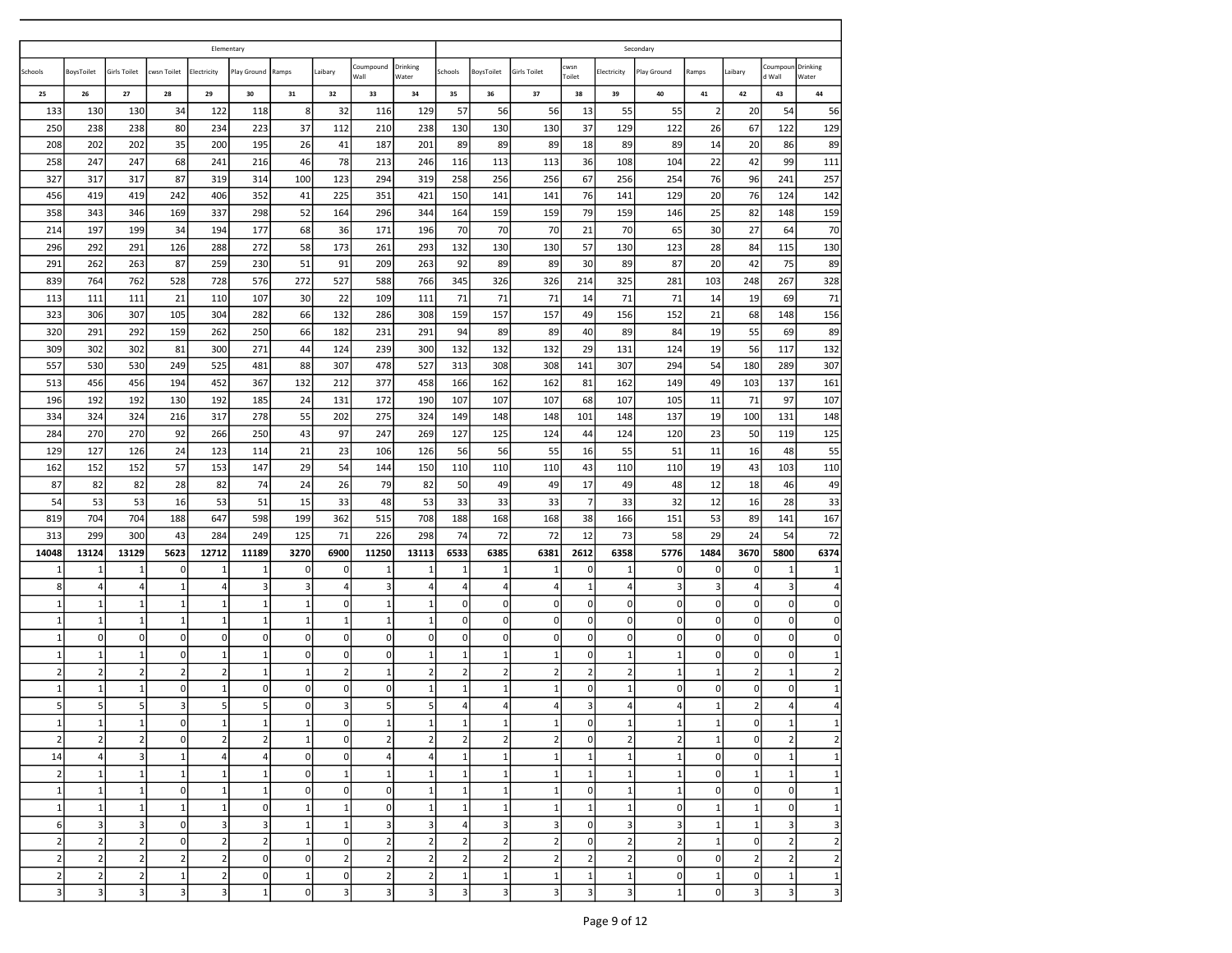|                   |                            |                          |                         | Elementary                     |                |                             |                         |                     |                         |                         |                                    |                         |                         |                         | Secondary      |                            |                            |                         |                      |
|-------------------|----------------------------|--------------------------|-------------------------|--------------------------------|----------------|-----------------------------|-------------------------|---------------------|-------------------------|-------------------------|------------------------------------|-------------------------|-------------------------|-------------------------|----------------|----------------------------|----------------------------|-------------------------|----------------------|
| Schools           | BoysToilet                 | <b>Girls Toilet</b>      | cwsn Toilet             | Electricity                    | Play Ground    | Ramps                       | Laibary                 | Coumpound<br>Wall   | Drinking<br>Water       | Schools                 | BoysToilet                         | Girls Toilet            | cwsn<br>Toilet          | Electricity             | Play Ground    | Ramps                      | Laibary                    | Coumpour<br>d Wall      | Drinking<br>Water    |
| 25                | 26                         | 27                       | 28                      | 29                             | 30             | 31                          | 32                      | 33                  | 34                      | 35                      | 36                                 | 37                      | 38                      | 39                      | 40             | 41                         | 42                         | 43                      | 44                   |
| $\overline{2}$    | 1                          | 1                        | 0                       | 1                              | 1              | $\mathbf 0$                 | $\mathbf 0$             | -1                  | 1                       | 1                       | 1                                  | -1                      | $\Omega$                | 1                       | 1              | 0                          | $\mathbf 0$                | 1                       | 1                    |
| $\mathbf{1}$      | 1                          | $\mathbf{1}$             | 0                       | 1                              | $\mathbf 0$    | 0                           | $\mathbf 0$             | 0                   | $\mathbf{1}$            | 0                       | $\mathbf 0$                        | 0                       | $\Omega$                | $\mathbf{0}$            | $\Omega$       | 0                          | $\mathbf 0$                | 0                       | $\Omega$             |
| $\mathbf{1}$      | 1                          | $\mathbf{1}$             | 0                       | $\mathbf 1$                    | $\mathbf 0$    | 0                           | $\mathbf 0$             | 0                   | $1\,$                   | 0                       | $\mathbf 0$                        | 0                       | $\Omega$                | $\mathbf 0$             | $\Omega$       | $\mathbf 0$                | $\mathbf 0$                | $\mathbf 0$             | $\overline{0}$       |
| $\mathbf{1}$      | $\overline{0}$             | 0                        | 0                       | $\mathbf{0}$                   | 0              | $\mathbf 0$                 | $\mathbf 0$             | 0                   | 0                       | 0                       | $\pmb{0}$                          | 0                       | $\Omega$                | $\mathbf 0$             | 0              | 0                          | 0                          | 0                       | $\Omega$             |
| $\overline{2}$    | 1                          | $\mathbf 0$              | 0                       | $\mathbf{1}$                   | $\mathbf{1}$   | $\mathbf 0$                 | $\mathbf 0$             | $\mathbf{1}$        | $\mathbf{1}$            | 0                       | $\mathbf 0$                        | $\mathbf 0$             | $\Omega$                | $\mathbf{0}$            | 0              | $\mathbf 0$                | $\mathbf 0$                | 0                       | $\Omega$             |
| 64                | 42                         | 40                       | 17                      | 42                             | 30             | 12                          | 18                      | 34                  | 42                      | 33                      | 32                                 | 32                      | 15                      | 32                      | 22             | 11                         | 16                         | 26                      | 32                   |
| 10<br>$\mathbf 0$ | $\overline{7}$<br>$\Omega$ | $\overline{7}$<br>0      | $\overline{7}$<br>0     | $\overline{7}$<br>$\mathbf{0}$ | 6<br>0         | $\overline{2}$<br>$\pmb{0}$ | 6<br>$\mathbf 0$        | $\overline{7}$<br>O | $\overline{7}$<br> 0    | 0<br>0                  | $\mathsf{O}\xspace$<br>$\mathbf 0$ | 0<br>0                  | $\Omega$<br>$\Omega$    | $\mathbf 0$<br>0        | $\Omega$<br>0  | $\mathbf 0$<br>$\mathbf 0$ | $\mathbf 0$<br>$\mathbf 0$ | $\mathbf 0$<br>0        | $\Omega$<br>$\Omega$ |
| $\mathbf 0$       | $\overline{0}$             | $\mathbf 0$              | $\mathbf 0$             | $\mathbf{0}$                   | $\mathbf 0$    | $\mathbf 0$                 | $\mathbf 0$             | 0                   | 0                       | 0                       | $\pmb{0}$                          | $\mathbf 0$             | $\Omega$                | $\mathbf 0$             | $\Omega$       | $\mathbf 0$                | $\mathbf 0$                | $\mathbf 0$             | $\mathbf{0}$         |
| $\mathbf 0$       | $\Omega$                   | $\pmb{0}$                | 0                       | $\mathbf{0}$                   | $\mathbf 0$    | $\mathbf 0$                 | $\mathbf 0$             | $\mathbf 0$         | 0                       | 0                       | $\mathbf 0$                        | $\mathbf 0$             | $\Omega$                | $\mathbf 0$             | $\Omega$       | $\mathbf 0$                | 0                          | $\mathbf 0$             | $\Omega$             |
| 10                | $\overline{7}$             | $\overline{\phantom{a}}$ | 7                       | 7                              | 6              | $\overline{\mathbf{2}}$     | 6                       | $\overline{7}$      | $\overline{\mathbf{z}}$ | 0                       | $\mathbf 0$                        | 0                       | 0                       | 0                       | 0              | 0                          | 0                          | 0                       | $\mathbf{0}$         |
| 38                | 31                         | 30                       | $\overline{7}$          | 30                             | 21             | 4                           | 6                       | 30                  | 32                      | 18                      | 18                                 | 17                      | $6 \mid$                | 18                      | 13             | $\overline{3}$             | 5                          | 17                      | 18                   |
| 48                | 37                         | 36                       | 20                      | 36                             | 20             | 12                          | 20                      | 30                  | 36                      | 29                      | 29                                 | 29                      | 17                      | 29                      | 16             | 9                          | 19                         | 24                      | 29                   |
| 20                | 15                         | 15                       | 4                       | 14                             | 8              | 5                           | $\overline{7}$          | 12                  | 14                      | 8                       | 8                                  | 8                       | 3                       | 8                       | 5              | 3                          | 6                          | $\overline{7}$          | 8 <sup>1</sup>       |
| 41                | 33                         | 29                       | 16                      | 31                             | 27             | 4                           | 18                      | 27                  | 30                      | 24                      | 24                                 | 24                      | 13                      | 24                      | 21             | 3                          | 16                         | 21                      | 24                   |
| 12                | $\overline{7}$             | 5                        | 3                       | 5                              | 5              | $\mathbf 0$                 | 5                       | $\overline{4}$      | 5                       | 5                       | 5                                  | 5                       | 3                       | 5                       | 5              | $\mathbf 0$                | 5                          | $\overline{4}$          | 5 <sup>1</sup>       |
| $\mathbf{1}$      | $1\,$                      | $\mathbf{1}$             | $\mathbf{0}$            | $\mathbf 1$                    | $\mathbf{1}$   | $\mathbf 0$                 | $\mathbf{1}$            | $\mathbf{1}$        | $\mathbf{1}$            | $\mathbf 1$             | $\mathbf{1}$                       | $\mathbf{1}$            | $\Omega$                | $\mathbf{1}$            | $\mathbf{1}$   | $\mathbf 0$                | $\mathbf{1}$               | $\mathbf{1}$            | $1\,$                |
| 6                 | $6 \mid$                   | 6                        | 2                       | 6                              | 5              | 1                           | $\overline{4}$          | 6                   | 6                       | 3                       | $\overline{\mathbf{3}}$            | $\overline{\mathbf{3}}$ | 1                       | $\overline{\mathbf{3}}$ | $\overline{2}$ | $\mathbf 0$                | $\overline{2}$             | 3                       | 3                    |
| 33                | 24                         | 19                       | 11                      | 19                             | 14             | $\bf8$                      | 13                      | 14                  | 19                      | 19                      | 18                                 | 18                      | 11                      | 18                      | 13             | 8                          | 13                         | 13                      | 18                   |
| 39                | 37                         | 36                       | 4                       | 33                             | 23             | $\overline{7}$              | $\bf8$                  | 34                  | 35                      | 14                      | 14                                 | 14                      | $\overline{2}$          | 14                      | 10             | $\overline{2}$             | 5                          | 13                      | 14                   |
| 28                | 21                         | 18                       | 9                       | 18                             | 15             | $\mathbf 0$                 | 6                       | 20                  | 18                      | 13                      | 13                                 | 13                      | 4                       | 13                      | 12             | $\mathbf 0$                | $\overline{4}$             | 13                      | 13                   |
| 42                | 39                         | 39                       | 4                       | 36                             | 26             | 5                           | $\overline{a}$          | 34                  | 37                      | 19                      | 19                                 | 19                      | 4                       | 19                      | 17             | 4                          | 4                          | 18                      | 19                   |
| 40                | 27                         | 27                       | 11                      | 28                             | 21             | 10                          | 11                      | 25                  | 28                      | 18                      | 17                                 | 17                      | 10                      | 17                      | 14             | $\overline{7}$             | 10                         | 15                      | 17                   |
| 28                | 23                         | 23                       | 10                      | 23                             | 18             | 5                           | 11                      | 22                  | 23                      | 10                      | 10                                 | 10                      | 3                       | 10                      | $\overline{7}$ | $\overline{2}$             | $\overline{4}$             | 10                      | 10                   |
| 38                | 26                         | 23                       | 12                      | 24                             | 20             | $\mathbf{1}$                | 10                      | 22                  | 24                      | 19                      | 18                                 | 18                      | 11                      | 19                      | 17             | $\mathbf{1}$               | 11                         | 17                      | 19                   |
| 15                | 13                         | 13                       | 9                       | 13                             | 8              | $\mathbf 0$                 | 9                       | 12                  | 14                      | 9                       | 9                                  | 9                       | 8                       | 9                       | 6              | $\mathbf 0$                | 8                          | $\overline{7}$          | 9                    |
| 21                | 17                         | 17                       | $\overline{2}$          | 17                             | 11             | $\mathbf 2$                 | $\overline{2}$          | 16                  | 17                      | 12                      | 12                                 | 12                      | 1                       | 12                      | 8              | $\overline{2}$             | $\mathbf{1}$               | 12                      | 12                   |
| 42                | 34                         | 32                       | 19                      | 33                             | 25             | 6                           | 23                      | 25                  | 32                      | 25                      | 25                                 | 25                      | 17                      | 25                      | 17             | 6                          | 20                         | 18                      | 25                   |
| 36                | 34                         | 31                       | 8                       | 31                             | 22             | $\overline{7}$              | 11                      | 27                  | 31                      | 17                      | 17                                 | 17                      | -5                      | 17                      | 13             | $\overline{4}$             | 8                          | 15                      | 17                   |
| 61                | 37                         | 34                       | 24                      | 33                             | 26             | 15                          | 18                      | 27                  | 33                      | 29                      | 29                                 | 29                      | 23                      | 29                      | 22             | 13                         | 18                         | 24                      | 29                   |
| 21                | 20                         | 20                       | 5                       | 19                             | 11             | 9                           | $\overline{\mathbf{3}}$ | 17                  | 20                      | 6                       | 6                                  | 6                       | $\mathbf{1}$            | $\boldsymbol{6}$        | 6              | $\overline{\mathbf{3}}$    | $\overline{2}$             | 6                       | 6                    |
| 24                | 18                         | 17                       | 5                       | 16                             | 12             | $\overline{2}$              | 5                       | 17                  | 16                      | 15                      | 14                                 | 14                      | 5                       | 13                      | 11             | $\overline{2}$             | 5                          | 14                      | 13                   |
| 35                | 24                         | 22                       | 10                      | 22                             | 16             | 5                           | 10                      | 18                  | 21                      | 18                      | 18                                 | 18                      | 8                       | 18                      | 14             | 4                          | 8                          | 14                      | 17                   |
| 40                | 32                         | 32                       | 10                      | 32                             | 26             | 6                           | 11                      | 23                  | 32                      | 23                      | 23                                 | 23                      | $\overline{9}$          | 23                      | 19             | 5                          | 11                         | 15                      | 23                   |
| 53                | 43                         | 41                       | 20                      | 41                             | 34             | 8                           | 24                      | 37                  | 41                      | 23                      | 23                                 | 23                      | 11                      | 23                      | 22             | 8                          | 13                         | 20                      | 23                   |
| 48                | 34                         | 32                       | 21                      | 33                             | 24             | 8                           | 16                      | 21                  | 34                      | 23                      | 23                                 | 23                      | 14                      | 23                      | 15             | 5                          | 13                         | 13                      | 23                   |
| 27                | 27                         | 26                       | 18                      | 25                             | 18             | $\overline{2}$              | 20                      | 23                  | 26                      | 17                      | 17                                 | 17                      | 13                      | 17                      | 15             | $\overline{2}$             | 15                         | 16                      | 17                   |
| 37                | 26                         | 23                       | 17                      | 23                             | 19             | $\overline{\mathbf{3}}$     | 15                      | 20                  | 23                      | 16                      | 16                                 | 16                      | 14                      | 16                      | 13             | $\overline{2}$             | 14                         | 12                      | 16                   |
| 31                | 23                         | 23                       | $8\phantom{1}$          | 22                             | 17             | $\mathbf 1$                 | 11                      | 21                  | 24                      | 13                      | 13                                 | 13                      | 7                       | 13                      | 11             | $1\overline{ }$            | 10                         | 12                      | 13                   |
| 32                | 27                         | 26                       | 4                       | 25                             | 21             | $\mathbf 0$                 | $\overline{4}$          | 22                  | 25                      | 17                      | 16                                 | 16                      | $\overline{a}$          | 16                      | 14             | $\overline{0}$             | $\overline{\mathbf{4}}$    | 14                      | 16                   |
| $9$               | 6                          | 6                        | $\overline{\mathbf{3}}$ | $\sqrt{6}$                     | 5              | $\,1\,$                     | $\mathsf 3$             | 6                   | 6                       | 5                       | $\sf 5$                            | 5                       | $\overline{2}$          | 5 <sub>5</sub>          | 4              | $\mathbf 1$                | $\mathbf 2$                | $\overline{\mathbf{5}}$ | 5 <sub>l</sub>       |
| 10                | 7                          | $\overline{7}$           | $\overline{\mathbf{3}}$ | $\overline{7}$                 | 5              | $\,1\,$                     | $\mathbf{3}$            | 6                   | $\overline{7}$          | $\overline{\mathbf{4}}$ | $\overline{4}$                     | 4                       | $\overline{\mathbf{3}}$ | $\overline{a}$          | $\overline{2}$ | $\,1\,$                    | $\mathsf 3$                | $\overline{4}$          | $\overline{4}$       |
| 17                | 12                         | 12                       | $\mathbf{1}$            | 13                             | $\overline{7}$ | $\overline{\mathbf{3}}$     | 9                       | 8                   | 12                      | 8                       | 8                                  | 8                       | $\mathbf{1}$            | 8                       | 5              | $\overline{3}$             | 6                          | $\overline{4}$          | 8                    |
| 28                | 21                         | 21                       | $4 \overline{ }$        | 21                             | 16             | $\overline{\mathbf{5}}$     | 11                      | 14                  | 21                      | 17                      | 17                                 | 17                      | $\vert$                 | 17                      | 13             | $\vert$                    | 11                         | 13                      | 17                   |
| 25                | 18                         | 19                       | $\overline{a}$          | 17                             | 12             | $\overline{7}$              | 8                       | 11                  | 18                      | 14                      | 14                                 | 14                      | 4                       | 14                      | 10             | $\overline{7}$             | 8                          | 10                      | 14                   |
| 1026              | 800                        | 761                      | 308                     | 753                            | 559            | 153                         | 340                     | 652                 | 761                     | 511                     | 506                                | 505                     | 242                     | 506                     | 393            | 115                        | 285                        | 424                     | 505                  |
| $\pmb{0}$         | $\Omega$                   | $\pmb{0}$                | $\mathbf 0$             | $\pmb{0}$                      | 0              | $\mathbf 0$                 | $\pmb{0}$               | $\mathbf 0$         | $\overline{0}$          | $\pmb{0}$               | $\pmb{0}$                          | 0                       | $\Omega$                | $\pmb{0}$               | $\Omega$       | $\pmb{0}$                  | $\overline{0}$             | $\mathbf 0$             | 0                    |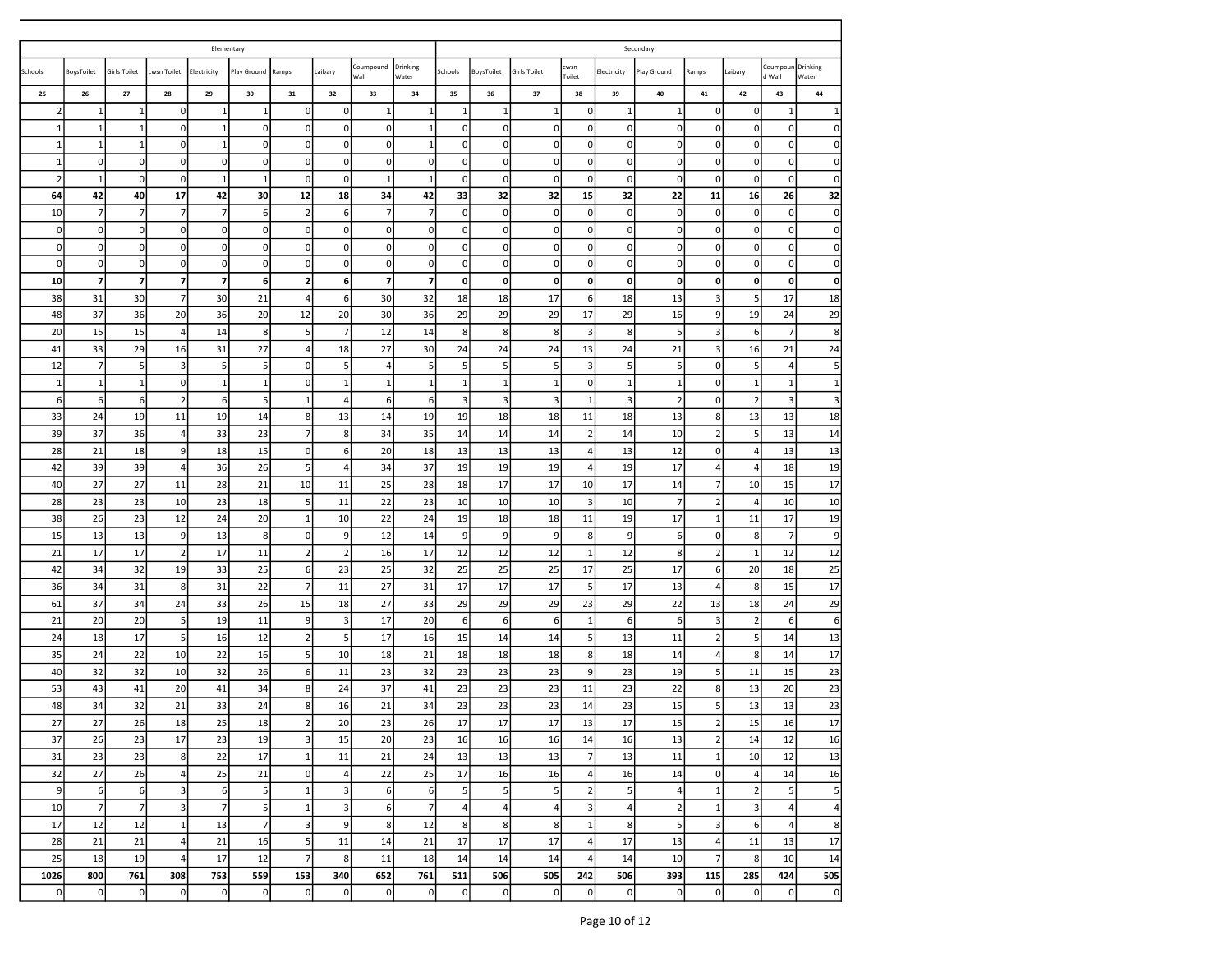|                    |                                           |                     |                      | Elementary     |                             |                |                                     |                     |                              |                           |                         |                                |                       |                         | Secondary           |                           |                               |                                  |                   |
|--------------------|-------------------------------------------|---------------------|----------------------|----------------|-----------------------------|----------------|-------------------------------------|---------------------|------------------------------|---------------------------|-------------------------|--------------------------------|-----------------------|-------------------------|---------------------|---------------------------|-------------------------------|----------------------------------|-------------------|
| Schools            | BoysToilet                                | <b>Girls Toilet</b> | cwsn Toilet          | Electricity    | Play Ground                 | Ramps          | Laibary                             | Coumpound<br>Wall   | Drinking<br>Water            | Schools                   | BoysToilet              | <b>Girls Toilet</b>            | cwsn<br>Toilet        | Electricity             | Play Ground         | Ramps                     | Laibary                       | Coumpoun<br>d Wall               | Drinking<br>Water |
| 25                 | 26                                        | 27                  | 28                   | 29             | 30                          | 31             | 32                                  | 33                  | 34                           | 35                        | 36                      | 37                             | 38                    | 39                      | 40                  | 41                        | 42                            | 43                               | 44                |
| 0                  | $\mathbf{0}$                              | 0                   | $\mathbf{0}$         | 0              | 0                           | 0              | 0                                   | $\mathbf{0}$        | 0                            | 0                         | 0                       | 0                              | 0                     | 0                       | 0                   | 0                         | 0                             | $\mathbf 0$                      | 0                 |
| 1                  | $\mathbf{1}$                              | $\mathbf{1}$        | 1                    | 1              | $\mathbf{1}$                | 1              | 1                                   | 1                   | $\mathbf{1}$                 | $\mathbf{1}$              | $\mathbf{1}$            | 1                              | 1                     | 1                       | 1                   | 1                         | $\mathbf{1}$                  | 1                                |                   |
| 3                  | $\overline{\mathbf{3}}$                   | 3                   | 2                    | 3              | 3                           | $\overline{2}$ | $\overline{2}$                      | $\vert$ 3           | 3                            | 3                         | 3                       | 3                              | $\overline{2}$        | 3                       | $\vert$ 3           | $\overline{2}$            | $\overline{2}$                | 3                                |                   |
| $\mathbf{1}$       | $\mathbf 1$                               | $\mathbf{1}$        | 1                    | 1              | 1                           | $\mathbf 1$    | $1\,$                               | 1                   | 1                            | $\mathbf 1$               | $\mathbf 1$             | 1                              | 1                     | $\mathbf{1}$            | $\mathbf{1}$        | 1                         | $\mathbf{1}$                  | $\mathbf{1}$                     |                   |
| 1<br>5             | $\mathbf{1}$                              | 1                   | $\overline{0}$       | $1\,$          | 1                           | 1<br>3         | $\mathbf 0$                         | 1                   | 1                            | $\pmb{0}$                 | 0                       | $\mathbf 0$                    | 0                     | 0                       | 0                   | 0<br>$\overline{2}$       | $\mathbf 0$                   | $\mathbf 0$                      |                   |
| 3                  | 5 <sup>1</sup><br>$\overline{\mathbf{3}}$ | 5<br>3              | 4<br>$\overline{2}$  | 5<br>3         | $\overline{4}$<br>$\vert$ 3 | $\overline{2}$ | 5<br>3                              | 5<br>$\overline{3}$ | 5<br>3                       | $\overline{4}$<br>3       | $\overline{4}$<br>3     | $\overline{4}$<br>$\mathbf{3}$ | 4<br>$2 \overline{)}$ | $\overline{4}$<br>3     | 3<br>$\overline{3}$ | $\overline{2}$            | $\overline{4}$<br>$\mathsf 3$ | $\overline{4}$<br>$\overline{3}$ |                   |
| 1                  | $\mathbf{1}$                              | 1                   | $\overline{0}$       | 1              | $\mathbf{1}$                | 0              | $\,1\,$                             | 1                   | $\mathbf{1}$                 | $\mathbf{1}$              | $\mathbf{1}$            | $\mathbf{1}$                   | 0                     | -1                      | $\mathbf{1}$        | $\Omega$                  | $\mathbf{1}$                  | $\mathbf{1}$                     |                   |
| 1                  | $\mathbf{1}$                              | 1                   | $\mathbf{1}$         | $\mathbf{1}$   | 1                           | 0              | $\mathbf{1}$                        | 1                   | 1                            | $\pmb{0}$                 | $\mathbf 0$             | $\mathbf 0$                    | $\mathbf{0}$          | 0                       | $\Omega$            | $\mathbf 0$               | $\pmb{0}$                     | $\mathbf 0$                      | $\Omega$          |
| $\mathbf{1}$       | $\overline{0}$                            | 0                   | $\overline{0}$       | 0              | $\Omega$                    | 0              | $\mathbf 0$                         | $\Omega$            | 0                            | 0                         | $\mathbf 0$             | $\mathbf 0$                    | $\pmb{0}$             | 0                       | $\overline{0}$      | 0                         | $\mathbf 0$                   | $\mathbf 0$                      |                   |
| $\overline{2}$     | $\overline{2}$                            | $\overline{2}$      | $\mathbf 1$          | $\mathbf 2$    | $\overline{2}$              | $\overline{2}$ | 1                                   | $\overline{2}$      | $\mathbf 2$                  | $\overline{2}$            | $\overline{2}$          | $\overline{2}$                 | 1                     | $\overline{2}$          | $\overline{2}$      | $\overline{2}$            | $\mathbf{1}$                  | $\overline{2}$                   |                   |
| 1                  | $\mathbf{1}$                              | $\mathbf{1}$        | $\mathbf{1}$         | $\mathbf{1}$   | 1                           | 1              | $\mathbf{1}$                        | 1                   | 1                            | 1                         | $\mathbf{1}$            | 1                              | 1                     | $\mathbf{1}$            | 1                   | 1                         | $\mathbf{1}$                  | $\mathbf{1}$                     |                   |
| 3                  | $\overline{\mathbf{3}}$                   | 3                   | $\overline{2}$       | 3              | 3                           | $\overline{2}$ | 3                                   | $\overline{3}$      | 3                            | 3                         | 3                       | 3                              | $\overline{2}$        | 3                       | $\overline{3}$      | $\overline{2}$            | 3                             | 3                                |                   |
| $\overline{2}$     | $\overline{2}$                            | $\overline{2}$      | $\mathbf{1}$         | $\mathbf 2$    | $\mathbf 2$                 | 0              | $\mathbf 2$                         | 2                   | $\mathbf 2$                  | $\mathbf 2$               | $\overline{2}$          | $\overline{2}$                 | $\mathbf{1}$          | $\overline{2}$          | $\overline{2}$      | $\mathbf 0$               | $\overline{\mathbf{2}}$       | $\overline{2}$                   |                   |
| 1                  | $1\vert$                                  | 1                   | $\mathbf{1}$         | 1              | 1                           | 1              | $\mathbf{1}$                        | $\Omega$            | 1                            | $\pmb{0}$                 | $\mathbf 0$             | $\mathbf 0$                    | $\mathbf{0}$          | 0                       | $\Omega$            | 0                         | $\mathbf 0$                   | $\mathbf 0$                      | $\Omega$          |
| 0                  | $\sigma$                                  | 0                   | $\overline{0}$       | 0              | $\Omega$                    | 0              | $\mathbf 0$                         | $\Omega$            | 0                            | $\pmb{0}$                 | 0                       | $\mathbf 0$                    | $\pmb{0}$             | 0                       | $\Omega$            | 0                         | $\mathbf 0$                   | $\mathbf 0$                      | 0                 |
| $\mathbf{1}$       | $\mathbf 1$                               | $\mathbf{1}$        | $\mathbf{1}$         | 1              | $\mathbf{1}$                | 0              | $\mathbf{1}$                        | 1                   | 1                            | 1                         | $\mathbf{1}$            | $\mathbf{1}$                   | $\mathbf{1}$          | $\mathbf{1}$            | $\mathbf{1}$        | $\mathbf 0$               | $\mathbf{1}$                  | $\mathbf{1}$                     |                   |
| $\mathbf{1}$       | $\mathbf 1$                               | $\mathbf{1}$        | $\circ$              | 1              | $\mathbf{1}$                | $\pmb{0}$      | $\mathbf 0$                         | 1'                  | $\mathbf 1$                  | $\mathbf 1$               | $\,1\,$                 | $\mathbf{1}$                   | $\mathbf{0}$          | $\mathbf{1}$            | $\mathbf{1}$        | $\mathbf 0$               | 0                             | $\mathbf{1}$                     |                   |
| 0                  | $\overline{0}$                            | 0                   | $\overline{0}$       | 0              | $\Omega$                    | 0              | $\mathbf 0$                         | $\overline{0}$      | 0                            | $\pmb{0}$                 | $\mathbf 0$             | $\mathbf 0$                    | 0                     | 0                       | $\Omega$            | 0                         | $\mathbf 0$                   | $\mathbf 0$                      |                   |
| 1                  | $\mathbf{1}$                              | $\mathbf{1}$        | $\mathbf{1}$         | $\mathbf{1}$   | $\mathbf{1}$                | 1              | $\mathbf{1}$                        | $\Omega$            | 1                            | $\pmb{0}$                 | 0                       | $\mathbf 0$                    | $\overline{0}$        | $\mathbf 0$             | $\Omega$            | $\mathbf 0$               | $\pmb{0}$                     | $\mathbf 0$                      | $\Omega$          |
| $\mathbf 2$        | $\overline{2}$                            | $\overline{2}$      | $\mathbf 2$          | $\mathbf 2$    | $\overline{2}$              | $1\,$          | $\overline{2}$                      | $\overline{2}$      | $\overline{2}$               | $\mathbf 2$               | $\overline{\mathbf{c}}$ | $\overline{2}$                 | $\overline{2}$        | $\overline{\mathbf{c}}$ | $\overline{2}$      | 1                         | $\overline{2}$                | $\overline{2}$                   |                   |
| 1                  | $\sigma$                                  | 0                   | $\circ$              | 0              | $\Omega$                    | $\pmb{0}$      | $\mathbf 0$                         | $\Omega$            | 0                            | 1                         | $\mathbf 0$             | $\mathbf 0$                    | $\pmb{0}$             | 0                       | $\Omega$            | 0                         | $\overline{0}$                | $\mathbf 0$                      | $\Omega$          |
| $\mathbf{1}$       | $1\vert$                                  | $\mathbf{1}$        | $\mathbf{1}$         | $\mathbf{1}$   | 1                           | 1              | $\mathbf{1}$                        | $\Omega$            | 1                            | $\mathbf{1}$              | $\,1\,$                 | 1                              | 1                     | $\mathbf{1}$            | 1                   | $\mathbf{1}$              | $\mathbf{1}$                  | $\mathsf{O}\xspace$              |                   |
| $\mathbf{1}$       | $1\vert$                                  | $\mathbf{1}$        | $\circ$              | 1              | 1                           | $\mathbf 0$    | $\mathbf 0$                         | $\mathbf{1}$        | $\mathbf 1$                  | $\mathbf 1$               | $\mathbf{1}$            | $\mathbf{1}$                   | 0                     | 1                       | $\mathbf{1}$        | 0                         | $\mathbf 0$                   | $\mathbf{1}$                     |                   |
| $\mathbf{1}$       | $1\vert$                                  | $\mathbf{1}$        | $1\,$                | $\mathbf 1$    | $\mathbf{1}$                | $\pmb{0}$      | $\mathbf{1}$                        | $\Omega$            | $\mathbf{1}$                 | $\pmb{0}$                 | $\mathbf 0$             | $\mathbf 0$                    | $\mathbf{0}$          | $\mathbf 0$             | $\Omega$            | $\mathbf 0$               | $\overline{0}$                | $\mathbf 0$                      | $\Omega$          |
| 1                  | $\mathbf{1}$                              | 1                   | $\mathbf{0}$         | 1              | 1                           | 1              | $\mathbf{1}$                        | 1                   | 1                            | 1                         | 1                       | 1                              | $\mathbf{0}$          | 1                       | 1                   | 1                         | $\mathbf{1}$                  | $\mathbf{1}$                     |                   |
| 36                 | 34                                        | 34                  | 23                   | 34             | 33                          | 20             | 29                                  | 30                  | 34                           | 29                        | 28                      | 28                             | 19                    | 28                      | 27                  | 16                        | 24                            | 27                               | 28                |
| $\mathbf{1}$       | $\,1\,$                                   | $\mathbf{1}$        | $\overline{0}$       | $1\,$          | $\mathbf{1}$                | $\pmb{0}$      | $\,1\,$                             | $\mathbf{1}$        | $\,1\,$                      | $1\,$                     | $\mathbf{1}$            | $\mathbf{1}$                   | $\pmb{0}$             | $\mathbf{1}$            | $\mathbf{1}$        | $\mathbf 0$               | $\mathbf{1}$                  | $\mathbf{1}$                     |                   |
| $\mathbf{1}$       | $\mathbf 1$                               | $\mathbf{1}$        | $\circ$              | $\mathbf 1$    | $\mathbf{1}$                | $\pmb{0}$      | $1\,$                               | $\mathbf{1}$        | 1                            | $\mathbf{1}$              | $\mathbf{1}$            | $\mathbf{1}$                   | $\mathbf{0}$          | $\mathbf{1}$            | $\mathbf{1}$        | $\mathbf 0$               | $\mathbf{1}$                  | $\mathbf{1}$                     |                   |
| 1                  | $1\vert$                                  | 1                   | $\overline{0}$       | 1              | 1                           | 0              | $\mathbf{1}$                        | 1                   | 1                            | $\mathbf{1}$              | 1                       | 1                              | 0                     | -1                      | $\mathbf{1}$        | 0                         | $\mathbf{1}$                  | $\mathbf{1}$                     |                   |
| $\mathbf{1}$       | $1\vert$                                  | $\mathbf{1}$        | $\mathbf{1}$         | $\mathbf 1$    | $\mathbf{1}$                | 0              | $\mathbf{1}$                        | $\mathbf{1}$        | $\mathbf 1$                  | $1\,$                     | $\mathbf{1}$            | $\mathbf{1}$                   | $\mathbf{1}$          | $\mathbf{1}$            | $\mathbf{1}$        | $\mathbf 0$               | $\mathbf{1}$                  | $\mathbf{1}$                     |                   |
| $\mathbf{1}$       | $1\vert$                                  | $\mathbf{1}$        | $\overline{0}$       | $\mathbf 1$    | 1                           | 0              | $\mathbf{1}$                        | $\mathbf{1}$        | $\mathbf 1$                  | $\mathbf 1$               | $\mathbf{1}$            | $\mathbf{1}$                   | $\mathbf{0}$          | $\mathbf{1}$            | $\mathbf{1}$        | 0                         | $\mathbf{1}$                  | $\mathbf{1}$                     |                   |
| -1<br>$\mathbf{1}$ | $\mathbf{1}$                              | -1<br>$\mathbf{1}$  | 1<br>$\circ$         | 1<br>1         | 1                           | 0<br>$\pmb{0}$ | 1<br>$\mathbf 0$                    | 1                   | 1                            | 1                         | 1<br>$\mathbf{1}$       | 1                              | 1<br>$\overline{0}$   | 1<br>$\mathbf{1}$       | 1                   | 1<br>$\mathbf 0$          | $\mathbf{1}$<br>$\mathbf 0$   | 1                                |                   |
| $\mathbf{1}$       | $\mathbf{1}$                              | -1                  | $\overline{0}$       |                | 1<br>$\mathbf{1}$           | $\mathbf 1$    | 0                                   | 1                   | 1<br>1                       | 1                         |                         | 1                              | $\mathbf{0}$          | 1                       | 1<br>1              | -1                        | 0                             | $\mathbf{1}$                     |                   |
| -1                 | $\mathbf{1}$<br>$\mathbf{1}$              | 1                   | $\mathbf{1}$         | 1              | 1                           | $\mathbf{1}$   | $\mathbf{1}$                        | 1<br>1              | $\mathbf{1}$                 | 1<br>$\mathbf{1}$         | 1<br>$\mathbf{1}$       | $\mathbf{1}$<br>$\mathbf{1}$   | 1                     |                         | $\mathbf{1}$        | 1                         | $\mathbf{1}$                  | $\mathbf{1}$<br>$\mathbf{1}$     |                   |
| 1                  |                                           | 1                   | $\circ$              | 1              | 1                           | 1              |                                     | 1                   |                              | $\frac{1}{2}$             | 1                       | 1                              | $\circ$               | $\mathbf{1}$            | 1                   |                           | 1                             |                                  |                   |
| $\mathbf{1}$       | 1<br>$\mathbf{1}$                         | 1                   | $\overline{\bullet}$ | $\overline{1}$ | 1                           | $\mathbf 0$    | $1\vert$<br>$\overline{\mathbf{0}}$ | 1                   | $\mathbf{1}$<br>$\mathbf{1}$ | $\overline{\mathbf{1}}$   | 1                       | 1                              | $\circ$               | $\overline{1}$          | 1                   | $\frac{1}{0}$             | 0                             | 1<br>$\,1\,$                     | 1 <br>$\vert$ 1   |
| $\mathbf{1}$       | 1                                         | 1                   | $\circ$              | $\mathbf{1}$   | 1                           | $\mathbf 1$    | $\circ$                             | 1                   | $\mathbf{1}$                 | $\mathbf{1}$              | 1                       | 1                              | $\circ$               | $\overline{1}$          | 1                   | $\overline{\mathbf{1}}$   | 0                             | $\mathbf 1$                      | $\mathbf{1}$      |
| $\mathbf{1}$       | $\mathbf{1}$                              | $\mathbf{1}$        | 1                    | $\overline{1}$ | 1                           | $\mathbf 1$    | $\mathbf 1$                         | 1                   | $\mathbf{1}$                 | $\overline{1}$            | $1\overline{)}$         | $1\overline{)}$                | 1                     | $\mathbf{1}$            | 1                   | 1                         | 1                             | 1                                | $\mathbf{1}$      |
| $1\overline{ }$    | 1                                         | 1                   | 1                    | $\mathbf{1}$   | 1                           | $\mathbf{1}$   | $\mathbf 1$                         | 1                   | $\mathbf 1$                  | $\mathbf{1}$              | 1                       | 1                              | 1                     | $\mathbf{1}$            | 1                   | $\overline{1}$            | $1\overline{ }$               | $\mathbf 1$                      | $\mathbf{1}$      |
| $1\overline{ }$    | 1                                         | 1                   | 1                    | 1              | 1                           | $\mathbf{1}$   | $\circ$                             | 1                   | $\mathbf 1$                  | $\mathbf{1}$              | 1                       | 1                              | 1                     | $\overline{1}$          | 1                   | $\overline{1}$            | 0                             | $\mathbf 1$                      | $\mathbf{1}$      |
| 1                  | 1                                         | 1                   | $\circ$              | $\mathbf{1}$   | 1                           | $\mathbf 0$    | $\overline{0}$                      | 1                   | $\mathbf{1}$                 | $\mathbf{1}$              | 1                       | 1                              | $\overline{0}$        | 1                       | 1                   | 0                         | 0                             | $\mathbf 1$                      | 1                 |
| $\circ$            | 0                                         | 0                   | $\circ$              | $\mathbf 0$    | 0                           | $\mathbf 0$    | $\circ$                             | 0                   | $\mathbf 0$                  | $\mathbf{0}$              | $\circ$                 | $\mathbf 0$                    | $\overline{0}$        | $\mathbf 0$             | 0                   | $\overline{0}$            | 0                             | $\circ$                          | 0                 |
| 1                  | $\mathbf{1}$                              | $\mathbf{1}$        | $\overline{0}$       | $\overline{1}$ | $\vert$ 1                   | $\mathbf{1}$   | $\circ$                             | 1                   | $\mathbf{1}$                 | $\mathbf{1}$              | $\overline{1}$          | $1\overline{)}$                | $\circ$               | $\overline{1}$          | 1                   | $\overline{1}$            | $\overline{0}$                | $\mathbf{1}$                     | $\mathbf{1}$      |
| 1                  | $\mathbf{1}$                              | $1\overline{)}$     | $\circ$              | $\mathbf{1}$   | $\vert$ 1                   | $\mathbf 0$    | $\mathbf 1$                         | 1                   | $\mathbf{1}$                 | $\mathbf 1$               | 1                       | 1                              | $\overline{0}$        | $\mathbf{1}$            | 1                   | 0                         | $1\overline{ }$               | $\mathbf 1$                      | $\mathbf{1}$      |
| $\mathbf{1}$       | $1\overline{ }$                           | $1\overline{)}$     | 1                    | $\mathbf{1}$   | $1\overline{)}$             | $\mathbf 0$    | $\mathbf 1$                         | 1                   | $\mathbf 1$                  | $\overline{\mathfrak{o}}$ | 0                       | $\mathbf 0$                    | $\circ$               | 0                       | 0                   | $\overline{\mathfrak{o}}$ | 0                             | 0                                | 0                 |